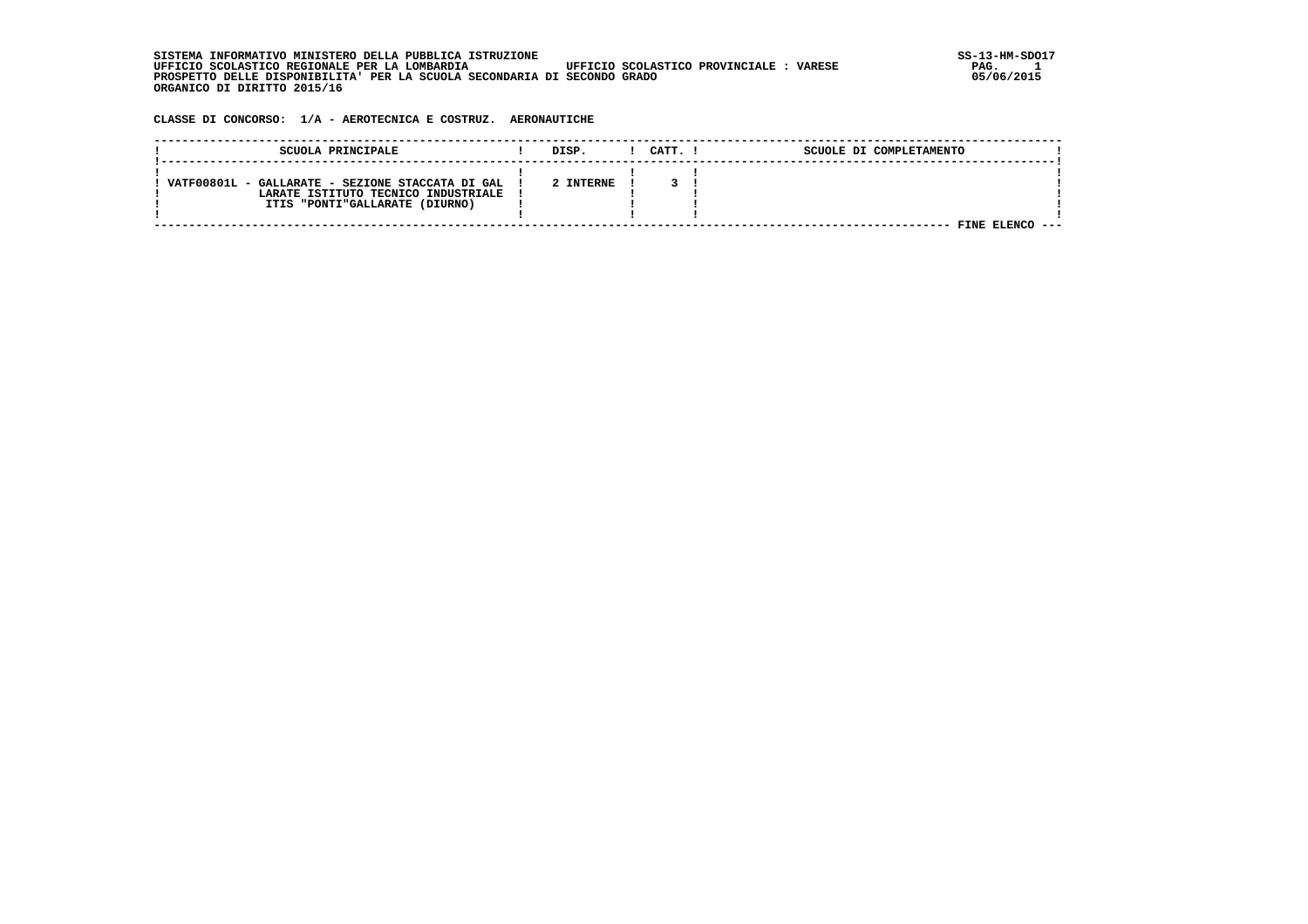**CLASSE DI CONCORSO: 13/A - CHIMICA E TECNOLOGIE CHIMICHE**

| SCUOLA PRINCIPALE                                                                                                                          | DISP.<br>$\mathbf{I}$ and $\mathbf{I}$ | $!$ $CATT$ . $!$ | SCUOLE DI COMPLETAMENTO                                                                                                                                                                                                  |
|--------------------------------------------------------------------------------------------------------------------------------------------|----------------------------------------|------------------|--------------------------------------------------------------------------------------------------------------------------------------------------------------------------------------------------------------------------|
| VAPS026014 - TRADATE - SEZIONE STACCATA DI TRADA !<br>TE LICEO SCIENTIFICO L. SCIENT. TEC<br>. "GEYMONAT" - TRADATE                        | 1 INTERNA !                            | 1                |                                                                                                                                                                                                                          |
| VARI04000E - SARONNO - IST PROF INDUSTRIA E ARTI !<br>GIANATO I.P.S.I.A. "ANTONIO PARMA"<br>- SARONNO                                      |                                        |                  | 1 OR.EST.F ! 1 ! *VARC030007 - BUSTO ARSIZIO - IST PROF PER I SERV !<br>IZI COMMERCIALI E TURISTICI I.P.S.S !<br>.C.T. "P.VERRI" -BUSTO ARSIZIO                                                                          |
| RATE IST TEC COMMERCIALE E PER GEOM<br>ETRI I.T. C.E G. I.S.I.S. "STEIN"-<br><b>GAVIRATE</b>                                               |                                        |                  | VATD012012 - GAVIRATE - SEZIONE STACCATA DI GAVI ! 1 OR.EST.S ! 1 ! *VARC01201P - GAVIRATE - SEZIONE STACCATA DI GAVI !<br>RATE IST PROF PER I SERVIZI COMMERC<br>IALI E TURISTICI IPSSCT-I.S.I.S "ST<br>EIN" - GAVIRATE |
| VATF00801L - GALLARATE - SEZIONE STACCATA DI GAL !<br>LARATE ISTITUTO TECNICO INDUSTRIALE<br>ITIS "PONTI"GALLARATE (DIURNO)                | 1 INTERNA                              |                  |                                                                                                                                                                                                                          |
| VATF01701B - VARESE - SEZIONE STACCATA DI VARESE !<br>ISTITUTO TECNICO INDUSTRIALE I.T.I !<br>.S ISIS "NEWTON" - VARESE                    | 1 INTERNA                              | 3                |                                                                                                                                                                                                                          |
| VATF019013 - CASTELLANZA - SEZIONE STACCATA DI C !<br>ASTELLANZA ISTITUTO TECNICO INDUSTR<br>IALE I.T.I.S. "FACCHINETTI" - CASTE<br>LLANZA | 1 INTERNA                              | 6                |                                                                                                                                                                                                                          |
| VATF020006 - SARONNO - ISTITUTO TECNICO INDUSTRI !<br>ALE I.T.I.S "RIVA" - SARONNO                                                         | $1$ OR.EST.F $\overline{1}$            | $\mathbf{1}$     | *VATL019017 - CASTELLANZA - SEZIONE STACCATA DI C !<br>ASTELLANZA ISTITUTO TECNICO PER GEO !<br>METRI I.T.G. ISIS "FACCHINETTI" CAS<br>TELLANZA                                                                          |
|                                                                                                                                            |                                        |                  | VARI019016 - CASTELLANZA - SEZIONE STACCATA DI C<br>ASTELLANZA IST PROF INDUSTRIA E ART<br>IGIANATO I.P.S.I.A ISIS "FACCHINETT<br>I" CASTELLANZA<br>--- FINE ELENCO ---                                                  |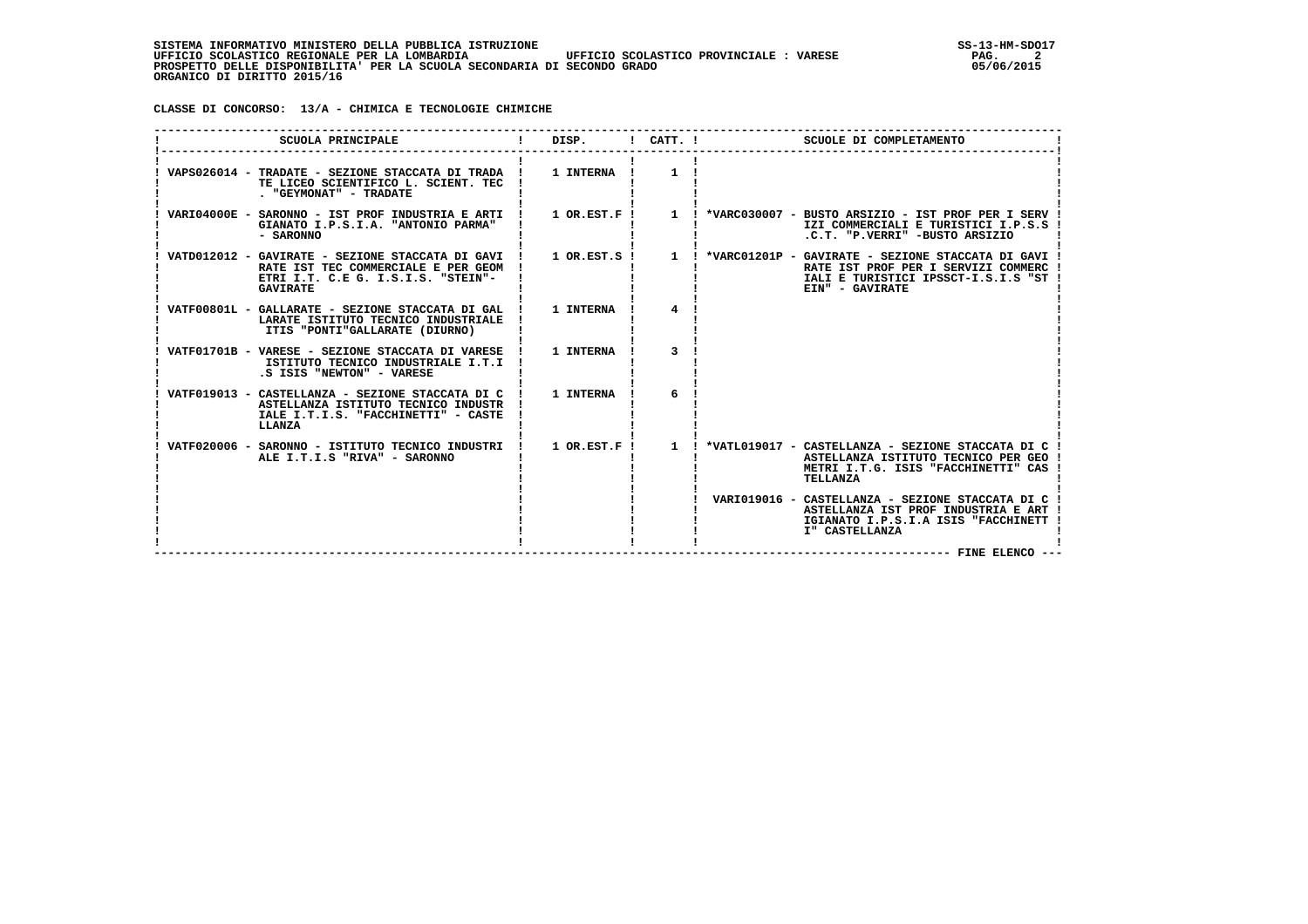SISTEMA INFORMATIVO MINISTERO DELLA PUBBLICA ISTRUZIONE UPFICIO SCOLASTICO PROVINCIALE : VARESE SS-13-HM-SDO17<br>The set of the state of the state of the set of the set of the set of the set of the state of the state of the  **UFFICIO SCOLASTICO REGIONALE PER LA LOMBARDIA UFFICIO SCOLASTICO PROVINCIALE : VARESE PAG. 3 PROSPETTO DELLE DISPONIBILITA' PER LA SCUOLA SECONDARIA DI SECONDO GRADO 05/06/2015 ORGANICO DI DIRITTO 2015/16**

 **CLASSE DI CONCORSO: 16/A - COSTR. ,TECNOL. DELLE COST. E DIS.**

| SCUOLA PRINCIPALE                                                                                           | DISP.                    | CATT. ! | SCUOLE DI COMPLETAMENTO                                                                                                                                       |  |
|-------------------------------------------------------------------------------------------------------------|--------------------------|---------|---------------------------------------------------------------------------------------------------------------------------------------------------------------|--|
| VARESE - VARESE ISTITUTO TECNICO PE<br>VATL01351N -<br>R GEOMETRI I.T.G. ISIS "NERVI" VARE<br>SE (C SERALE) | $1$ OR.EST.F $\mathsf I$ |         | *VATD003017 - LUINO - SEZIONE STACCATA DI LUINO I !<br>ST TEC COMMERCIALE E PER GEOMETRI C !<br>ITTA DI LUINO-CARLO VOLONTE (AFM -<br>CAT)<br>FINE ELENCO --- |  |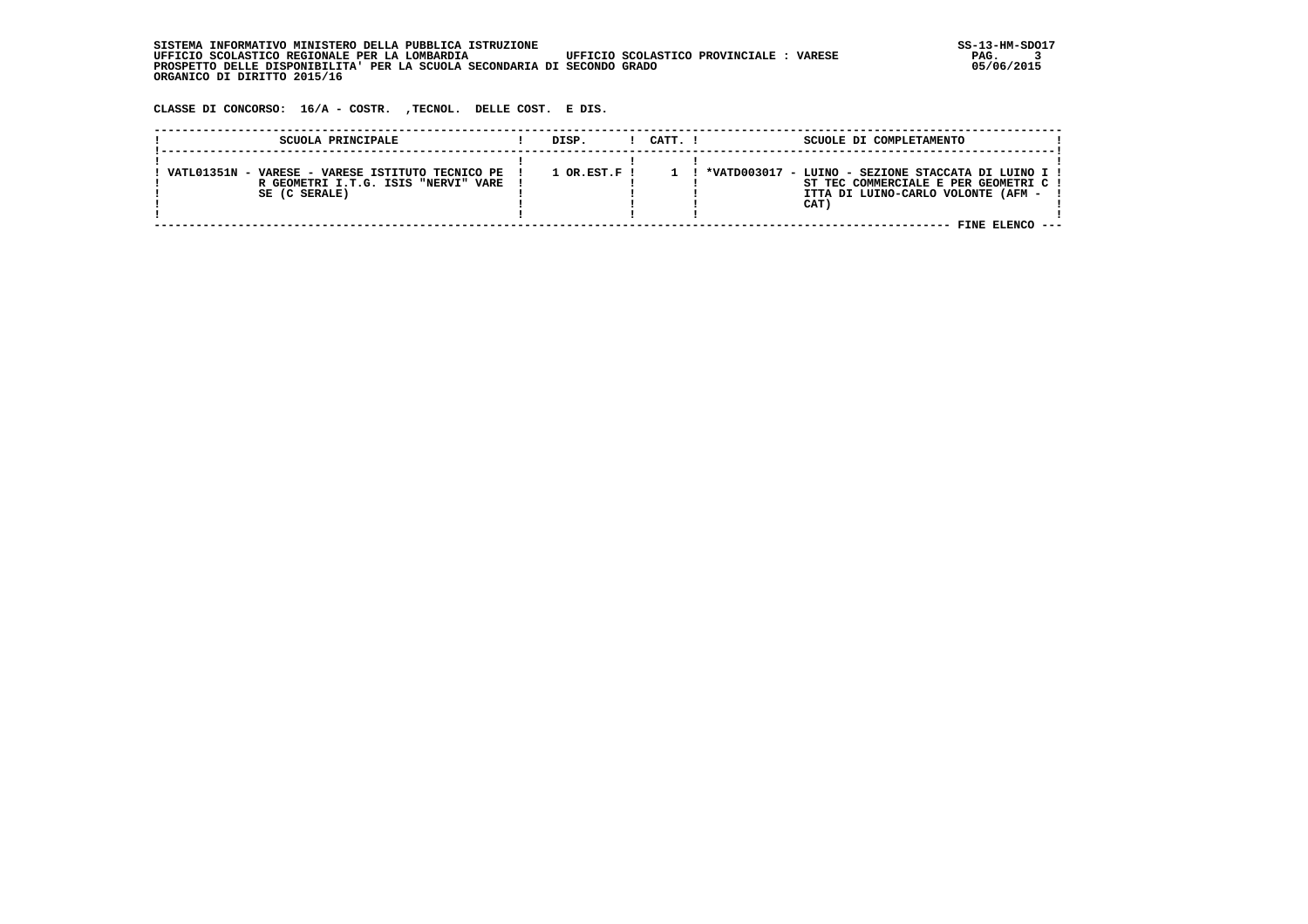**CLASSE DI CONCORSO: 17/A - DISCIPLINE ECONOMICO-AZIENDALI**

| SCUOLA PRINCIPALE                                                                                                                                       | DISP.     | $!$ $CATT$ . $!$ | SCUOLE DI COMPLETAMENTO |  |
|---------------------------------------------------------------------------------------------------------------------------------------------------------|-----------|------------------|-------------------------|--|
| VARC00401Q - BISUSCHIO - SEZIONE STACCATA DI BIS<br>USCHIO IST PROF PER I SERVIZI COMME<br>RCIALI E TURISTICI I.P.S.S.C.T. "VA<br>LCERESIO" - BISUSCHIO | 1 INTERNA |                  |                         |  |
| VATD012012 - GAVIRATE - SEZIONE STACCATA DI GAVI<br>RATE IST TEC COMMERCIALE E PER GEOM<br>ETRI I.T. C.E G. I.S.I.S. "STEIN"-<br><b>GAVIRATE</b>        | 1 INTERNA |                  |                         |  |
| VATD01301T - VARESE - SEZIONE STACCATA DI VARESE<br>ISTITUTO TECNICO COMMERCIALE I.T.C<br>. ISIS " DAVERIO- CASULA "VARESE                              | 1 INTERNA | 10               |                         |  |
|                                                                                                                                                         |           |                  | FINE ELENCO ---         |  |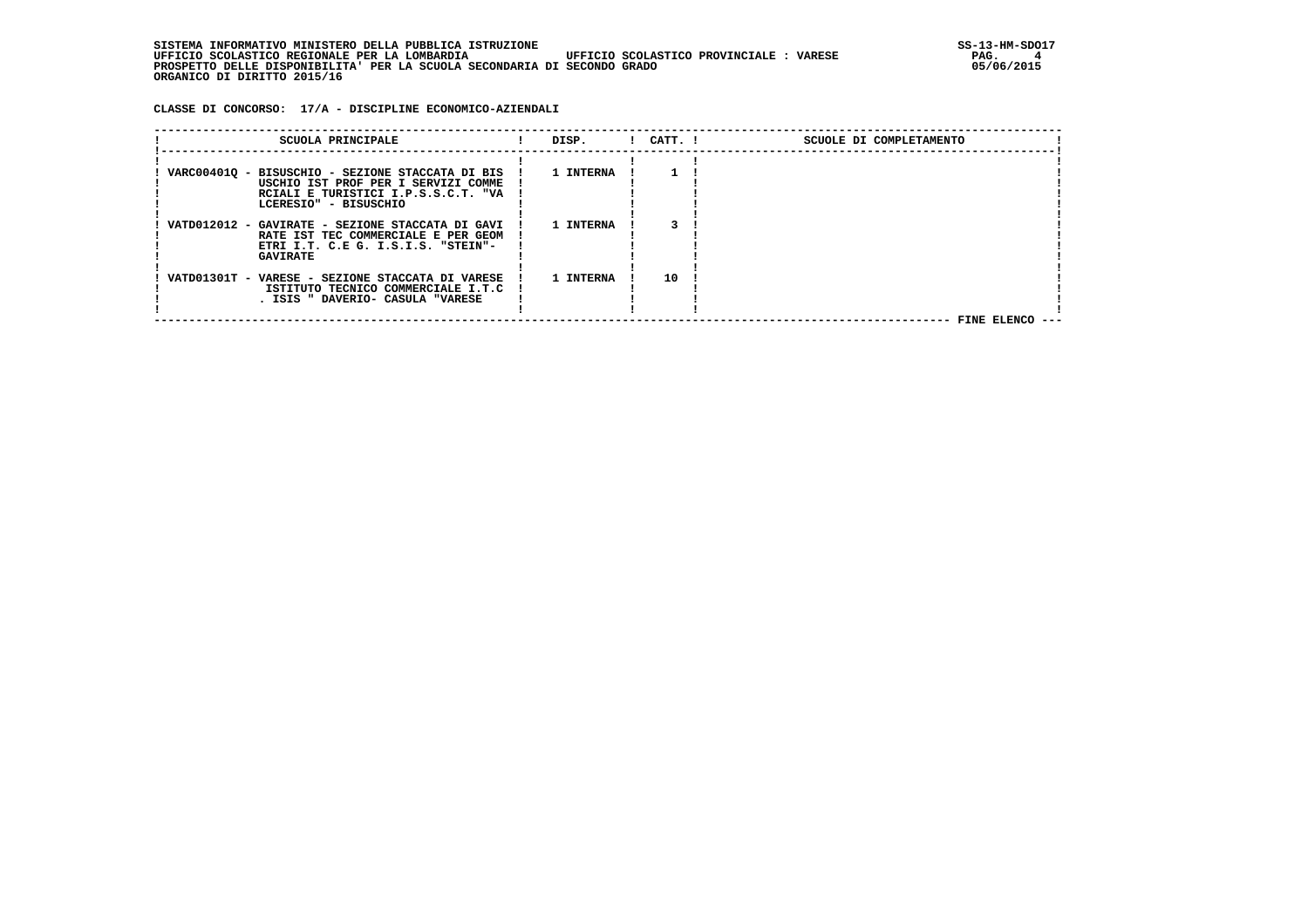SISTEMA INFORMATIVO MINISTERO DELLA PUBBLICA ISTRUZIONE UPFICIO SCOLASTICO PROVINCIALE : VARESE STOLO RAG. 5<br>The state of the state of the state of the state of the seasonal state of the state of the state of the state o  **UFFICIO SCOLASTICO REGIONALE PER LA LOMBARDIA UFFICIO SCOLASTICO PROVINCIALE : VARESE PAG. 5 PROSPETTO DELLE DISPONIBILITA' PER LA SCUOLA SECONDARIA DI SECONDO GRADO 05/06/2015 ORGANICO DI DIRITTO 2015/16**

 **CLASSE DI CONCORSO: 18/A - DISCIP. GEOM. ,ARCHIT. ARRED. E SC**

| SCUOLA PRINCIPALE                                                                                                                                                                               | DISP.                       | CATT. I | SCUOLE DI COMPLETAMENTO |  |
|-------------------------------------------------------------------------------------------------------------------------------------------------------------------------------------------------|-----------------------------|---------|-------------------------|--|
| VASL01000A - BUSTO ARSIZIO - LICEO ARTISTICO L.<br>ART. "CANDIANI" - BUSTO ARSIZIO<br>VASL011017 - TRADATE - SEZIONE STACCATA DI TRADA<br>TE LICEO ARTISTICO L. ART. "DON MIL<br>ANI" - TRADATE | <b>INTERNA</b><br>2 INTERNE | 10      |                         |  |
|                                                                                                                                                                                                 |                             |         | FINE ELENCO             |  |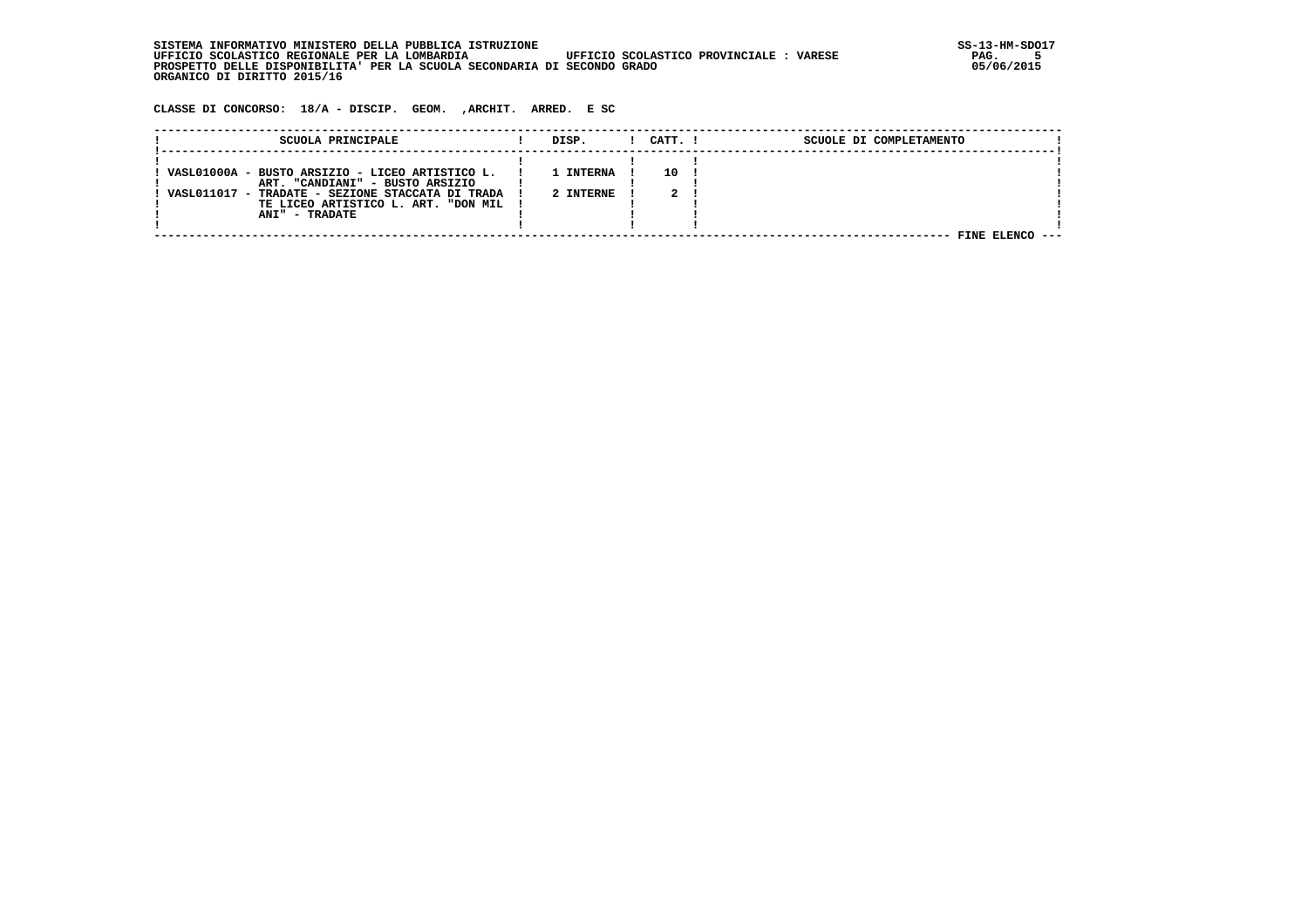**CLASSE DI CONCORSO: 19/A - DISCIPLINE GIURIDICHE ED ECONOMIC.**

| SCUOLA PRINCIPALE                                                                                                                                    | DISP.             |              | $I$ CATT. $I$<br>SCUOLE DI COMPLETAMENTO                                                                                                                                                                  |
|------------------------------------------------------------------------------------------------------------------------------------------------------|-------------------|--------------|-----------------------------------------------------------------------------------------------------------------------------------------------------------------------------------------------------------|
| LARATE LICEO CLASSICO LICEO CLASSIC<br>O "GIOVANNI PASCOLI"                                                                                          |                   |              | VAPC00101L - GALLARATE - SEZIONE STACCATA DI GAL   1 OR.EST.S   1   *VATD02101R - GALLARATE - SEZIONE STACCATA DI GAL<br>LARATE ISTITUTO TECNICO COMMERCIALE<br>ITC-ITPA "GADDA-ROSSELLI" - GALLAR<br>ATE |
| VAPM00901B - SESTO CALENDE - SEZIONE STACCATA DI !<br>SESTO CALENDE ISTITUTO MAGISTRALE<br>LICEO DELLE SCIENZE UMANE                                 | 1 INTERNA         | $\mathbf{2}$ |                                                                                                                                                                                                           |
| VATD012012 - GAVIRATE - SEZIONE STACCATA DI GAVI !<br>RATE IST TEC COMMERCIALE E PER GEOM<br>ETRI I.T. C.E G. I.S.I.S. "STEIN"-<br><b>GAVIRATE</b>   | 1 INTERNA         |              |                                                                                                                                                                                                           |
| VATD01301T - VARESE - SEZIONE STACCATA DI VARESE !<br>ISTITUTO TECNICO COMMERCIALE I.T.C<br>. ISIS " DAVERIO- CASULA "VARESE                         | 2 INTERNE         | 8            |                                                                                                                                                                                                           |
| VATD02000X - BUSTO ARSIZIO - ISTITUTO TECNICO CO<br>MMERCIALE "E.TOSI"                                                                               | 1 INTERNA         | 14           |                                                                                                                                                                                                           |
| VATF00901C - SESTO CALENDE - SEZIONE STACCATA DI<br>SESTO CALENDE ISTITUTO TECNICO IND<br>USTRIALE IST. TECNICO TECNOLOGICO "D<br>ALLA CHIESA"       | $1$ OR.EST.S !    | $\mathbf{1}$ | *VAPM00901B - SESTO CALENDE - SEZIONE STACCATA DI<br>SESTO CALENDE ISTITUTO MAGISTRALE<br>LICEO DELLE SCIENZE UMANE                                                                                       |
| VATN004011 - BISUSCHIO - SEZIONE STACCATA DI BIS !<br>USCHIO ISTITUTO TECNICO PER IL TURI<br>SMO I.T.C TURISMO ISIS "VALCERESIO"<br><b>BISUSCHIO</b> | $1$ OR.EST.S! $1$ |              | ! *VAPS004017 - BISUSCHIO - SEZIONE STACCATA DI BIS<br>USCHIO LICEO SCIENTIFICO LIC.SCIENT<br>IFICO - BISUSCHIO                                                                                           |
|                                                                                                                                                      |                   |              | FINE ELENCO --                                                                                                                                                                                            |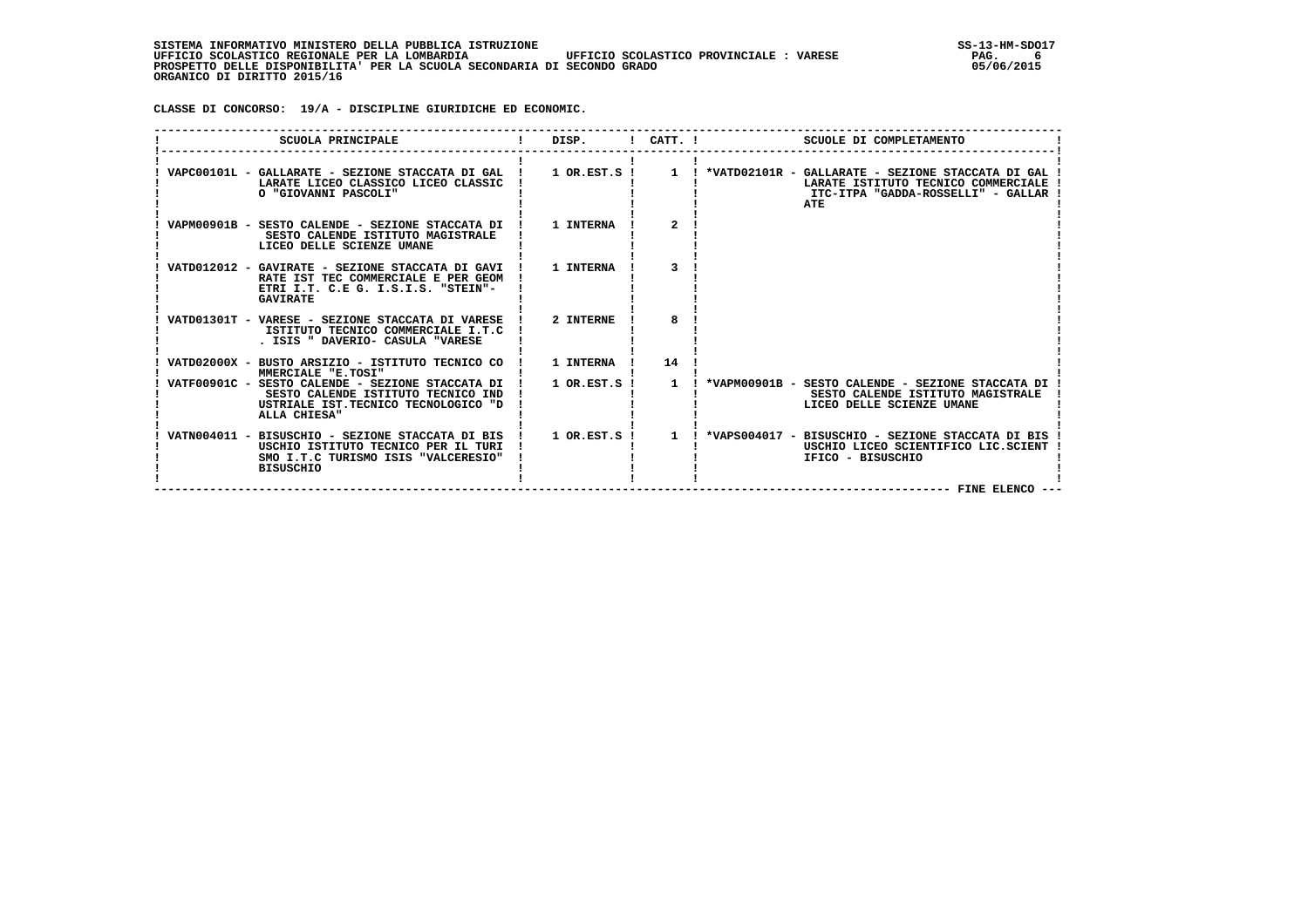**CLASSE DI CONCORSO: 20/A - DISCIPLINE MECCANICHE E TECNOLOGIA**

| SCUOLA PRINCIPALE                                                                                                                                | DISP.            | $1$ CATT. $1$         | SCUOLE DI COMPLETAMENTO                                                                                                                     |
|--------------------------------------------------------------------------------------------------------------------------------------------------|------------------|-----------------------|---------------------------------------------------------------------------------------------------------------------------------------------|
| VARC023015 - GALLARATE - SEZIONE STACCATA DI GAL<br>LARATE IST PROF PER I SERVIZI COMME<br>RCIALI " GIOVANNI FALCONE"                            | 1 INTERNA        | $\overline{2}$        |                                                                                                                                             |
| VARI008010 - GALLARATE - SEZIONE STACCATA DI GAL<br>LARATE IST PROF INDUSTRIA E ARTIGIA<br>NATO IPSIA "PONTI" GALLARATE (DIURN<br>$\circ$        | $1$ OR.EST.S $1$ | $\mathbf{1}$          | ! *VATF00801L - GALLARATE - SEZIONE STACCATA DI GAL<br>LARATE ISTITUTO TECNICO INDUSTRIALE<br>ITIS "PONTI"GALLARATE (DIURNO)                |
| VARI019016 - CASTELLANZA - SEZIONE STACCATA DI C<br>ASTELLANZA IST PROF INDUSTRIA E ART<br>IGIANATO I.P.S.I.A ISIS "FACCHINETT<br>I" CASTELLANZA | $1$ OR.EST.S $1$ | $\mathbf{1}$          | *VATF019013 - CASTELLANZA - SEZIONE STACCATA DI C !<br>ASTELLANZA ISTITUTO TECNICO INDUSTR<br>IALE I.T.I.S. "FACCHINETTI" - CASTE<br>LLANZA |
| VATF00801L - GALLARATE - SEZIONE STACCATA DI GAL !<br>LARATE ISTITUTO TECNICO INDUSTRIALE<br>ITIS "PONTI"GALLARATE (DIURNO)                      | $1$ OR.EST.S !   | $\mathbf{1}$          | ! *VARC023015 - GALLARATE - SEZIONE STACCATA DI GAL<br>LARATE IST PROF PER I SERVIZI COMME<br>RCIALI " GIOVANNI FALCONE"                    |
| VATF01751R - VARESE - VARESE ISTITUTO TECNICO IN !<br>DUSTRIALE I.T.I.S. ISIS "NEWTON" VA<br>RESE (C SERALE)                                     | 1 INTERNA        | $\mathbf{z}$          |                                                                                                                                             |
| VATF019013 - CASTELLANZA - SEZIONE STACCATA DI C<br>ASTELLANZA ISTITUTO TECNICO INDUSTR<br>IALE I.T.I.S. "FACCHINETTI" - CASTE<br>LLANZA         | 1 INTERNA        | $\mathbf{2}^{\prime}$ |                                                                                                                                             |
| VATF020006 - SARONNO - ISTITUTO TECNICO INDUSTRI<br>ALE I.T.I.S "RIVA" - SARONNO                                                                 | 1 INTERNA        | 7                     |                                                                                                                                             |
|                                                                                                                                                  | $1$ OR. EST. F!  | $\mathbf{1}$          | *VATF019013 - CASTELLANZA - SEZIONE STACCATA DI C !<br>ASTELLANZA ISTITUTO TECNICO INDUSTR<br>IALE I.T.I.S. "FACCHINETTI" - CASTE<br>LLANZA |
|                                                                                                                                                  |                  |                       | FINE ELENCO ---                                                                                                                             |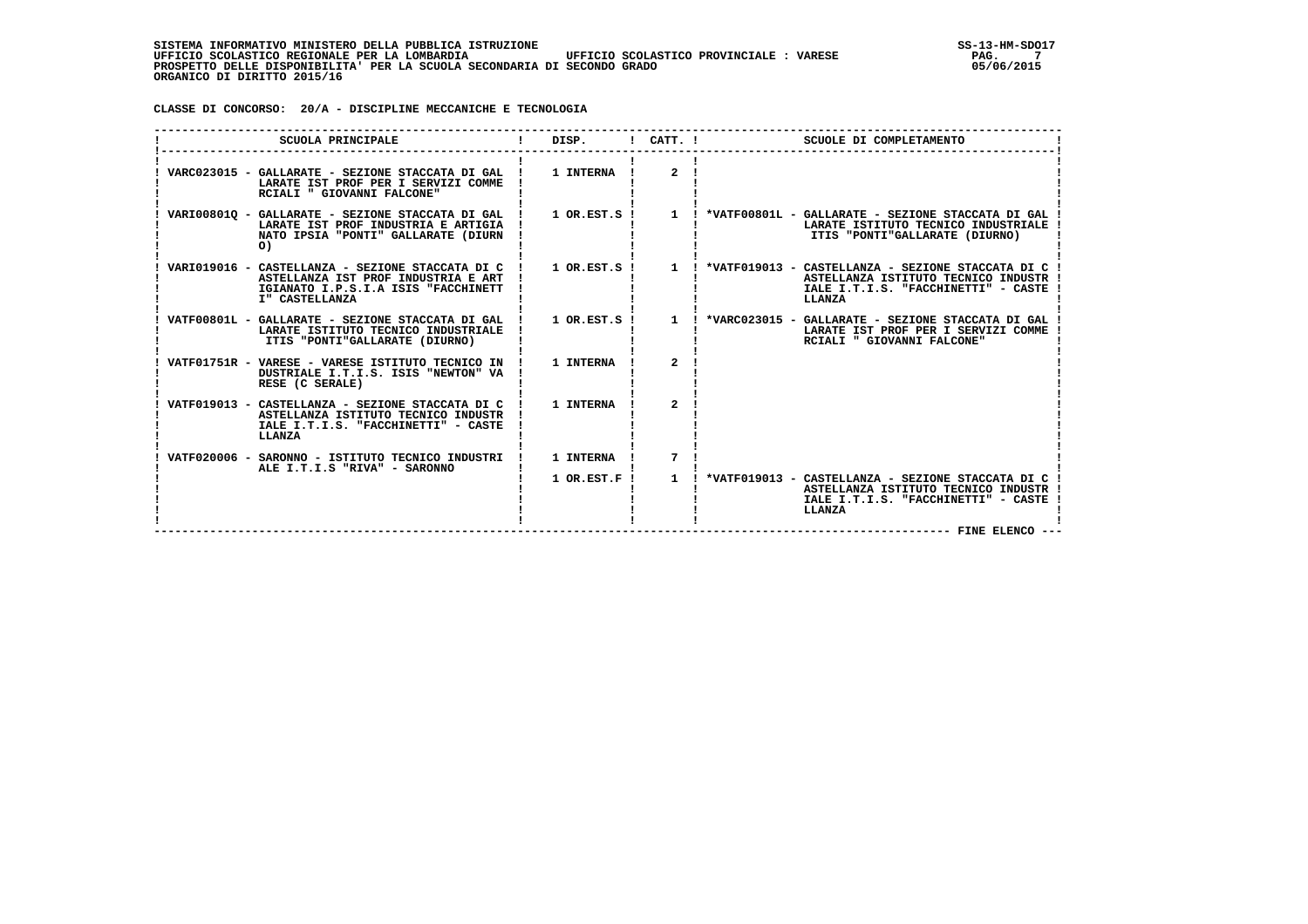**CLASSE DI CONCORSO: 21/A - DISCIPLINE PITTORICHE**

| SCUOLA PRINCIPALE                                | DISP.          | CATT. | SCUOLE DI COMPLETAMENTO |  |
|--------------------------------------------------|----------------|-------|-------------------------|--|
|                                                  |                |       |                         |  |
| VASL01000A - BUSTO ARSIZIO - LICEO ARTISTICO L.  | <b>INTERNA</b> | 10    |                         |  |
| ART. "CANDIANI" - BUSTO ARSIZIO                  |                |       |                         |  |
| VASL040006 - VARESE - LICEO ARTISTICO "ANGELO FR | <b>TNTERNE</b> | 14.   |                         |  |
| <b>ATTINI"</b>                                   |                |       |                         |  |
|                                                  |                |       | FINE                    |  |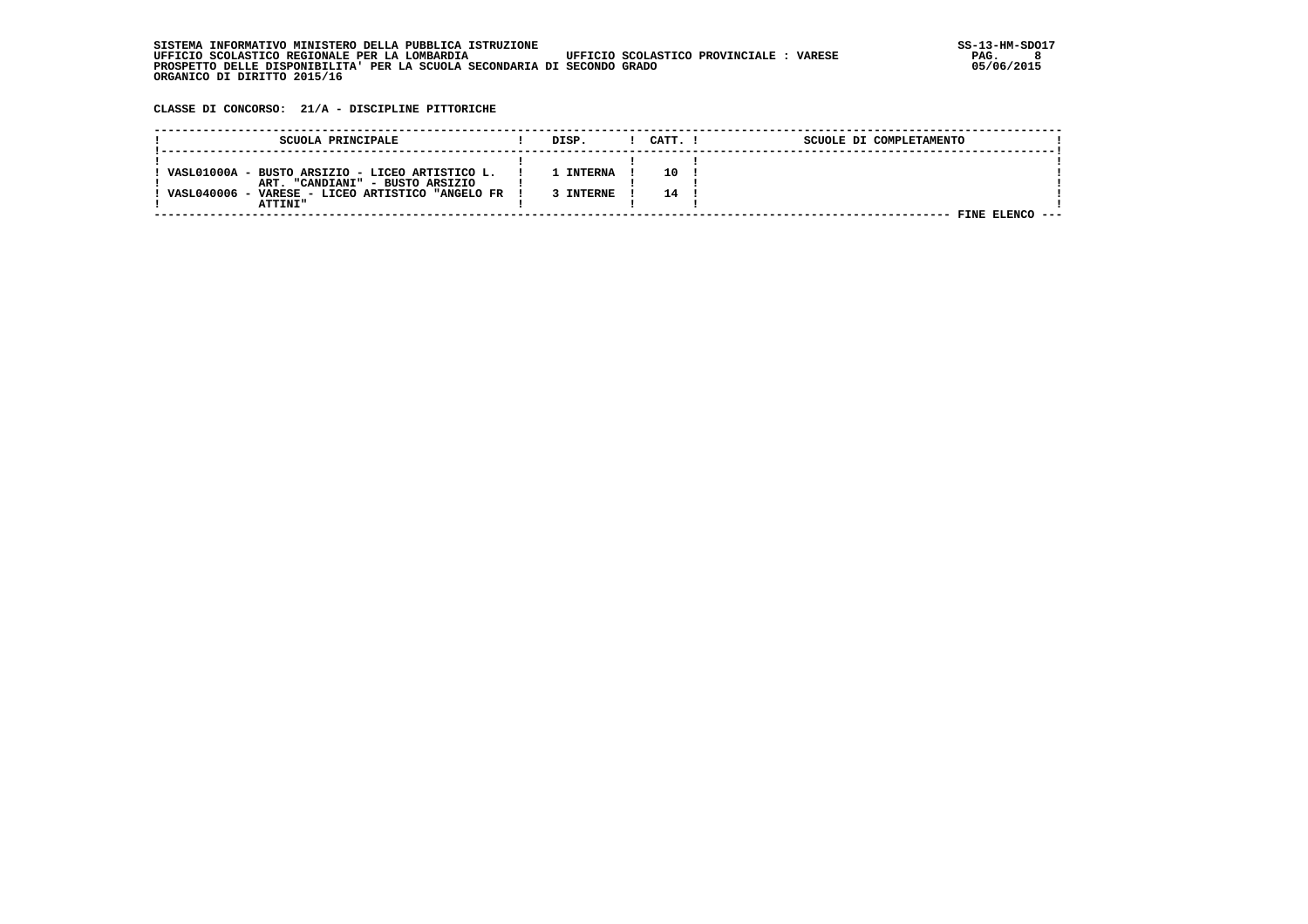| . INFORMATIVO MINISTERO DELLA PUBBLICA ISTRUZIONE<br>STSTEMA                                       | SS-13-HM-SDC |
|----------------------------------------------------------------------------------------------------|--------------|
| UFFICIO SCOLASTICO PROVINCIALE :<br>UFFICIO SCOLASTICO REGIONALE PER LA LOMBARDIA<br><b>VARESE</b> | PAG.         |
| PROSPETTO DELLE DISPONIBILITA' PER LA SCUOLA SECONDARIA DI SECONDO GRADO                           | 05/06/2015   |
| ORGANICO DI DIRITTO 2015/16                                                                        |              |

 **CLASSE DI CONCORSO: 22/A - DISCIPLINE PLASTICHE**

| SCUOLA PRINCIPALE                                                          | DISP.     | CATT. | SCUOLE DI COMPLETAMENTO |      |
|----------------------------------------------------------------------------|-----------|-------|-------------------------|------|
| VASL040006<br>- VARESE - LICEO ARTISTICO<br><b>"ANGELO FR</b><br>י דאדידים | . INTERNA | 6.    |                         |      |
|                                                                            |           |       | <b>FINE ELENC</b>       | ---- |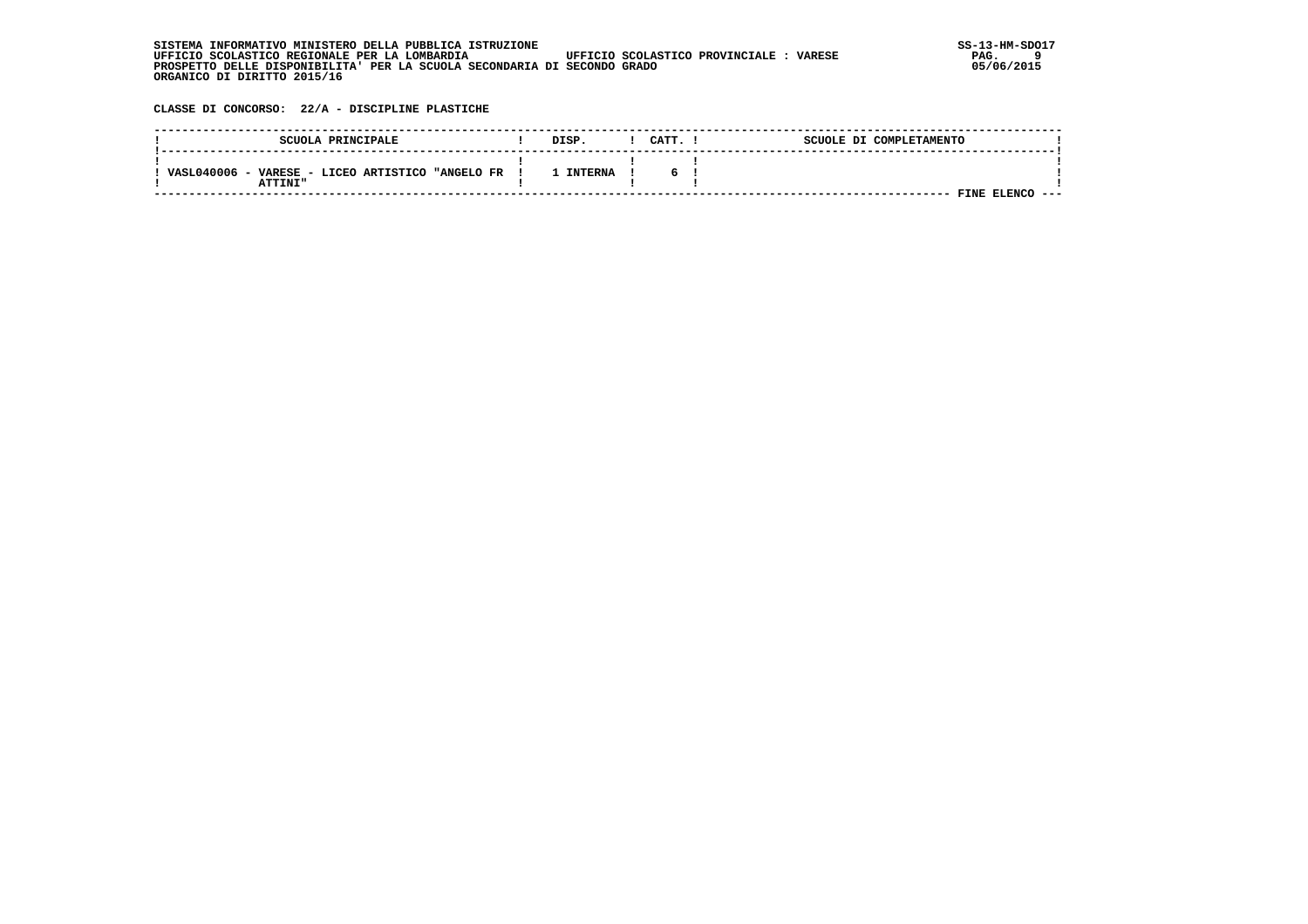**CLASSE DI CONCORSO: 25/A - DISEGNO E STORIA DELL'ARTE**

| SCUOLA PRINCIPALE                                                                                                                                          | DISP.                                    | $1$ $CATT$ . $1$ | SCUOLE DI COMPLETAMENTO                                                                                                                        |
|------------------------------------------------------------------------------------------------------------------------------------------------------------|------------------------------------------|------------------|------------------------------------------------------------------------------------------------------------------------------------------------|
| VAPC040006 - SARONNO - LICEO CLASSICO LIC. CLASS<br>ICO "LEGNANI" - SARONNO                                                                                | $1$ OR.EST.F !                           |                  | *VAPS01000D - BUSTO ARSIZIO - LICEO SCIENTIFICO L<br>ICEO SCIENTIFICO "TOSI" - BUSTO ARS !<br>IZIO                                             |
| VAPM01000E - VARESE - ISTITUTO MAGISTRALE LICEO<br>STATALE "A. MANZONI" - VARESE<br>VAPS11000A - LUINO - LICEO SCIENTIFICO L. SCIENT<br>. "SERENI" - LUINO | 1 INTERNA<br>$1$ OR.EST.F $\overline{1}$ |                  | *VAPS11001B - LAVENO-MOMBELLO - SEZIONE STACCATA<br>DI LUINO LICEO SCIENTIFICO L. S. LA<br>VENO M. SEZ. STACC. SERENI LUINO<br>FINE ELENCO --- |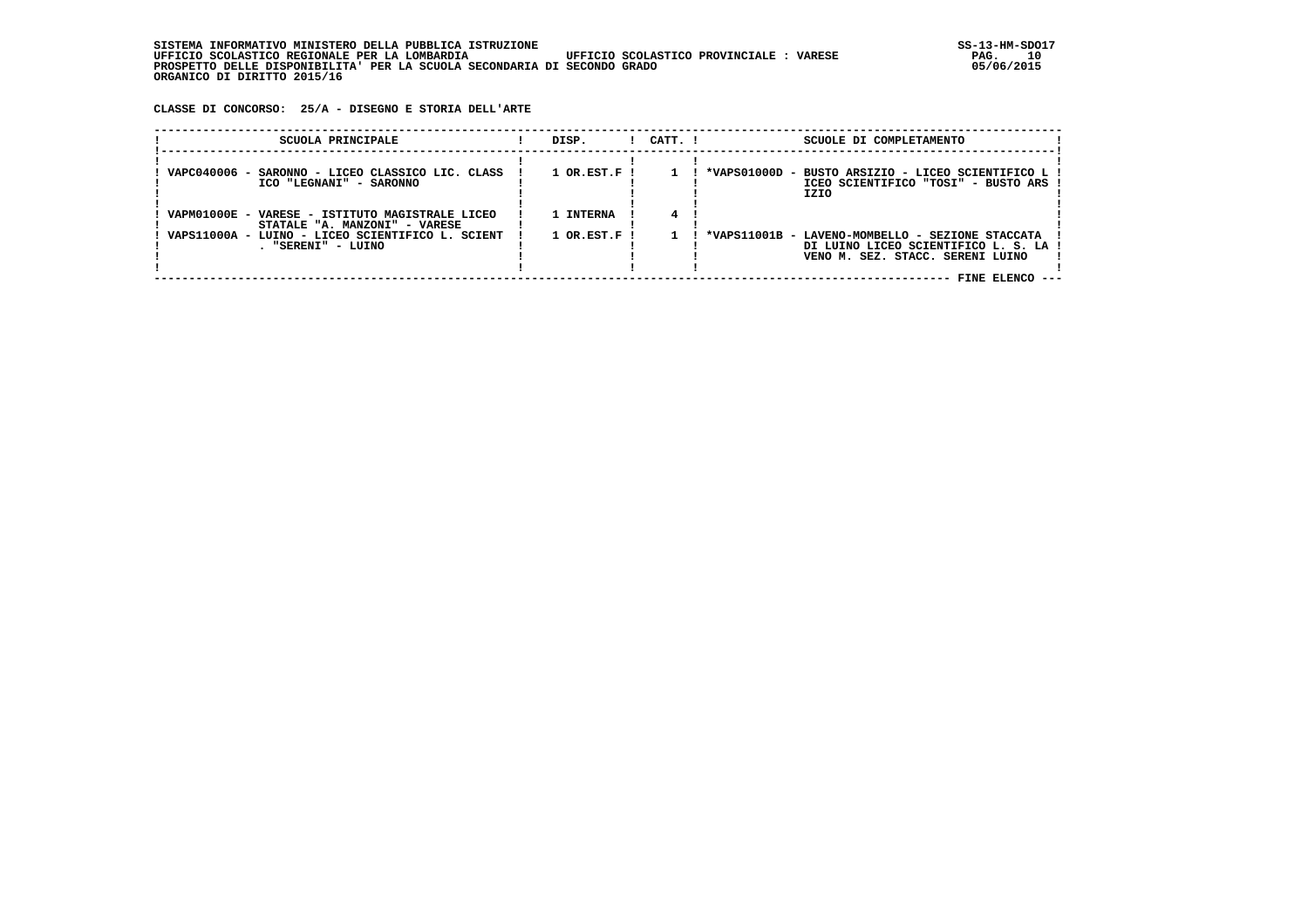**CLASSE DI CONCORSO: 29/A - EDUCAZIONE FISICA II GRADO**

| SCUOLA PRINCIPALE                                                                                                                                | DISP.       | ! CATT. !      | SCUOLE DI COMPLETAMENTO                                                                                                                                                                                                  |
|--------------------------------------------------------------------------------------------------------------------------------------------------|-------------|----------------|--------------------------------------------------------------------------------------------------------------------------------------------------------------------------------------------------------------------------|
| BUSTO ARSIZIO LICEO CLASSICO LICEO<br>CLASSICO - LICEO LINGUISTICO                                                                               |             |                | VAPC02701R - BUSTO ARSIZIO - SEZIONE STACCATA DI ! 1 OR.EST.F ! 1 ! *VATF02301P - GALLARATE - SEZIONE STACCATA DI GAL !<br>LARATE ISTITUTO TECNICO INDUSTRIALE<br>I.T.I.S " GIOVANNI FALCONE"                            |
| SESTO CALENDE ISTITUTO MAGISTRALE<br>LICEO DELLE SCIENZE UMANE                                                                                   |             |                | VAPM00901B - SESTO CALENDE - SEZIONE STACCATA DI ! 1 OR.EST.S ! 1 ! *VATF00901C - SESTO CALENDE - SEZIONE STACCATA DI !<br>SESTO CALENDE ISTITUTO TECNICO IND !<br>USTRIALE IST.TECNICO TECNOLOGICO "D !<br>ALLA CHIESA" |
| VAPS004017 - BISUSCHIO - SEZIONE STACCATA DI BIS !<br>USCHIO LICEO SCIENTIFICO LIC.SCIENT<br>IFICO - BISUSCHIO                                   |             |                | 1 OR.EST.S ! 1 ! *VATD004013 - BISUSCHIO - SEZIONE STACCATA DI BIS !<br>USCHIO ISTITUTO TECNICO COMMERCIALE<br>I.T.C. P. AZ. "VALCERESIO" - BISUS<br>CHIO                                                                |
|                                                                                                                                                  |             |                | ! VARC004010 - BISUSCHIO - SEZIONE STACCATA DI BIS !<br>USCHIO IST PROF PER I SERVIZI COMME<br>RCIALI E TURISTICI I.P.S.S.C.T. "VA<br>LCERESIO" - BISUSCHIO                                                              |
| ICEO SCIENTIFICO "TOSI" - BUSTO ARS !<br>IZIO                                                                                                    |             |                | VAPS01000D - BUSTO ARSIZIO - LICEO SCIENTIFICO L ! 1 OR.EST.S ! 1 ! *VASL01000A - BUSTO ARSIZIO - LICEO ARTISTICO L.<br>ART. "CANDIANI" - BUSTO ARSIZIO                                                                  |
| VAPS012016 - GAVIRATE - SEZIONE STACCATA DI GAVI !<br>RATE LICEO SCIENTIFICO LIC.SCIENT.L<br>INGUIST.SPORT. ISIS GAVIRATE                        | 1 INTERNA ! | 3              |                                                                                                                                                                                                                          |
| VAPS026014 - TRADATE - SEZIONE STACCATA DI TRADA ! 1 OR.EST.S !<br>TE LICEO SCIENTIFICO L. SCIENT. TEC<br>. "GEYMONAT" - TRADATE                 |             |                | 1 ! *VATF026016 - TRADATE - SEZIONE STACCATA DI TRADA !<br>TE ISTITUTO TECNICO INDUSTRIALE I.T !<br>.I.S. ISIS "L.GEYMONAT" - TRADATE                                                                                    |
| VARC023015 - GALLARATE - SEZIONE STACCATA DI GAL !<br>LARATE IST PROF PER I SERVIZI COMME<br>RCIALI " GIOVANNI FALCONE"                          | 1 INTERNA ! | 5              |                                                                                                                                                                                                                          |
| VARI019016 - CASTELLANZA - SEZIONE STACCATA DI C<br>ASTELLANZA IST PROF INDUSTRIA E ART<br>IGIANATO I.P.S.I.A ISIS "FACCHINETT<br>I" CASTELLANZA | 1 INTERNA   | $\mathbf{1}$   |                                                                                                                                                                                                                          |
| VATD01301T - VARESE - SEZIONE STACCATA DI VARESE !<br>ISTITUTO TECNICO COMMERCIALE I.T.C !<br>. ISIS " DAVERIO- CASULA "VARESE                   | 2 INTERNE ! | $\overline{4}$ |                                                                                                                                                                                                                          |

 **CONTINUA SULLA PAGINA SUCCESSIVA**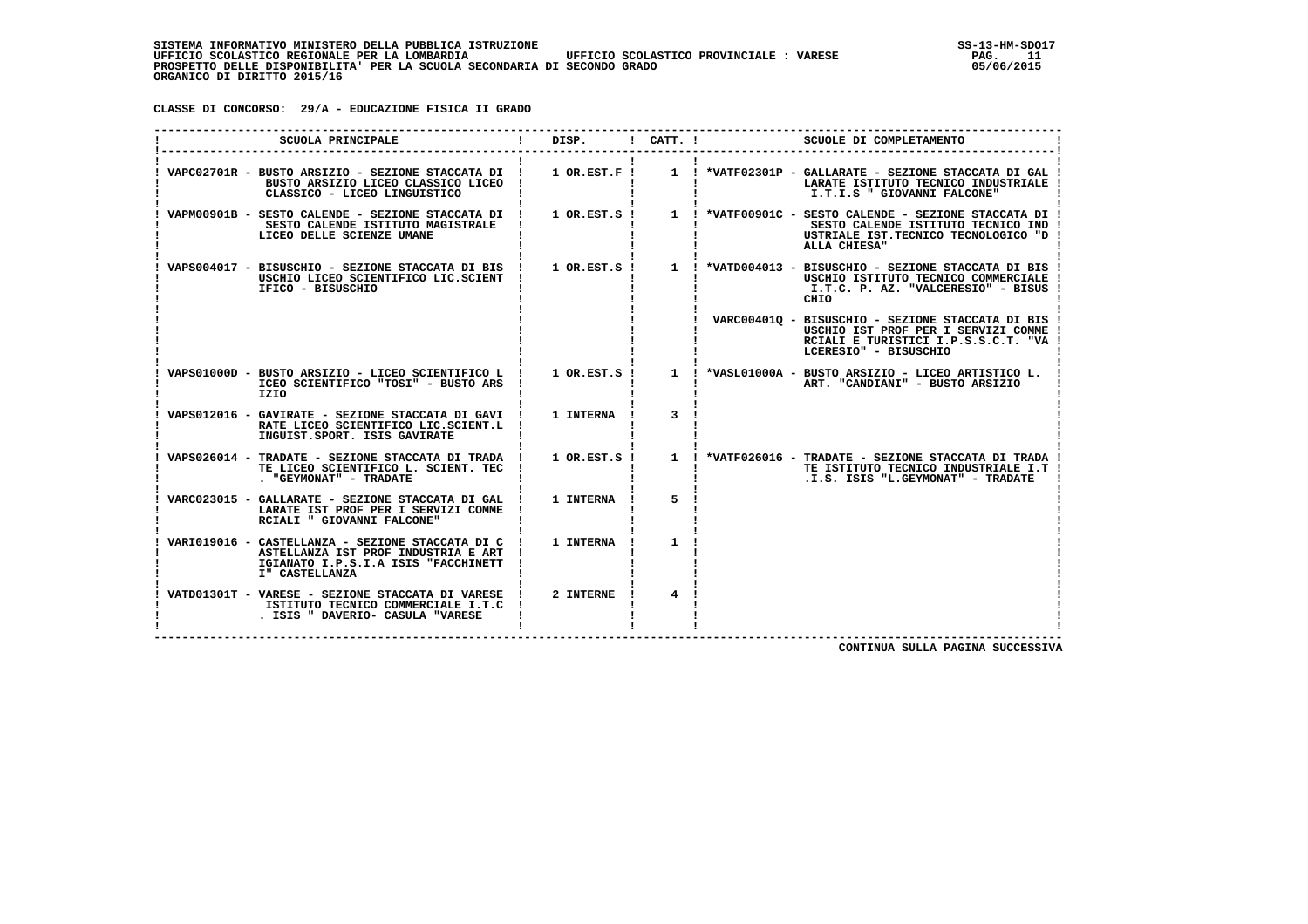**CLASSE DI CONCORSO: 29/A - EDUCAZIONE FISICA II GRADO**

|  | SCUOLA PRINCIPALE                                                                                                                                | DISP.          |              | $!$ CATT. $!$<br>SCUOLE DI COMPLETAMENTO                                                                                                                |
|--|--------------------------------------------------------------------------------------------------------------------------------------------------|----------------|--------------|---------------------------------------------------------------------------------------------------------------------------------------------------------|
|  | MMERCIALE "E.TOSI"                                                                                                                               |                |              | VATD02000X - BUSTO ARSIZIO - ISTITUTO TECNICO CO ! 1 OR.EST.S ! 1 ! *VASL01000A - BUSTO ARSIZIO - LICEO ARTISTICO L.<br>ART. "CANDIANI" - BUSTO ARSIZIO |
|  | VATD02101R - GALLARATE - SEZIONE STACCATA DI GAL   2 INTERNE<br>LARATE ISTITUTO TECNICO COMMERCIALE<br>ITC-ITPA "GADDA-ROSSELLI" - GALLAR<br>ATE |                | б.           |                                                                                                                                                         |
|  | VATF00301D - LUINO - SEZIONE STACCATA DI LUINO I<br>STITUTO TECNICO INDUSTRIALE CITTA D<br>I LUINO-CARLO VOLONTE (ELE-INF)                       | $1$ OR.EST.F ! | $\mathbf{1}$ | ! *VATD003017 - LUINO - SEZIONE STACCATA DI LUINO I<br>ST TEC COMMERCIALE E PER GEOMETRI C<br>ITTA DI LUINO-CARLO VOLONTE (AFM -<br>CAT)                |
|  |                                                                                                                                                  |                |              | VAPC012013 - GAVIRATE - SEZIONE STACCATA DI GAVI<br>RATE LICEO CLASSICO LICEO CLASSICO<br>I.S.I.S "STEIN" GAVIRATE                                      |
|  | VATF019013 - CASTELLANZA - SEZIONE STACCATA DI C<br>ASTELLANZA ISTITUTO TECNICO INDUSTR<br>IALE I.T.I.S. "FACCHINETTI" - CASTE<br>LLANZA         | 1 INTERNA      |              |                                                                                                                                                         |
|  | VATF020006 - SARONNO - ISTITUTO TECNICO INDUSTRI ! 1 INTERNA<br>ALE I.T.I.S "RIVA" - SARONNO                                                     |                |              | FINE ELENCO                                                                                                                                             |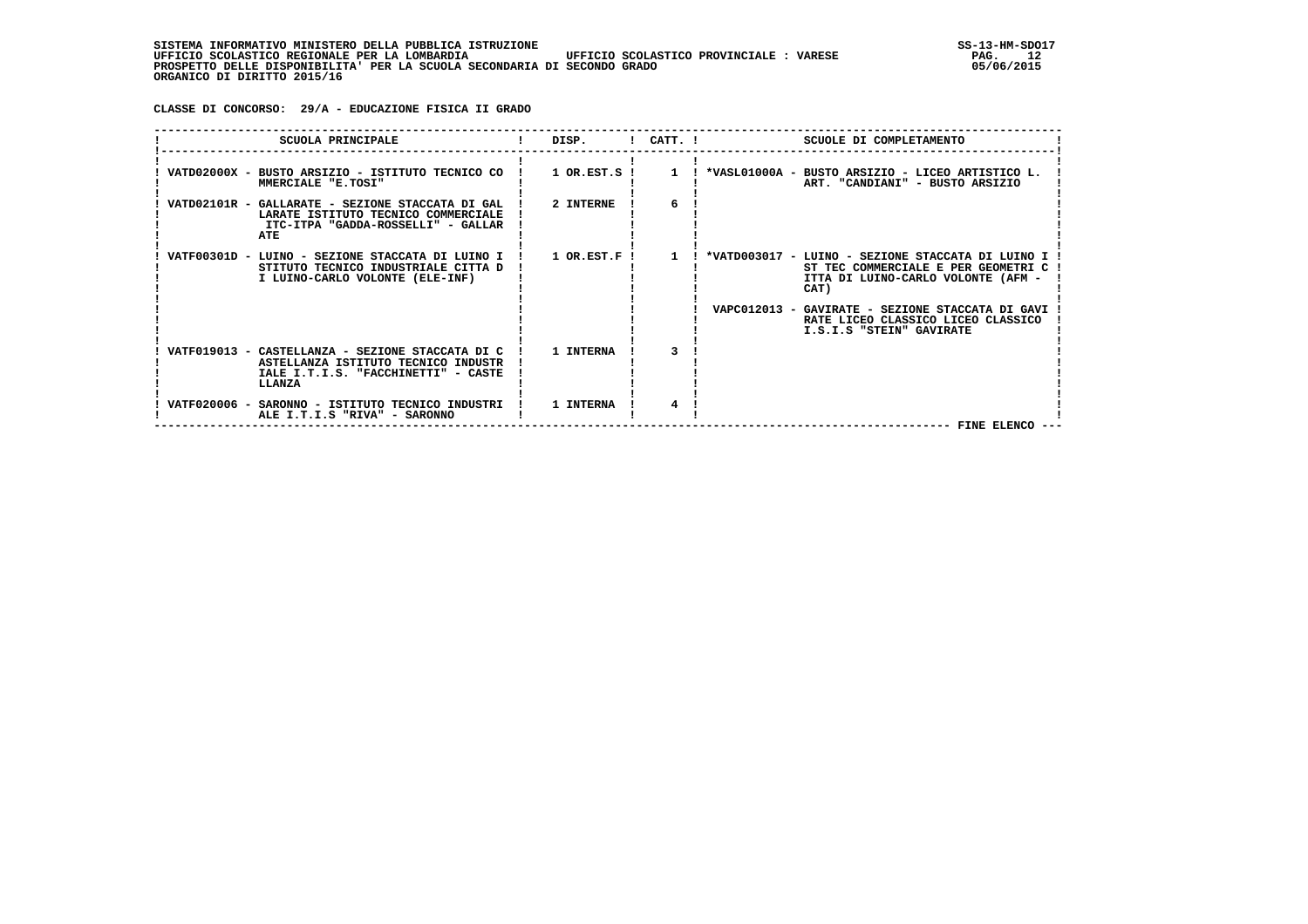**CLASSE DI CONCORSO: 34/A - ELETTRONICA**

| SCUOLA PRINCIPALE                                                                                                                                         | and the set of the set of the set of the set of the set of the set of the set of the set of the set of the set o |    | SCUOLE DI COMPLETAMENTO |
|-----------------------------------------------------------------------------------------------------------------------------------------------------------|------------------------------------------------------------------------------------------------------------------|----|-------------------------|
| VARI00901G - SESTO CALENDE - SEZIONE STACCATA DI !<br>SESTO CALENDE IST PROF INDUSTRIA E<br>ARTIGIANATO IPSIA "DALLA CHIESA" S<br><b>ESTO CALENDE</b>     | <b>1 INTERNA</b>                                                                                                 |    |                         |
| VATF00301D - LUINO - SEZIONE STACCATA DI LUINO I ! 1 INTERNA<br>STITUTO TECNICO INDUSTRIALE CITTA D<br>I LUINO-CARLO VOLONTE (ELE-INF)                    |                                                                                                                  |    |                         |
| VATF00901C - SESTO CALENDE - SEZIONE STACCATA DI ! 1 INTERNA<br>SESTO CALENDE ISTITUTO TECNICO IND<br>USTRIALE IST.TECNICO TECNOLOGICO "D<br>ALLA CHIESA" |                                                                                                                  | 6  |                         |
| VATF01701B - VARESE - SEZIONE STACCATA DI VARESE ! 2 INTERNE<br>ISTITUTO TECNICO INDUSTRIALE I.T.I<br>.S ISIS "NEWTON" - VARESE                           |                                                                                                                  |    |                         |
| VATF018017 - GAZZADA SCHIANNO - SEZIONE STACCATA !<br>DI GAZZADA SCHIANNO ISTITUTO TECNI<br>CO INDUSTRIALE ITIS - ISIS "KEYNES"<br>- GAZZADA SCHIANNO     | 2 INTERNE                                                                                                        |    |                         |
| VATF026016 - TRADATE - SEZIONE STACCATA DI TRADA !<br>TE ISTITUTO TECNICO INDUSTRIALE I.T<br>.I.S. ISIS "L.GEYMONAT" - TRADATE                            | 5 INTERNE                                                                                                        | 10 | FINE ELENCO -           |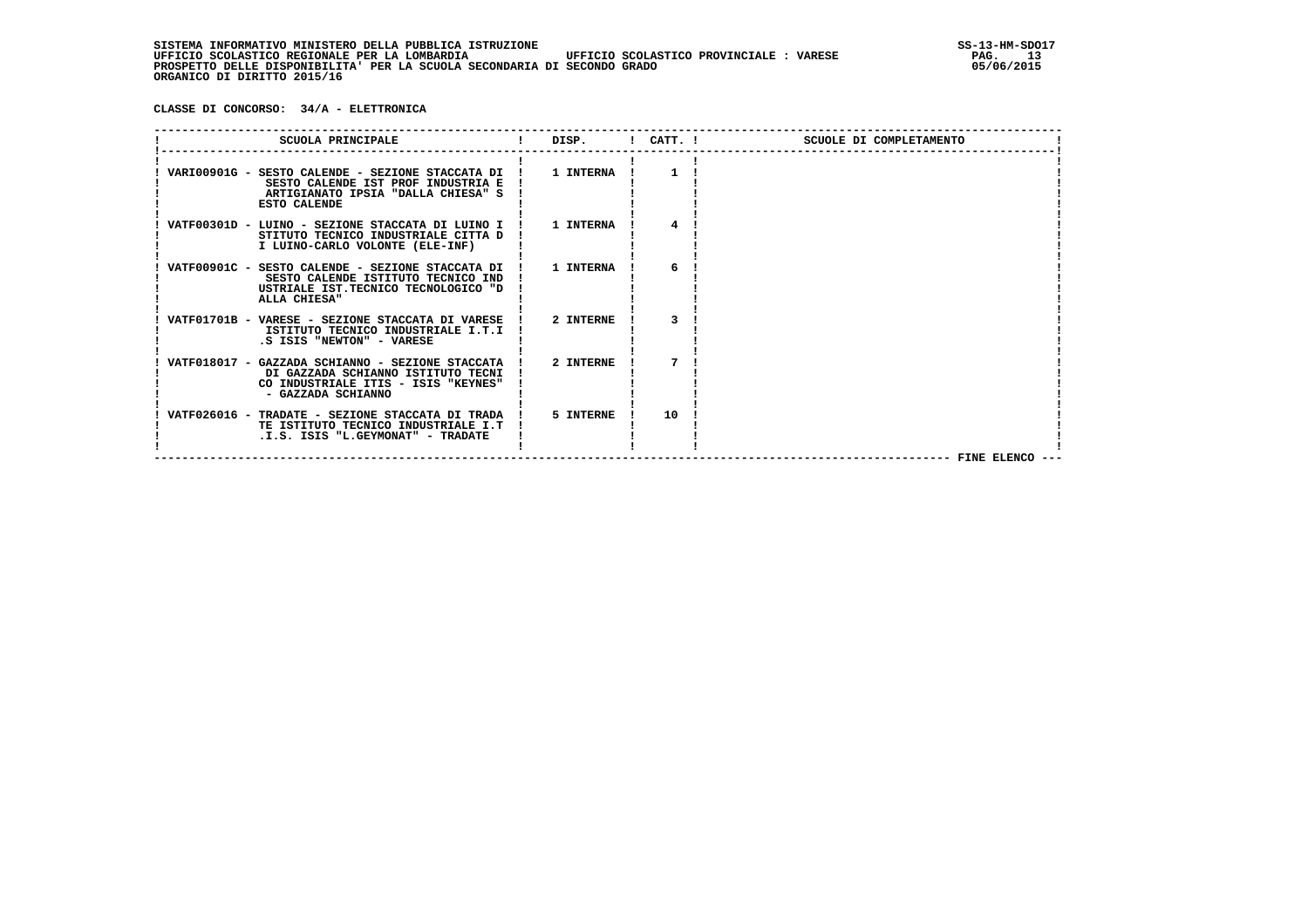**CLASSE DI CONCORSO: 35/A - ELETTROTECNICA ED APPLICAZIONI**

| SCUOLA PRINCIPALE                                                                                                         | DISP.        | $!$ $CATT$ . $!$ | SCUOLE DI COMPLETAMENTO                                                                                                                           |
|---------------------------------------------------------------------------------------------------------------------------|--------------|------------------|---------------------------------------------------------------------------------------------------------------------------------------------------|
| VARI008515 - GALLARATE - GALLARATE IST PROF INDU<br>STRIA E ARTIGIANATO IPSIA "PONTI"GA<br>LLARATE (SERALE)               | 1 OR.EST.S ! |                  | *VATF008512 - GALLARATE - ISTITUTO TECNICO INDUST<br>RIALE ITIS "PONTI" GALLARATE (SERAL<br>E)                                                    |
| VARI04000E -<br>SARONNO - IST PROF INDUSTRIA E ARTI<br>GIANATO I.P.S.I.A. "ANTONIO PARMA"                                 | 1 INTERNA    |                  |                                                                                                                                                   |
| - SARONNO                                                                                                                 | 1 OR.EST.F ! |                  | *VARI019016 - CASTELLANZA - SEZIONE STACCATA DI C<br>ASTELLANZA IST PROF INDUSTRIA E ART<br>IGIANATO I.P.S.I.A ISIS "FACCHINETT<br>I" CASTELLANZA |
| VATF00801L - GALLARATE - SEZIONE STACCATA DI GAL<br>LARATE ISTITUTO TECNICO INDUSTRIALE<br>ITIS "PONTI"GALLARATE (DIURNO) | 1 INTERNA    |                  |                                                                                                                                                   |
| VATF020006 -<br>SARONNO - ISTITUTO TECNICO INDUSTRI<br>ALE I.T.I.S "RIVA" - SARONNO                                       | 3 INTERNE    |                  | FINE ELENCO ---                                                                                                                                   |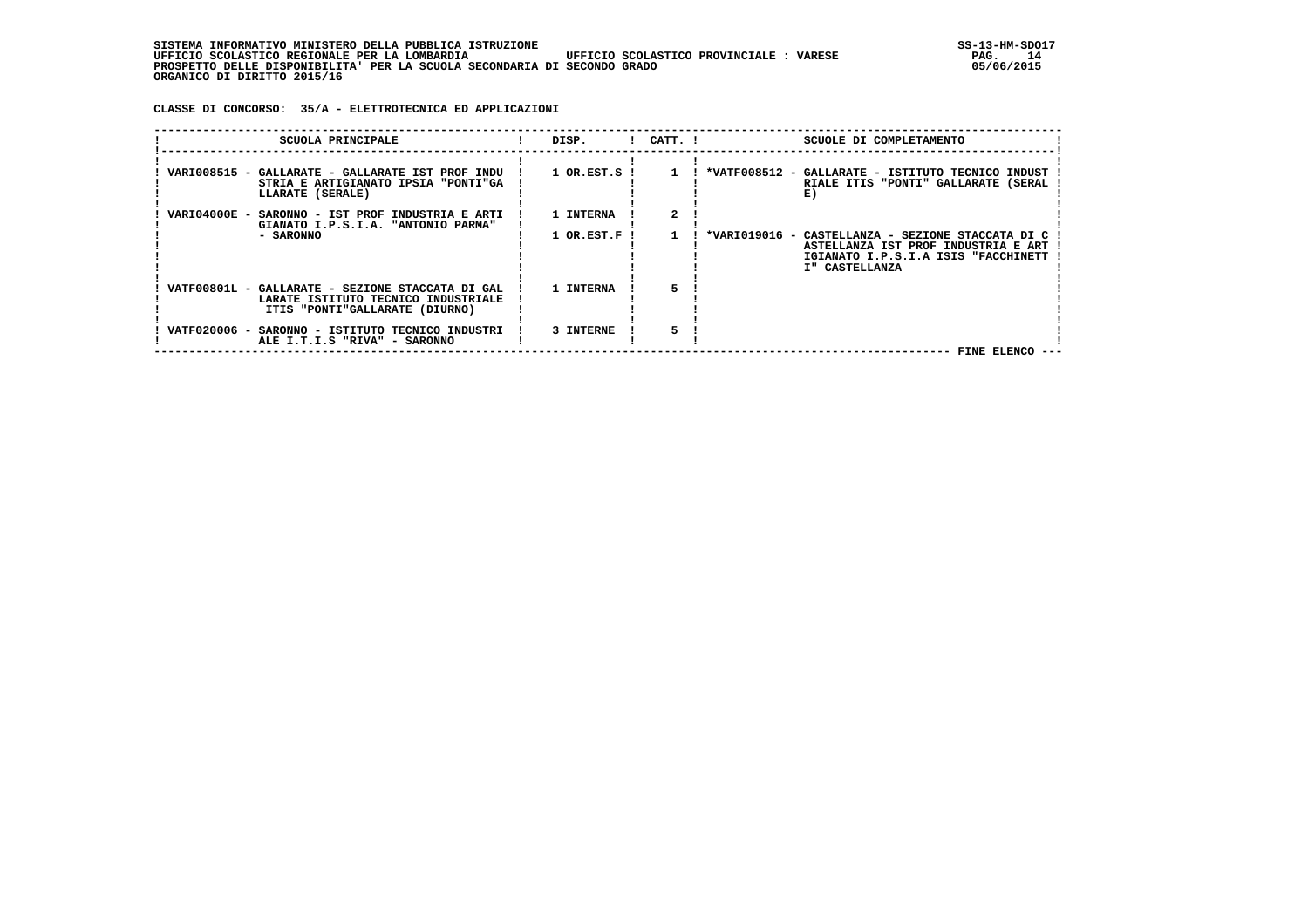**SISTEMA INFORMATIVO MINISTERO DELLA PUBBLICA ISTRUZIONE SS-13-HM-SDO17 UFFICIO SCOLASTICO REGIONALE PER LA LOMBARDIA UFFICIO SCOLASTICO PROVINCIALE : VARESE PAG. 15 PROSPETTO DELLE DISPONIBILITA' PER LA SCUOLA SECONDARIA DI SECONDO GRADO 05/06/2015 ORGANICO DI DIRITTO 2015/16**

 **CLASSE DI CONCORSO: 36/A - FILOSOFIA,PSICOL. E SC. DELL'EDUCAZ.**

| SCUOLA PRINCIPALE                                | DISP.            | $1$ $CATT$ . $1$ | SCUOLE DI COMPLETAMENTO                           |
|--------------------------------------------------|------------------|------------------|---------------------------------------------------|
|                                                  |                  |                  |                                                   |
| VAPC040006 - SARONNO - LICEO CLASSICO LIC. CLASS | 2 INTERNE        |                  |                                                   |
| ICO "LEGNANI" - SARONNO                          |                  |                  |                                                   |
| VAPS004017 - BISUSCHIO - SEZIONE STACCATA DI BIS | $1$ OR.EST.S $1$ |                  | *VARC004010 - BISUSCHIO - SEZIONE STACCATA DI BIS |
| USCHIO LICEO SCIENTIFICO LIC.SCIENT              |                  |                  | USCHIO IST PROF PER I SERVIZI COMME               |
| IFICO - BISUSCHIO                                |                  |                  | RCIALI E TURISTICI I.P.S.S.C.T. "VA               |
|                                                  |                  |                  | LCERESIO" - BISUSCHIO                             |
|                                                  |                  |                  |                                                   |
| VAPS120001 - TRADATE - LICEO SCIENTIFICO L. SCIE | 1 INTERNA        | б.               |                                                   |
| NT. "MARIE CURIE" - TRADATE                      |                  |                  |                                                   |
| VARI04000E - SARONNO - IST PROF INDUSTRIA E ARTI | 1 INTERNA        |                  |                                                   |
| GIANATO I.P.S.I.A. "ANTONIO PARMA"               |                  |                  |                                                   |
| - SARONNO                                        |                  |                  |                                                   |
|                                                  |                  |                  |                                                   |
|                                                  |                  |                  | FINE ELENCO                                       |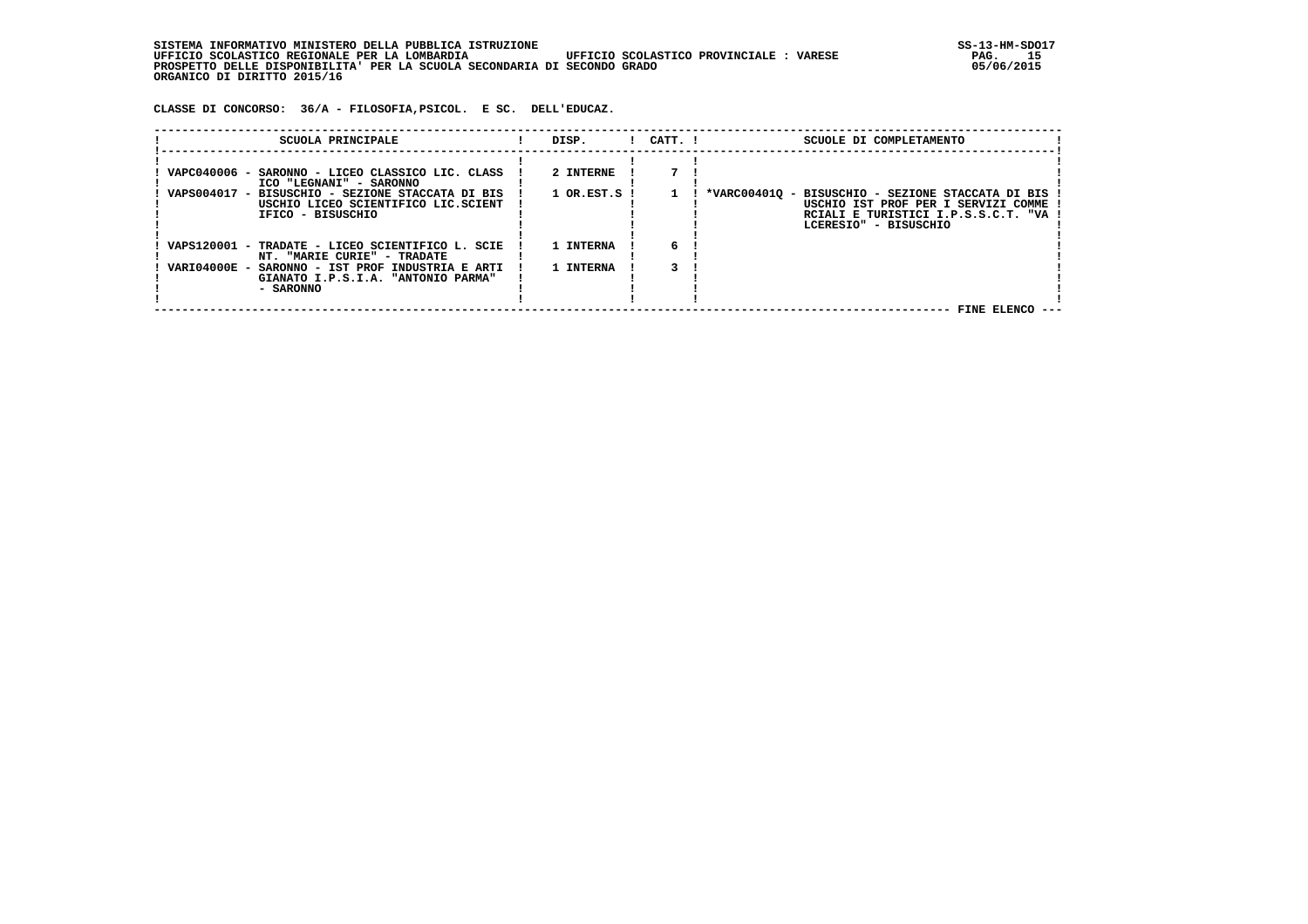**CLASSE DI CONCORSO: 37/A - FILOSOFIA E STORIA**

| SCUOLA PRINCIPALE                                                             |                                     | DISP.                       | $1$ $CATT$ . $1$ |  | SCUOLE DI COMPLETAMENTO                                                                                                                                                                                       |  |
|-------------------------------------------------------------------------------|-------------------------------------|-----------------------------|------------------|--|---------------------------------------------------------------------------------------------------------------------------------------------------------------------------------------------------------------|--|
| VAPM00901B - SESTO CALENDE - SEZIONE STACCATA DI<br>LICEO DELLE SCIENZE UMANE | SESTO CALENDE ISTITUTO MAGISTRALE   | $1$ OR.EST.S $\overline{1}$ |                  |  | *VAPS00901A - SESTO CALENDE - SEZIONE STACCATA DI<br>SESTO CALENDE LICEO SCIENTIFICO LI<br>CEO SCIENTIFICO "DALLA CHIESA"                                                                                     |  |
| VAPS01000D - BUSTO ARSIZIO - LICEO SCIENTIFICO L<br>IZIO                      | ICEO SCIENTIFICO "TOSI" - BUSTO ARS | $1$ OR.EST.F $\overline{1}$ |                  |  | *VAPS001010 - GALLARATE - SEZIONE STACCATA DI GAL<br>LARATE LICEO SCIENTIFICO LICEO SCIE<br>NTIFICO "LEONARDO DA VINCI"<br>VASL01000A - BUSTO ARSIZIO - LICEO ARTISTICO L.<br>ART. "CANDIANI" - BUSTO ARSIZIO |  |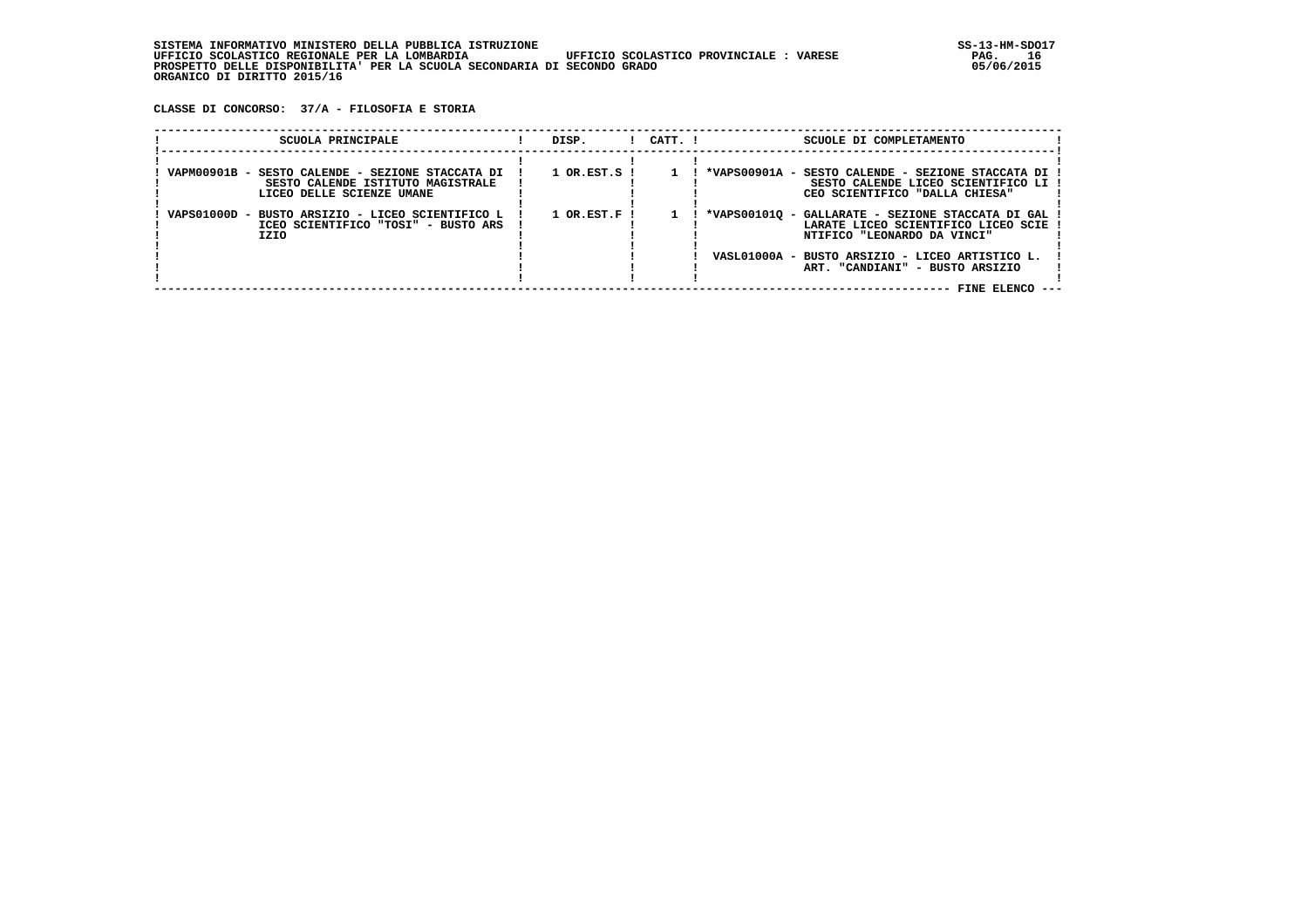**CLASSE DI CONCORSO: 38/A - FISICA**

| SCUOLA PRINCIPALE                                                                                                                        | DISP.                       | $!$ $CATT$ . $!$ | SCUOLE DI COMPLETAMENTO                                                                                                                        |
|------------------------------------------------------------------------------------------------------------------------------------------|-----------------------------|------------------|------------------------------------------------------------------------------------------------------------------------------------------------|
| VATD02101R - GALLARATE - SEZIONE STACCATA DI GAL<br>LARATE ISTITUTO TECNICO COMMERCIALE<br>ITC-ITPA "GADDA-ROSSELLI" - GALLAR<br>ATE     | $1$ OR.EST.S $\overline{1}$ |                  | *VARC023015 - GALLARATE - SEZIONE STACCATA DI GAL<br>LARATE IST PROF PER I SERVIZI COMME<br>RCIALI " GIOVANNI FALCONE"                         |
| VATF01701B - VARESE - SEZIONE STACCATA DI VARESE<br>ISTITUTO TECNICO INDUSTRIALE I.T.I<br>.S ISIS "NEWTON" - VARESE                      | 2 INTERNE                   |                  |                                                                                                                                                |
| VATF019013 - CASTELLANZA - SEZIONE STACCATA DI C<br>ASTELLANZA ISTITUTO TECNICO INDUSTR<br>IALE I.T.I.S. "FACCHINETTI" - CASTE<br>LLANZA | 1 OR.EST.S !                |                  | *VATL019017 - CASTELLANZA - SEZIONE STACCATA DI C<br>ASTELLANZA ISTITUTO TECNICO PER GEO<br>METRI I.T.G. ISIS "FACCHINETTI" CAS<br>TELLANZA    |
| VATF026016 -<br>TRADATE - SEZIONE STACCATA DI TRADA<br>TE ISTITUTO TECNICO INDUSTRIALE I.T<br>.I.S. ISIS "L.GEYMONAT" - TRADATE          | 1 OR.EST.S                  |                  | *VAPS026014 -<br>TRADATE - SEZIONE STACCATA DI TRADA<br>TE LICEO SCIENTIFICO L.<br>SCIENT, TEC<br>. "GEYMONAT" - TRADATE<br><b>FINE ELENCO</b> |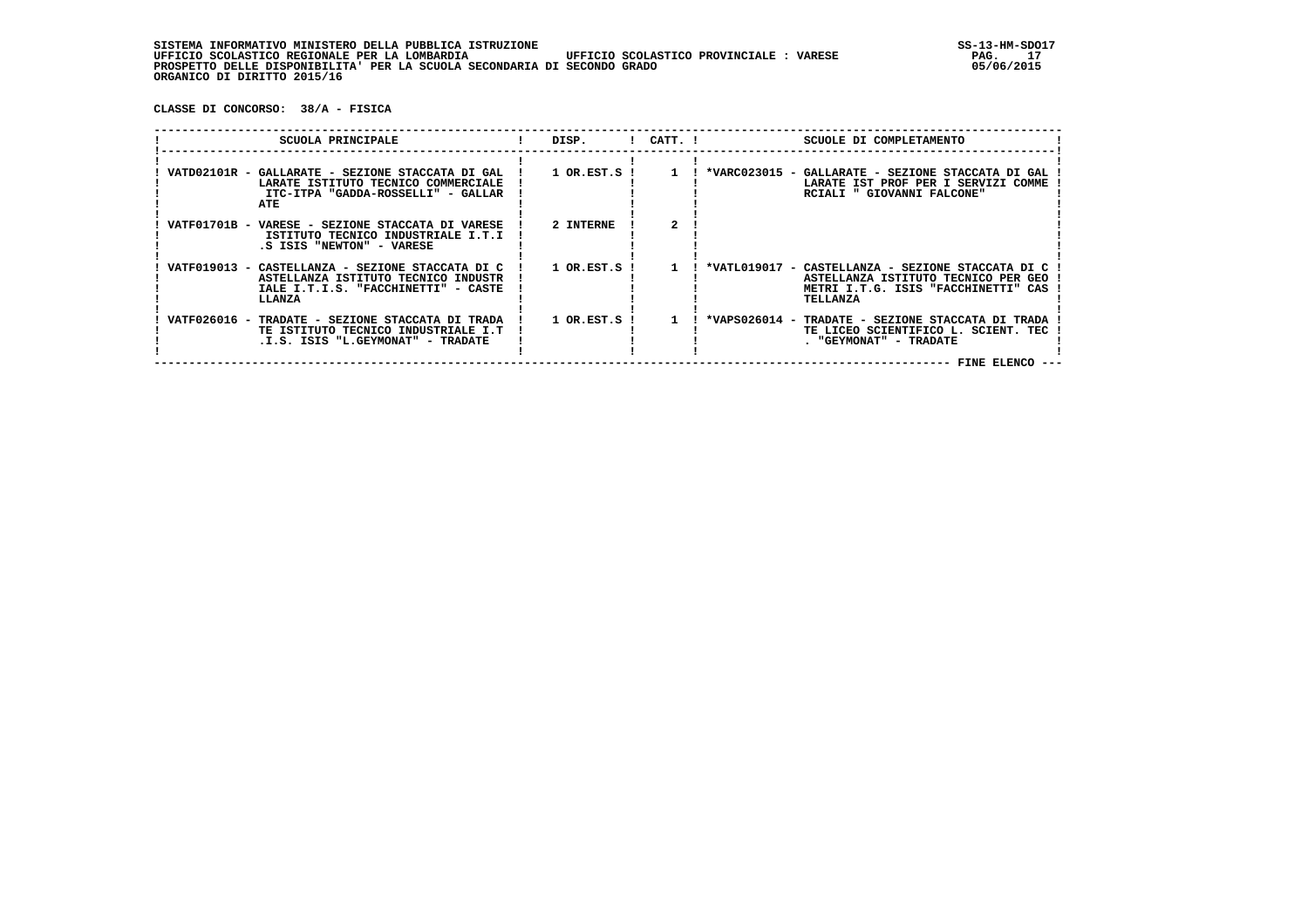**CLASSE DI CONCORSO: 39/A - GEOGRAFIA**

|                 | SCUOLA PRINCIPALE                                                                                                             | DISP.              | CATT. I | SCUOLE DI COMPLETAMENTO                                                                                                        |
|-----------------|-------------------------------------------------------------------------------------------------------------------------------|--------------------|---------|--------------------------------------------------------------------------------------------------------------------------------|
| <b>GAVIRATE</b> | VATD012012 - GAVIRATE - SEZIONE STACCATA DI GAVI<br>RATE IST TEC COMMERCIALE E PER GEOM<br>ETRI I.T. C.E G. I.S.I.S. "STEIN"- | $1$ OR $RST$ $F$ ! |         | *VATD01301T - VARESE - SEZIONE STACCATA DI VARESE<br>ISTITUTO TECNICO COMMERCIALE I.T.C !<br>DAVERIO- CASULA "VARESE<br>TSTS " |
|                 |                                                                                                                               |                    |         | FINE ELENCO                                                                                                                    |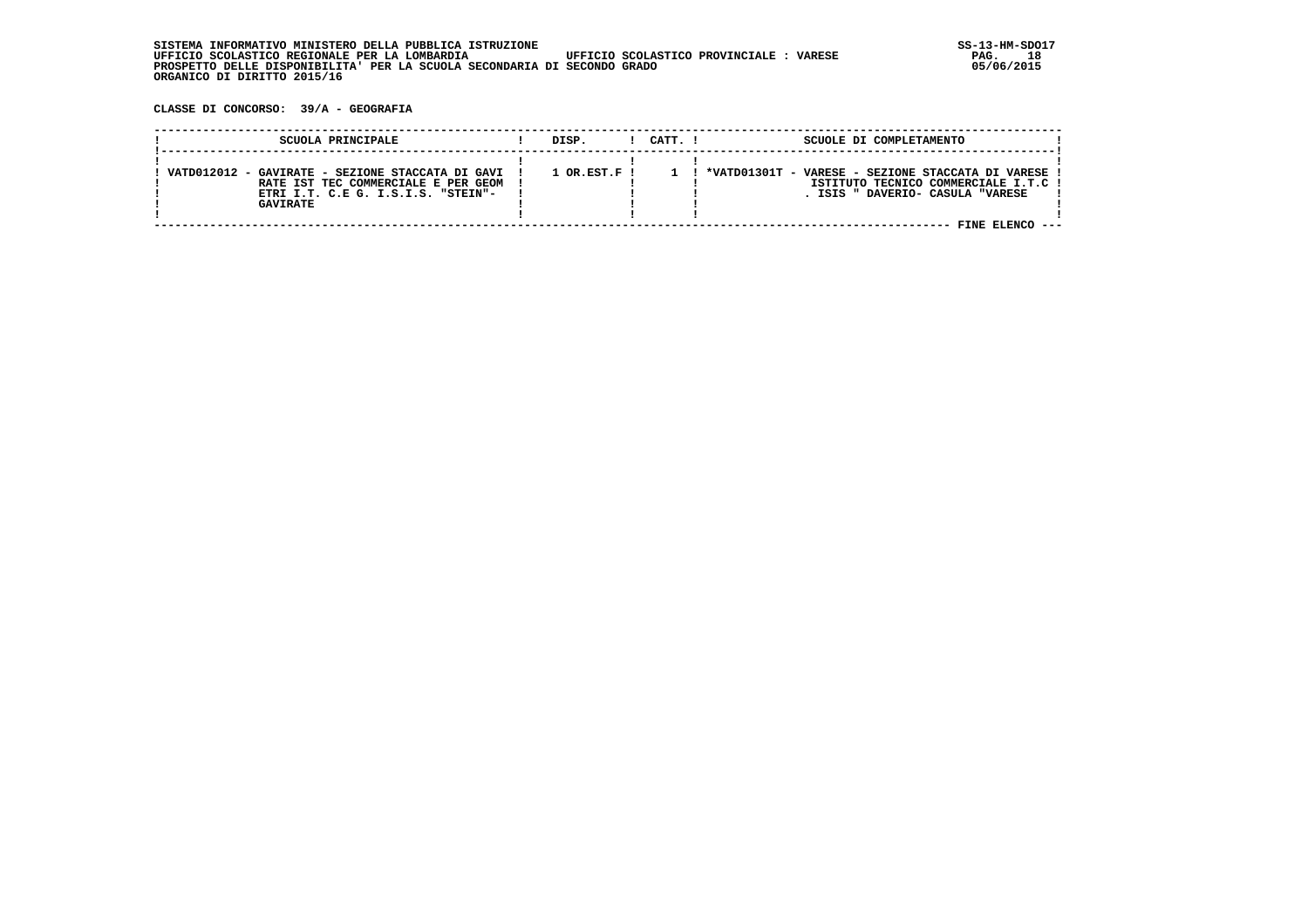| SISTEMA INFORMATIVO MINISTERO DELLA PUBBLICA ISTRUZIONE                                            | $SS-13-HM-SDC$ |
|----------------------------------------------------------------------------------------------------|----------------|
| UFFICIO SCOLASTICO REGIONALE PER LA LOMBARDIA<br>UFFICIO SCOLASTICO PROVINCIALE :<br><b>VARESE</b> | 19<br>PAG.     |
| PROSPETTO DELLE DISPONIBILITA' PER LA SCUOLA SECONDARIA DI SECONDO GRADO                           | 05/06/2015     |
| ORGANICO DI DIRITTO 2015/16                                                                        |                |

 **CLASSE DI CONCORSO: 40/A - IGIENE,ANAT. ,FIS. ,PAT. GEN. E AP**

| SCUOLA PRINCIPALE                                | DISP.          | CATT. | SCUOLE DI COMPLETAMENTO |  |
|--------------------------------------------------|----------------|-------|-------------------------|--|
|                                                  |                |       |                         |  |
| VARC030007 - BUSTO ARSIZIO - IST PROF PER I SERV | <b>INTERNA</b> |       |                         |  |
| IZI COMMERCIALI E TURISTICI I.P.S.S              |                |       |                         |  |
| .C.T. "P.VERRI" -BUSTO ARSIZIO                   |                |       |                         |  |
|                                                  |                |       |                         |  |
|                                                  |                |       | FINE                    |  |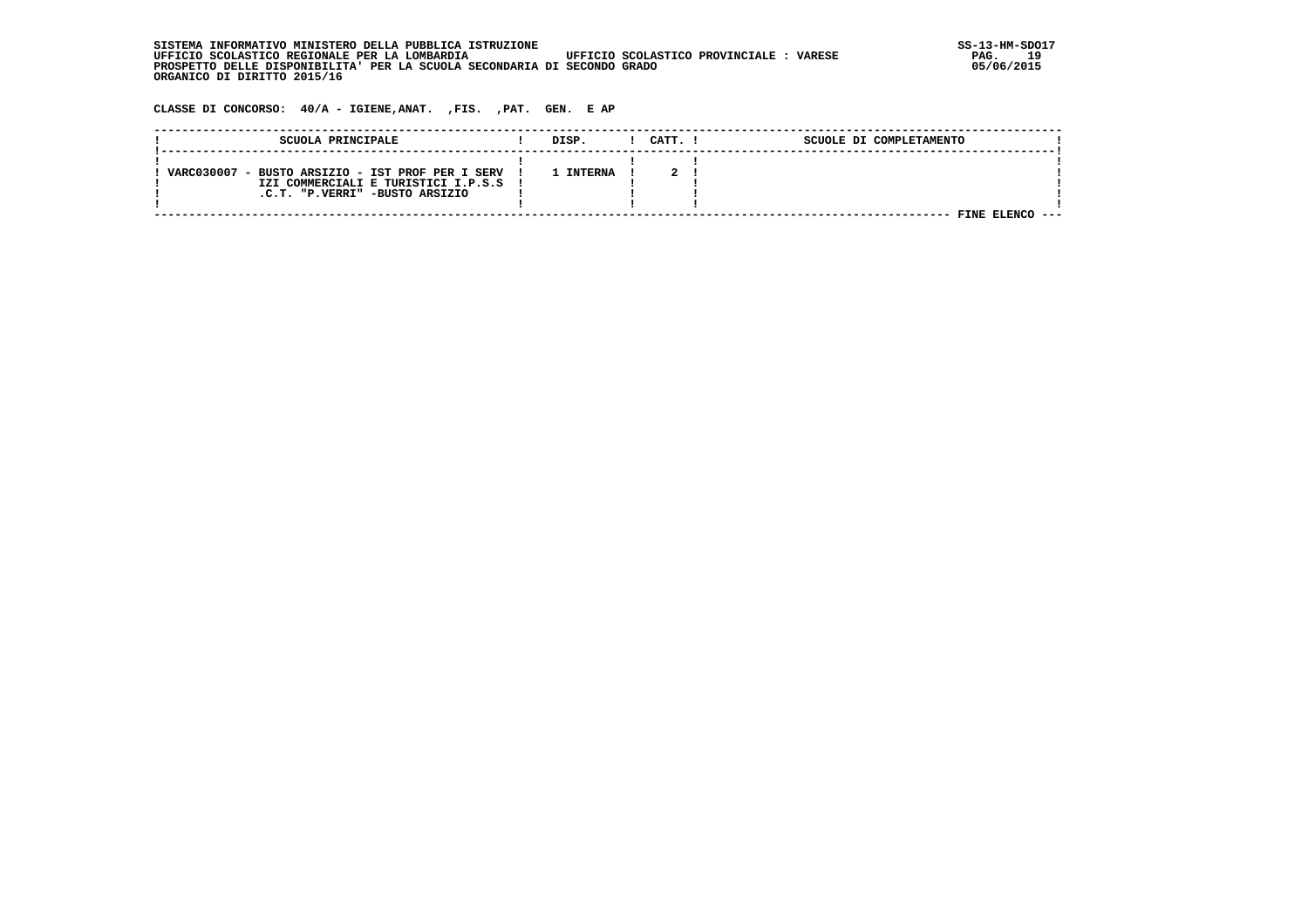**CLASSE DI CONCORSO: 42/A - INFORMATICA**

| SCUOLA PRINCIPALE                                                                                                                                                | DISP.            | $!$ $CATT$ . $!$ | SCUOLE DI COMPLETAMENTO                                                                                                                                |
|------------------------------------------------------------------------------------------------------------------------------------------------------------------|------------------|------------------|--------------------------------------------------------------------------------------------------------------------------------------------------------|
| VAPS020004 - SARONNO - LICEO SCIENTIFICO LICEO S !<br>CIENTIFICO G. B. GRASSI                                                                                    | $1$ OR.EST.F !   |                  | 1 : *VATD02000X - BUSTO ARSIZIO - ISTITUTO TECNICO CO<br>MMERCIALE "E.TOSI"                                                                            |
| VAPS026014 - TRADATE - SEZIONE STACCATA DI TRADA !<br>TE LICEO SCIENTIFICO L. SCIENT. TEC !<br>. "GEYMONAT" - TRADATE                                            |                  |                  | 1 OR.EST.S ! 1 ! *VATF026016 - TRADATE - SEZIONE STACCATA DI TRADA<br>TE ISTITUTO TECNICO INDUSTRIALE I.T<br>.I.S. ISIS "L.GEYMONAT" - TRADATE         |
| VATD011016 - TRADATE - SEZIONE STACCATA DI TRADA !<br>TE IST TEC COMMERCIALE E PER GEOMET<br>RI I.T.C.G. ISIS "DON MILANI" -TRAD<br>ATE                          |                  |                  | 1 OR.EST.F ! 1 ! *VATD02101R - GALLARATE - SEZIONE STACCATA DI GAL<br>LARATE ISTITUTO TECNICO COMMERCIALE<br>ITC-ITPA "GADDA-ROSSELLI" - GALLAR<br>ATE |
| VATD01301T - VARESE - SEZIONE STACCATA DI VARESE !<br>ISTITUTO TECNICO COMMERCIALE I.T.C !<br>. ISIS " DAVERIO- CASULA "VARESE                                   | 1 INTERNA        | $\overline{2}$   |                                                                                                                                                        |
| VATD08000G - SARONNO - ISTITUTO TECNICO COMMERCI !<br>ALE I.T.C. "GINO ZAPPA" - SARONNO                                                                          | <b>1 INTERNA</b> |                  |                                                                                                                                                        |
| VATF00301D - LUINO - SEZIONE STACCATA DI LUINO I ! 2 INTERNE<br>STITUTO TECNICO INDUSTRIALE CITTA D<br>I LUINO-CARLO VOLONTE (ELE-INF)                           |                  |                  |                                                                                                                                                        |
| VATF00801L - GALLARATE - SEZIONE STACCATA DI GAL !<br>LARATE ISTITUTO TECNICO INDUSTRIALE<br>ITIS "PONTI"GALLARATE (DIURNO)                                      | 1 INTERNA        | $\overline{4}$   |                                                                                                                                                        |
| VATF018017 - GAZZADA SCHIANNO - SEZIONE STACCATA !<br>DI GAZZADA SCHIANNO ISTITUTO TECNI !                                                                       | 1 INTERNA        | 10               |                                                                                                                                                        |
| CO INDUSTRIALE ITIS - ISIS "KEYNES" !<br>- GAZZADA SCHIANNO                                                                                                      | $1$ OR. EST. F!  |                  | 1 ! *VATD02101R - GALLARATE - SEZIONE STACCATA DI GAL<br>LARATE ISTITUTO TECNICO COMMERCIALE<br>ITC-ITPA "GADDA-ROSSELLI" - GALLAR<br>ATE              |
| VATF019013 - CASTELLANZA - SEZIONE STACCATA DI C !<br>ASTELLANZA ISTITUTO TECNICO INDUSTR !<br>IALE I.T.I.S. "FACCHINETTI" - CASTE<br>LLANZA                     | 1 INTERNA        | $7\overline{ }$  |                                                                                                                                                        |
| VATF020006 - SARONNO - ISTITUTO TECNICO INDUSTRI !                                                                                                               | 2 INTERNE        |                  |                                                                                                                                                        |
| ALE I.T.I.S "RIVA" - SARONNO<br>VATF026016 - TRADATE - SEZIONE STACCATA DI TRADA !<br>TE ISTITUTO TECNICO INDUSTRIALE I.T !<br>.I.S. ISIS "L.GEYMONAT" - TRADATE | 1 INTERNA        |                  |                                                                                                                                                        |
|                                                                                                                                                                  |                  |                  | - FINE ELENCO -                                                                                                                                        |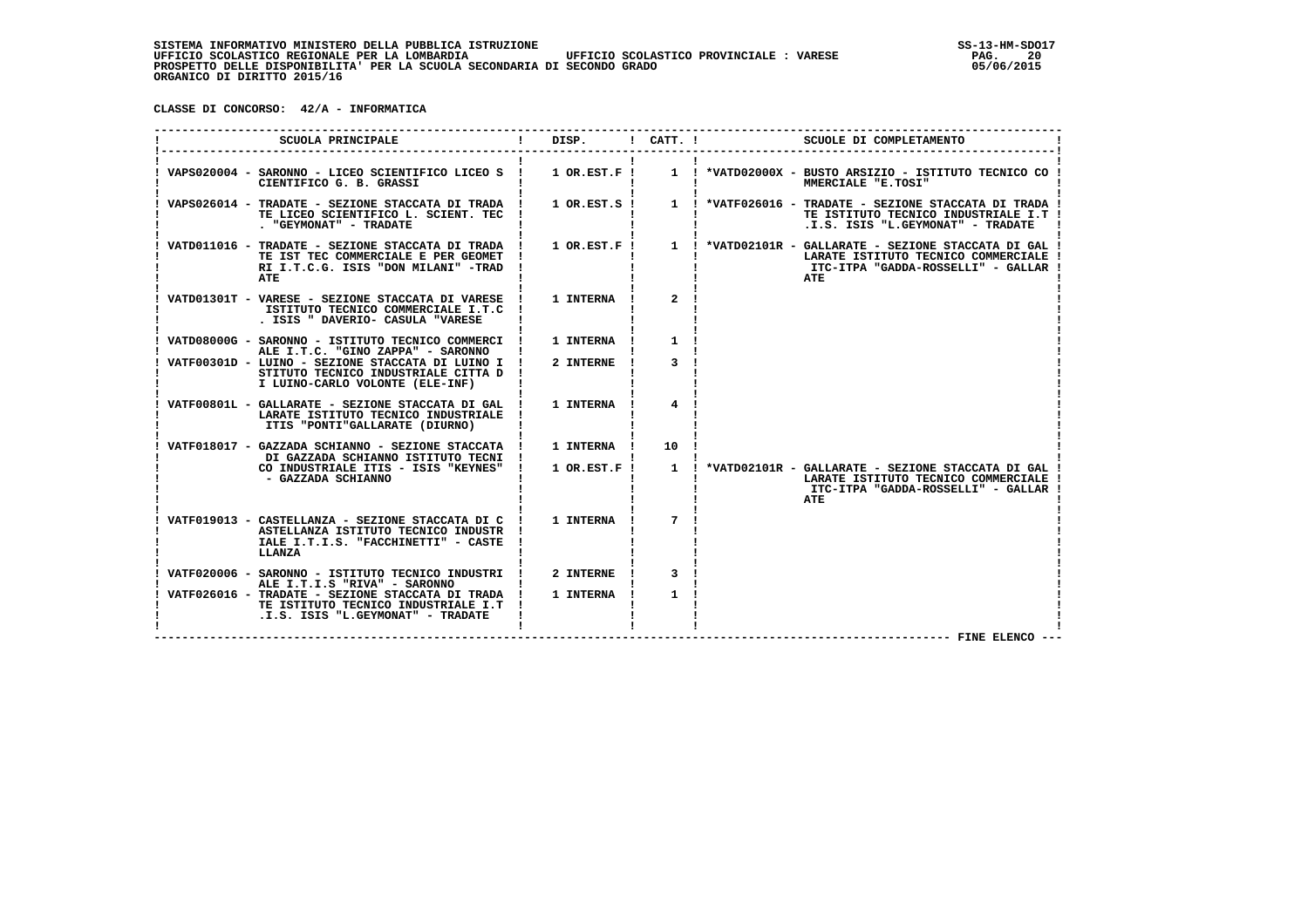**CLASSE DI CONCORSO: 47/A - MATEMATICA**

| SCUOLA PRINCIPALE                                                                                                                                         | DISP. ! CATT. ! |                | SCUOLE DI COMPLETAMENTO                                                                                                                                                                                |
|-----------------------------------------------------------------------------------------------------------------------------------------------------------|-----------------|----------------|--------------------------------------------------------------------------------------------------------------------------------------------------------------------------------------------------------|
| VAPS004017 - BISUSCHIO - SEZIONE STACCATA DI BIS ! 1 OR.EST.S !<br>USCHIO LICEO SCIENTIFICO LIC.SCIENT !<br>IFICO - BISUSCHIO                             |                 |                | USCHIO IST PROF PER I SERVIZI COMME !<br>RCIALI E TURISTICI I.P.S.S.C.T. "VA !<br>LCERESIO" - BISUSCHIO                                                                                                |
| VAPS012016 - GAVIRATE - SEZIONE STACCATA DI GAVI ! 1 INTERNA !<br>RATE LICEO SCIENTIFICO LIC.SCIENT.L !<br>INGUIST.SPORT. ISIS GAVIRATE                   |                 | $2^{\circ}$    | 1 OR.EST.S ! 1 ! *VATD012012 - GAVIRATE - SEZIONE STACCATA DI GAVI !<br>RATE IST TEC COMMERCIALE E PER GEOM !<br>ETRI I.T. C.E G. I.S.I.S. "STEIN"-<br><b>GAVIRATE</b>                                 |
| VAPS020004 - SARONNO - LICEO SCIENTIFICO LICEO S ! 1 INTERNA !<br>CIENTIFICO G. B. GRASSI                                                                 |                 | 5 <sup>1</sup> |                                                                                                                                                                                                        |
| VARC004010 - BISUSCHIO - SEZIONE STACCATA DI BIS !<br>USCHIO IST PROF PER I SERVIZI COMME<br>RCIALI E TURISTICI I.P.S.S.C.T. "VA<br>LCERESIO" - BISUSCHIO | 1 OR.EST.F !    |                | IST PROF INDUSTRIA E ARTIGIANATO I !<br>.P.S.I.A. ISIS "NEWTON" - VARESE                                                                                                                               |
| VARC030007 - BUSTO ARSIZIO - IST PROF PER I SERV ! 1 INTERNA !<br>IZI COMMERCIALI E TURISTICI I.P.S.S !<br>.C.T. "P.VERRI" -BUSTO ARSIZIO                 |                 | 12             |                                                                                                                                                                                                        |
| VARIO1701E - VARESE - SEZIONE STACCATA DI VARESE ! 1 INTERNA !<br>IST PROF INDUSTRIA E ARTIGIANATO I !<br>.P.S.I.A. ISIS "NEWTON" - VARESE                |                 | 5              |                                                                                                                                                                                                        |
| ST TEC COMMERCIALE E PER GEOMETRI C<br>ITTA DI LUINO-CARLO VOLONTE (AFM -<br>CAT)                                                                         |                 |                | VATD003017 - LUINO - SEZIONE STACCATA DI LUINO I ! 1 OR.EST.S ! 1 ! *VATN003015 - LUINO - SEZIONE STACCATA DI LUINO I !<br>STITUTO TECNICO PER IL TURISMO CITT !<br>A DI LUINO-CARLO VOLONTE (TURISMO) |
| VATD02101R - GALLARATE - SEZIONE STACCATA DI GAL !<br>LARATE ISTITUTO TECNICO COMMERCIALE !<br>ITC-ITPA "GADDA-ROSSELLI" - GALLAR<br><b>ATE</b>           | 1 INTERNA       | $\mathbf{1}$   |                                                                                                                                                                                                        |
| VATF00301D - LUINO - SEZIONE STACCATA DI LUINO I ! 1 INTERNA !<br>STITUTO TECNICO INDUSTRIALE CITTA D<br>I LUINO-CARLO VOLONTE (ELE-INF)                  |                 | 3              |                                                                                                                                                                                                        |
| VATF00801L - GALLARATE - SEZIONE STACCATA DI GAL ! 2 INTERNE !<br>LARATE ISTITUTO TECNICO INDUSTRIALE !<br>ITIS "PONTI"GALLARATE (DIURNO)                 |                 | 9              |                                                                                                                                                                                                        |

 **CONTINUA SULLA PAGINA SUCCESSIVA**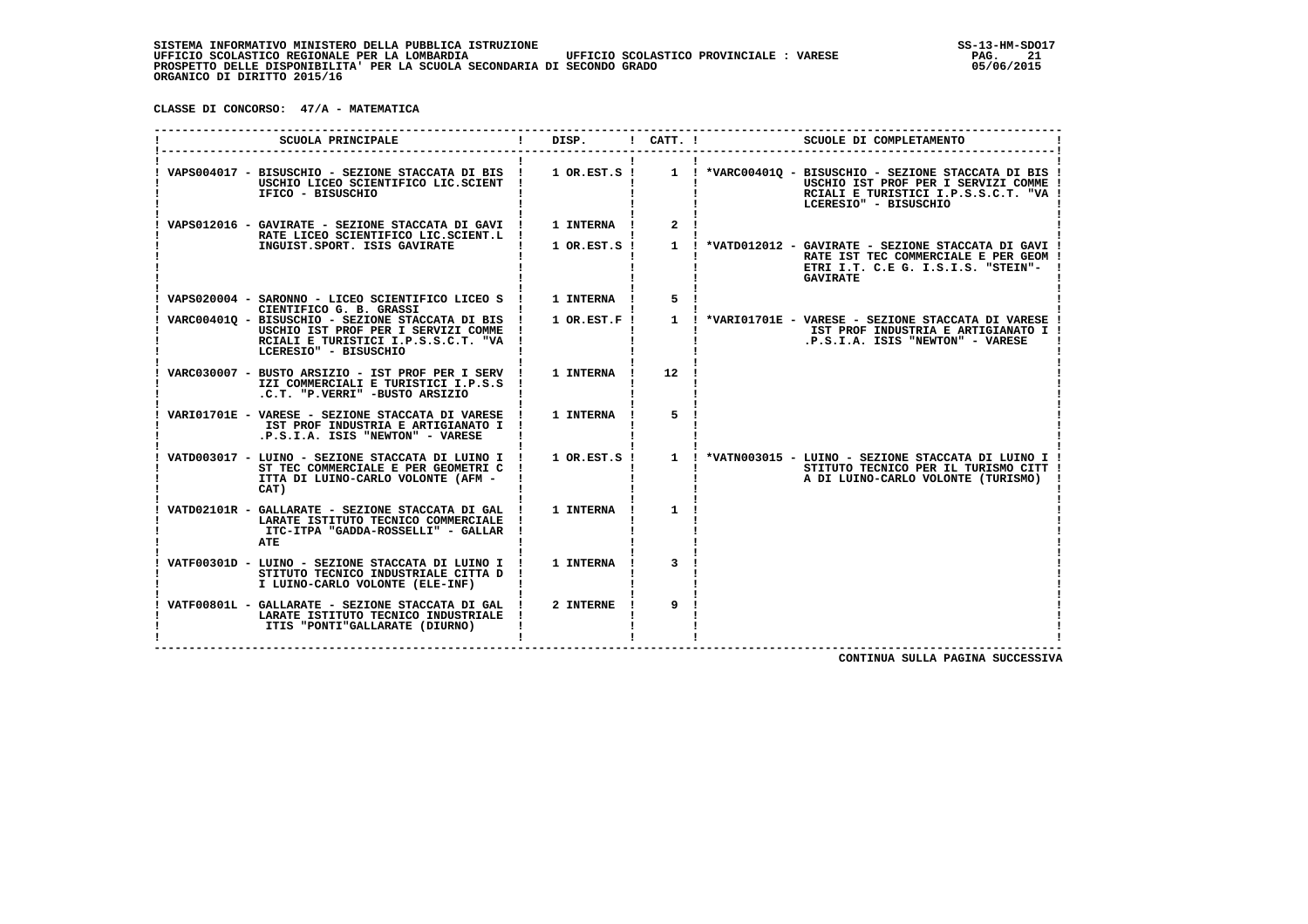**CLASSE DI CONCORSO: 47/A - MATEMATICA**

| SCUOLA PRINCIPALE                                                                                                                                               | DISP.        |              | $!$ CATT. $!$<br>SCUOLE DI COMPLETAMENTO                                                                                                                                                   |
|-----------------------------------------------------------------------------------------------------------------------------------------------------------------|--------------|--------------|--------------------------------------------------------------------------------------------------------------------------------------------------------------------------------------------|
| VATF01701B - VARESE - SEZIONE STACCATA DI VARESE ! 1 INTERNA !<br>ISTITUTO TECNICO INDUSTRIALE I.T.I !                                                          |              |              |                                                                                                                                                                                            |
| .S ISIS "NEWTON" - VARESE                                                                                                                                       | 1 OR.EST.S ! | $\mathbf{1}$ | ! *VARIO1701E - VARESE - SEZIONE STACCATA DI VARESE<br>IST PROF INDUSTRIA E ARTIGIANATO I<br>.P.S.I.A. ISIS "NEWTON" - VARESE                                                              |
| VATF018017 - GAZZADA SCHIANNO - SEZIONE STACCATA ! 1 INTERNA<br>DI GAZZADA SCHIANNO ISTITUTO TECNI<br>CO INDUSTRIALE ITIS - ISIS "KEYNES"<br>- GAZZADA SCHIANNO |              |              |                                                                                                                                                                                            |
| VATF019013 - CASTELLANZA - SEZIONE STACCATA DI C<br>ASTELLANZA ISTITUTO TECNICO INDUSTR<br>IALE I.T.I.S. "FACCHINETTI" - CASTE<br>LLANZA                        | ! 1 INTERNA  | 5            |                                                                                                                                                                                            |
| LARATE ISTITUTO TECNICO INDUSTRIALE<br>I.T.I.S " GIOVANNI FALCONE"                                                                                              |              |              | VATF02301P - GALLARATE - SEZIONE STACCATA DI GAL ! 1 OR.EST.S ! 1 ! *VARC023015 - GALLARATE - SEZIONE STACCATA DI GAL<br>LARATE IST PROF PER I SERVIZI COMME<br>RCIALI " GIOVANNI FALCONE" |
| VATF026016 - TRADATE - SEZIONE STACCATA DI TRADA !<br>TE ISTITUTO TECNICO INDUSTRIALE I.T<br>.I.S. ISIS "L.GEYMONAT" - TRADATE                                  | 1 INTERNA    | 5.           | FINE ELENCO --                                                                                                                                                                             |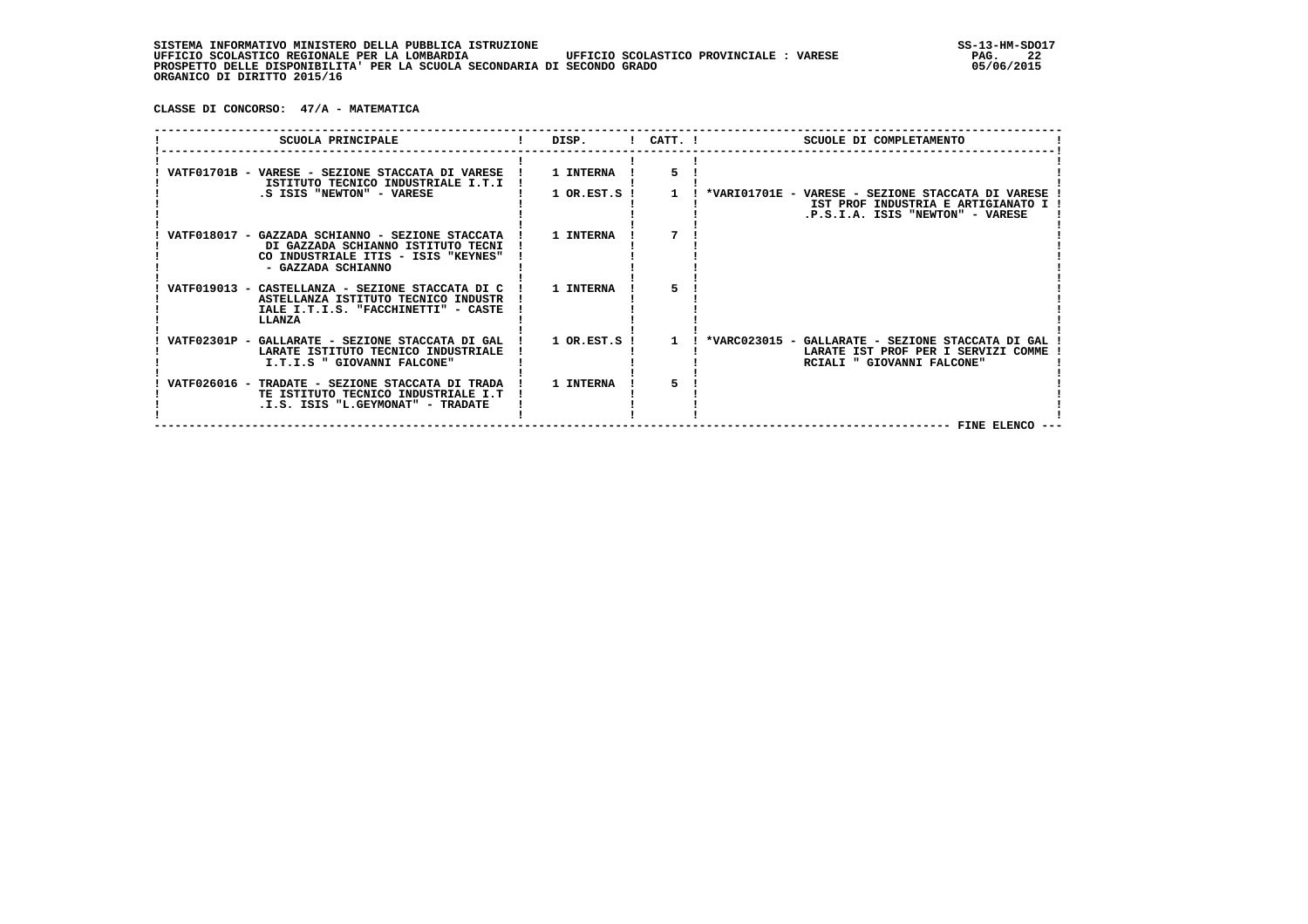**CLASSE DI CONCORSO: 48/A - MATEMATICA APPLICATA**

| SCUOLA PRINCIPALE                                                                                                                                | DISP.          | $1$ $CATT$ . $1$ | SCUOLE DI COMPLETAMENTO                                                                                  |
|--------------------------------------------------------------------------------------------------------------------------------------------------|----------------|------------------|----------------------------------------------------------------------------------------------------------|
| VATD012012 - GAVIRATE - SEZIONE STACCATA DI GAVI<br>RATE IST TEC COMMERCIALE E PER GEOM<br>ETRI I.T. C.E G. I.S.I.S. "STEIN"-<br><b>GAVIRATE</b> | 1 INTERNA      |                  |                                                                                                          |
| VATD01301T - VARESE - SEZIONE STACCATA DI VARESE<br>ISTITUTO TECNICO COMMERCIALE I.T.C<br>. ISIS " DAVERIO- CASULA "VARESE                       | 1 INTERNA      |                  |                                                                                                          |
| VATD02000X - BUSTO ARSIZIO - ISTITUTO TECNICO CO<br>MMERCIALE "E.TOSI"                                                                           | $1$ OR.EST.F ! |                  | *VATD08000G - SARONNO - ISTITUTO TECNICO COMMERCI<br>ALE I.T.C. "GINO ZAPPA" - SARONNO<br>FINE ELENCO -- |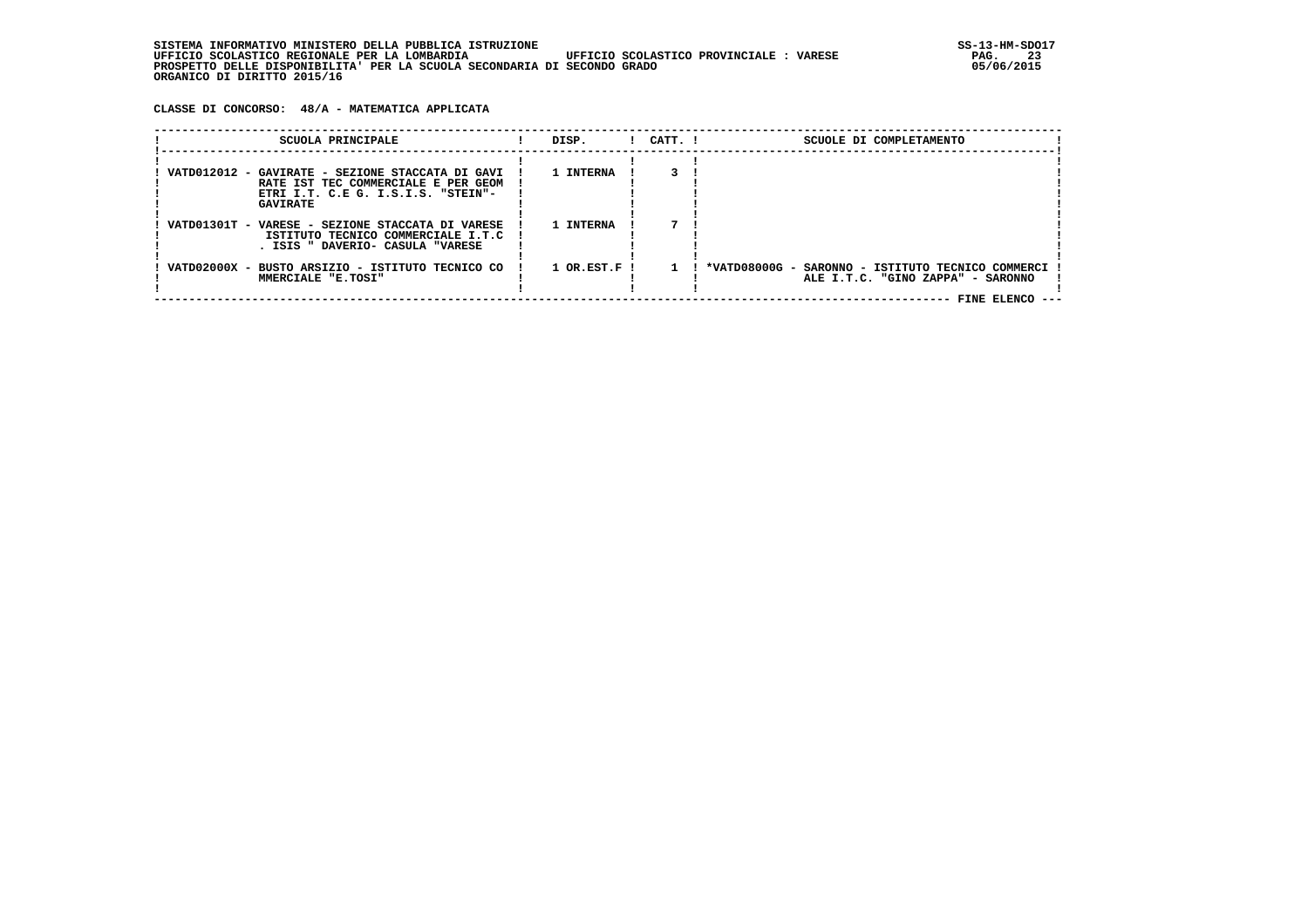**CLASSE DI CONCORSO: 49/A - MATEMATICA E FISICA**

| SCUOLA PRINCIPALE                                                                                                                          | DISP. ! CATT. !  |                  | SCUOLE DI COMPLETAMENTO                                                                                                                                                                     |
|--------------------------------------------------------------------------------------------------------------------------------------------|------------------|------------------|---------------------------------------------------------------------------------------------------------------------------------------------------------------------------------------------|
| ICO "LEGNANI" - SARONNO                                                                                                                    |                  |                  | VAPC040006 - SARONNO - LICEO CLASSICO LIC. CLASS ! 1 OR.EST.F ! 1 ! *VASL01000A - BUSTO ARSIZIO - LICEO ARTISTICO L.<br>ART. "CANDIANI" - BUSTO ARSIZIO                                     |
|                                                                                                                                            |                  |                  | VAPC02701R - BUSTO ARSIZIO - SEZIONE STACCATA DI !<br>BUSTO ARSIZIO LICEO CLASSICO LICEO !<br>CLASSICO - LICEO LINGUISTICO                                                                  |
| VAPM00901B - SESTO CALENDE - SEZIONE STACCATA DI !<br>SESTO CALENDE ISTITUTO MAGISTRALE<br>LICEO DELLE SCIENZE UMANE                       | 2 INTERNE        | $\mathbf{2}$     |                                                                                                                                                                                             |
| BUSTO ARSIZIO ISTITUTO MAGISTRALE<br>LICEO SCIENZE UMANE                                                                                   |                  |                  | VAPM027011 - BUSTO ARSIZIO - SEZIONE STACCATA DI ! 1 OR.EST.S ! 1 ! *VAPC02701R - BUSTO ARSIZIO - SEZIONE STACCATA DI<br>BUSTO ARSIZIO LICEO CLASSICO LICEO<br>CLASSICO - LICEO LINGUISTICO |
| VAPS001010 - GALLARATE - SEZIONE STACCATA DI GAL !<br>LARATE LICEO SCIENTIFICO LICEO SCIE<br>NTIFICO "LEONARDO DA VINCI"                   | 3 INTERNE        | 12               |                                                                                                                                                                                             |
| VAPS020004 - SARONNO - LICEO SCIENTIFICO LICEO S<br>CIENTIFICO G. B. GRASSI                                                                | <b>1 INTERNA</b> | 11               |                                                                                                                                                                                             |
| VAPS11000A - LUINO - LICEO SCIENTIFICO L. SCIENT !<br>. "SERENI" - LUINO                                                                   | 2 INTERNE        | 7                |                                                                                                                                                                                             |
| VAPS11001B - LAVENO-MOMBELLO - SEZIONE STACCATA   2 INTERNE<br>DI LUINO LICEO SCIENTIFICO L. S. LA !<br>VENO M. SEZ. STACC. SERENI LUINO   |                  | $\mathbf{2}$     |                                                                                                                                                                                             |
| VAPS120001 - TRADATE - LICEO SCIENTIFICO L. SCIE ! 1 INTERNA !<br>NT. "MARIE CURIE" - TRADATE                                              |                  | 12 <sup>12</sup> |                                                                                                                                                                                             |
| VASL011017 - TRADATE - SEZIONE STACCATA DI TRADA !<br>TE LICEO ARTISTICO L. ART. "DON MIL<br>ANI" - TRADATE                                | 1 INTERNA        | $\mathbf{2}$     |                                                                                                                                                                                             |
| VATD02101R - GALLARATE - SEZIONE STACCATA DI GAL !<br>LARATE ISTITUTO TECNICO COMMERCIALE<br>ITC-ITPA "GADDA-ROSSELLI" - GALLAR<br>ATE     | 1 INTERNA        | $\overline{a}$   |                                                                                                                                                                                             |
| VATF019013 - CASTELLANZA - SEZIONE STACCATA DI C !<br>ASTELLANZA ISTITUTO TECNICO INDUSTR<br>IALE I.T.I.S. "FACCHINETTI" - CASTE<br>LLANZA | 2 INTERNE        | $\overline{a}$   |                                                                                                                                                                                             |
|                                                                                                                                            |                  |                  | FINE ELENCO --                                                                                                                                                                              |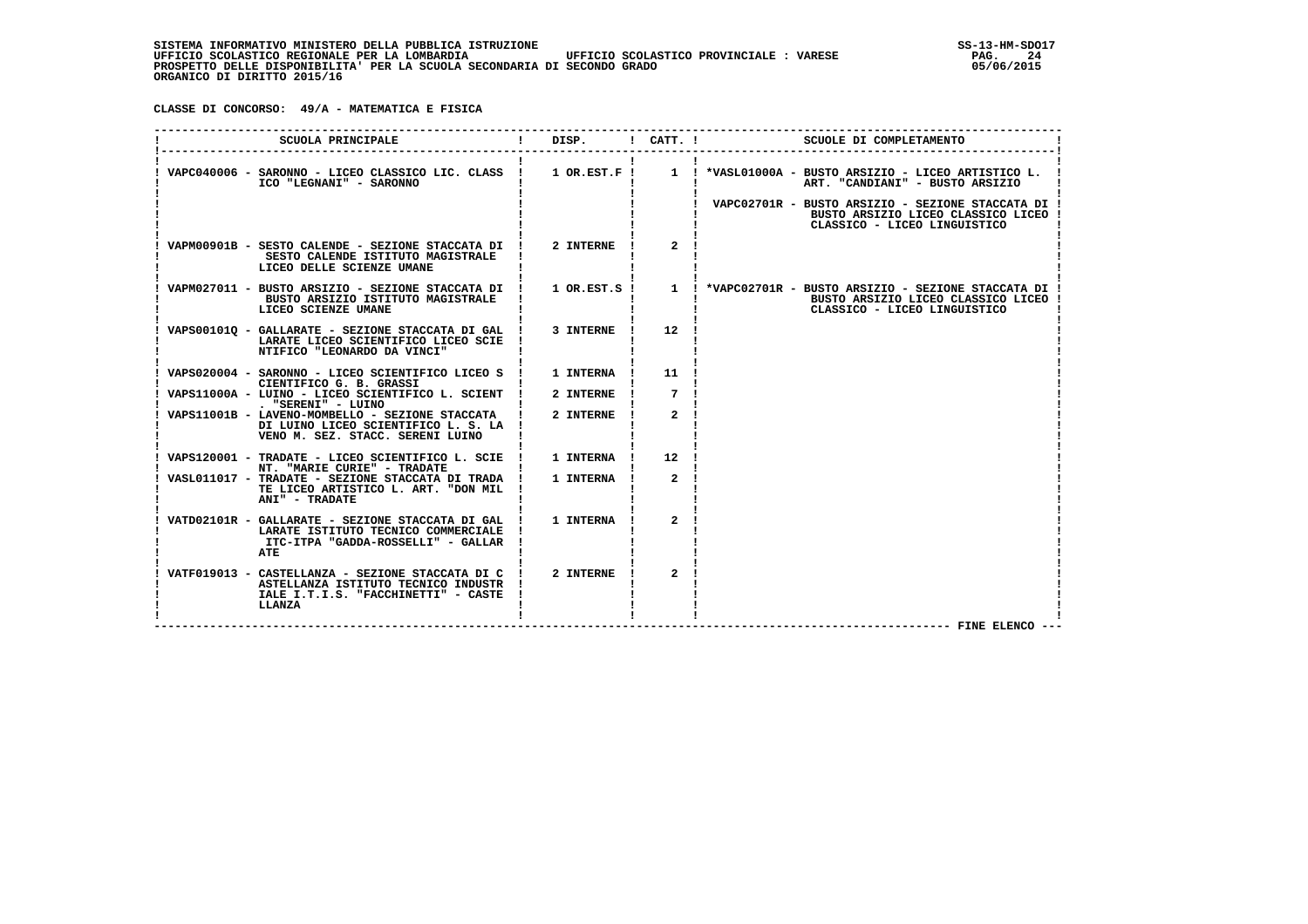SISTEMA INFORMATIVO MINISTERO DELLA PUBBLICA ISTRUZIONE<br>1954 - UFFICIO SCOLASTICO REGIONALE PER LA LOMBARDIA UFFICIO SCOLASTICO PROVINCIALE : VARESE  **UFFICIO SCOLASTICO REGIONALE PER LA LOMBARDIA UFFICIO SCOLASTICO PROVINCIALE : VARESE PAG. 25 PROSPETTO DELLE DISPONIBILITA' PER LA SCUOLA SECONDARIA DI SECONDO GRADO 05/06/2015 ORGANICO DI DIRITTO 2015/16**

 **CLASSE DI CONCORSO: 50/A - LETTERE IST. ISTR. SECOND. DI II GR**

| SCUOLA PRINCIPALE                                                                                                                                         | DISP.       | $!$ $CATT$ . $!$ | SCUOLE DI COMPLETAMENTO                                                                                                                                                  |
|-----------------------------------------------------------------------------------------------------------------------------------------------------------|-------------|------------------|--------------------------------------------------------------------------------------------------------------------------------------------------------------------------|
| VAPM00901B - SESTO CALENDE - SEZIONE STACCATA DI !<br>SESTO CALENDE ISTITUTO MAGISTRALE<br>LICEO DELLE SCIENZE UMANE                                      | 1 INTERNA ! | 3                |                                                                                                                                                                          |
| VARC004010 - BISUSCHIO - SEZIONE STACCATA DI BIS !<br>USCHIO IST PROF PER I SERVIZI COMME<br>RCIALI E TURISTICI I.P.S.S.C.T. "VA<br>LCERESIO" - BISUSCHIO |             |                  | 1 OR.EST.S ! 1 ! *VATN004011 - BISUSCHIO - SEZIONE STACCATA DI BIS !<br>USCHIO ISTITUTO TECNICO PER IL TURI !<br>SMO I.T.C TURISMO ISIS "VALCERESIO"<br><b>BISUSCHIO</b> |
| VARC02000L - VARESE - IST PROF PER I SERVIZI COM !<br>MERCIALI E TURISTICI I.P.S.S.C.T. "<br>L.EINAUDI" - VARESE                                          | 2 INTERNE   | 11               |                                                                                                                                                                          |
| VARC023015 - GALLARATE - SEZIONE STACCATA DI GAL<br>LARATE IST PROF PER I SERVIZI COMME<br>RCIALI " GIOVANNI FALCONE"                                     | 2 INTERNE   | 15               |                                                                                                                                                                          |
| VARC024011 - TRADATE - SEZIONE STACCATA DI TRADA !<br>TE IST PROF PER I SERVIZI COMMERCIA<br>LI I.P.S.S.C.T. "MONTALE" - TRADATE                          | 1 INTERNA   | $\mathbf{1}$     |                                                                                                                                                                          |
| VARC030007 - BUSTO ARSIZIO - IST PROF PER I SERV !<br>IZI COMMERCIALI E TURISTICI I.P.S.S<br>.C.T. "P.VERRI" -BUSTO ARSIZIO                               | 7 INTERNE   | 21               |                                                                                                                                                                          |
| VARI008515 - GALLARATE - GALLARATE IST PROF INDU !<br>STRIA E ARTIGIANATO IPSIA "PONTI"GA<br>LLARATE (SERALE)                                             | 1 INTERNA   | $\mathbf{1}$     |                                                                                                                                                                          |
| VARI019016 - CASTELLANZA - SEZIONE STACCATA DI C<br>ASTELLANZA IST PROF INDUSTRIA E ART<br>IGIANATO I.P.S.I.A ISIS "FACCHINETT<br>I" CASTELLANZA          | 2 INTERNE   |                  |                                                                                                                                                                          |
| VARI04000E - SARONNO - IST PROF INDUSTRIA E ARTI !<br>GIANATO I.P.S.I.A. "ANTONIO PARMA"<br>- SARONNO                                                     | 3 INTERNE   | 10               |                                                                                                                                                                          |
| VASL01000A - BUSTO ARSIZIO - LICEO ARTISTICO L.<br>ART. "CANDIANI" - BUSTO ARSIZIO                                                                        | 3 INTERNE   | 19               |                                                                                                                                                                          |
| VASL011017 - TRADATE - SEZIONE STACCATA DI TRADA !<br>TE LICEO ARTISTICO L. ART. "DON MIL<br>ANI" - TRADATE                                               | 1 INTERNA   | 4                |                                                                                                                                                                          |
|                                                                                                                                                           |             |                  |                                                                                                                                                                          |

 **CONTINUA SULLA PAGINA SUCCESSIVA**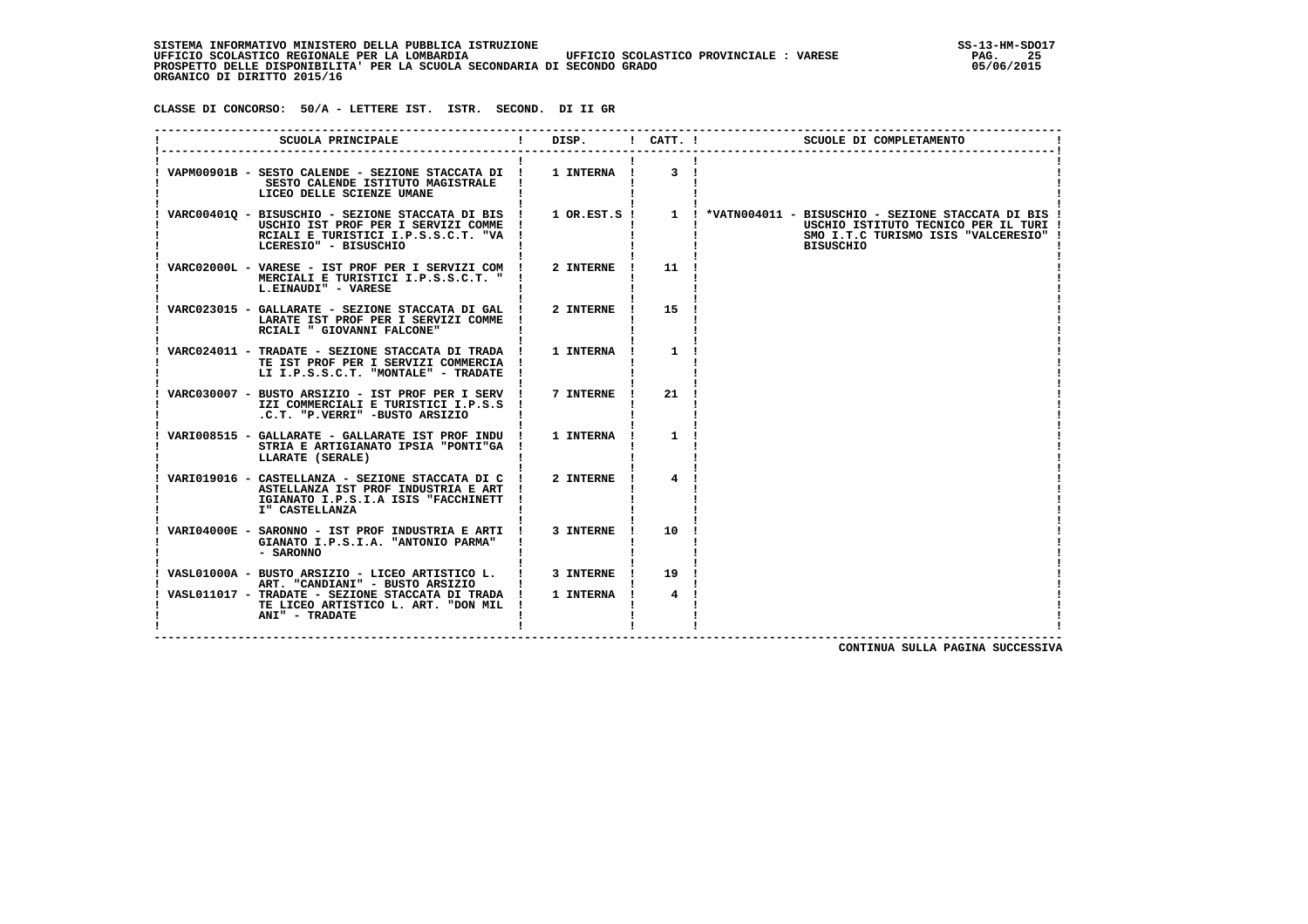SISTEMA INFORMATIVO MINISTERO DELLA PUBBLICA ISTRUZIONE<br>16 UFFICIO SCOLASTICO REGIONALE PER LA LOMBARDIA UFFICIO SCOLASTICO PROVINCIALE : VARESE  **UFFICIO SCOLASTICO REGIONALE PER LA LOMBARDIA UFFICIO SCOLASTICO PROVINCIALE : VARESE PAG. 26 PROSPETTO DELLE DISPONIBILITA' PER LA SCUOLA SECONDARIA DI SECONDO GRADO 05/06/2015 ORGANICO DI DIRITTO 2015/16**

 **CLASSE DI CONCORSO: 50/A - LETTERE IST. ISTR. SECOND. DI II GR**

| SCUOLA PRINCIPALE                                                                                                                                  | DISP.            | $!$ $CATT$ . $!$ | SCUOLE DI COMPLETAMENTO                                                                                                                       |
|----------------------------------------------------------------------------------------------------------------------------------------------------|------------------|------------------|-----------------------------------------------------------------------------------------------------------------------------------------------|
| VATD003017 - LUINO - SEZIONE STACCATA DI LUINO I !<br>ST TEC COMMERCIALE E PER GEOMETRI C<br>ITTA DI LUINO-CARLO VOLONTE (AFM -<br>CAT)            | 1 INTERNA !      | 5                |                                                                                                                                               |
| VATD012012 - GAVIRATE - SEZIONE STACCATA DI GAVI !<br>RATE IST TEC COMMERCIALE E PER GEOM<br>ETRI I.T. C.E G. I.S.I.S. "STEIN"-<br><b>GAVIRATE</b> | 1 INTERNA        |                  |                                                                                                                                               |
| VATD02000X - BUSTO ARSIZIO - ISTITUTO TECNICO CO<br>MMERCIALE "E.TOSI"                                                                             | 1 INTERNA        | 23               |                                                                                                                                               |
| VATD02101R - GALLARATE - SEZIONE STACCATA DI GAL<br>LARATE ISTITUTO TECNICO COMMERCIALE                                                            | 2 INTERNE        | 18               |                                                                                                                                               |
| ITC-ITPA "GADDA-ROSSELLI" - GALLAR<br>ATE                                                                                                          | 1 OR.EST.S !     | $\mathbf{1}$     | *VARC02101D - GALLARATE - SEZIONE STACCATA DI GAL<br>LARATE IST PROF PER I SERVIZI COMME<br>RCIALI I.P.S.S.C. "GADDA ROSSELLI"<br>- GALLARATE |
| VATF00301D - LUINO - SEZIONE STACCATA DI LUINO I !<br>STITUTO TECNICO INDUSTRIALE CITTA D<br>I LUINO-CARLO VOLONTE (ELE-INF)                       | 3 INTERNE        | 4                |                                                                                                                                               |
| VATF00801L - GALLARATE - SEZIONE STACCATA DI GAL !<br>LARATE ISTITUTO TECNICO INDUSTRIALE<br>ITIS "PONTI"GALLARATE (DIURNO)                        | 3 INTERNE        | 12               |                                                                                                                                               |
| VATF00901C - SESTO CALENDE - SEZIONE STACCATA DI !<br>SESTO CALENDE ISTITUTO TECNICO IND<br>USTRIALE IST. TECNICO TECNOLOGICO "D<br>ALLA CHIESA"   | 1 INTERNA        | 4                |                                                                                                                                               |
| VATF01701B - VARESE - SEZIONE STACCATA DI VARESE<br>ISTITUTO TECNICO INDUSTRIALE I.T.I<br>.S ISIS "NEWTON" - VARESE                                | 1 INTERNA        | 7                |                                                                                                                                               |
| VATF019013 - CASTELLANZA - SEZIONE STACCATA DI C<br>ASTELLANZA ISTITUTO TECNICO INDUSTR<br>IALE I.T.I.S. "FACCHINETTI" - CASTE<br>LLANZA           | 2 INTERNE        | 10               |                                                                                                                                               |
| VATF01951C - CASTELLANZA - CASTELLANZA ISTITUTO<br>TECNICO INDUSTRIALE I.T.I.S "FACCHI<br>NETTI" (CORSO SERALE)                                    | <b>1 INTERNA</b> | 1                |                                                                                                                                               |

 **CONTINUA SULLA PAGINA SUCCESSIVA**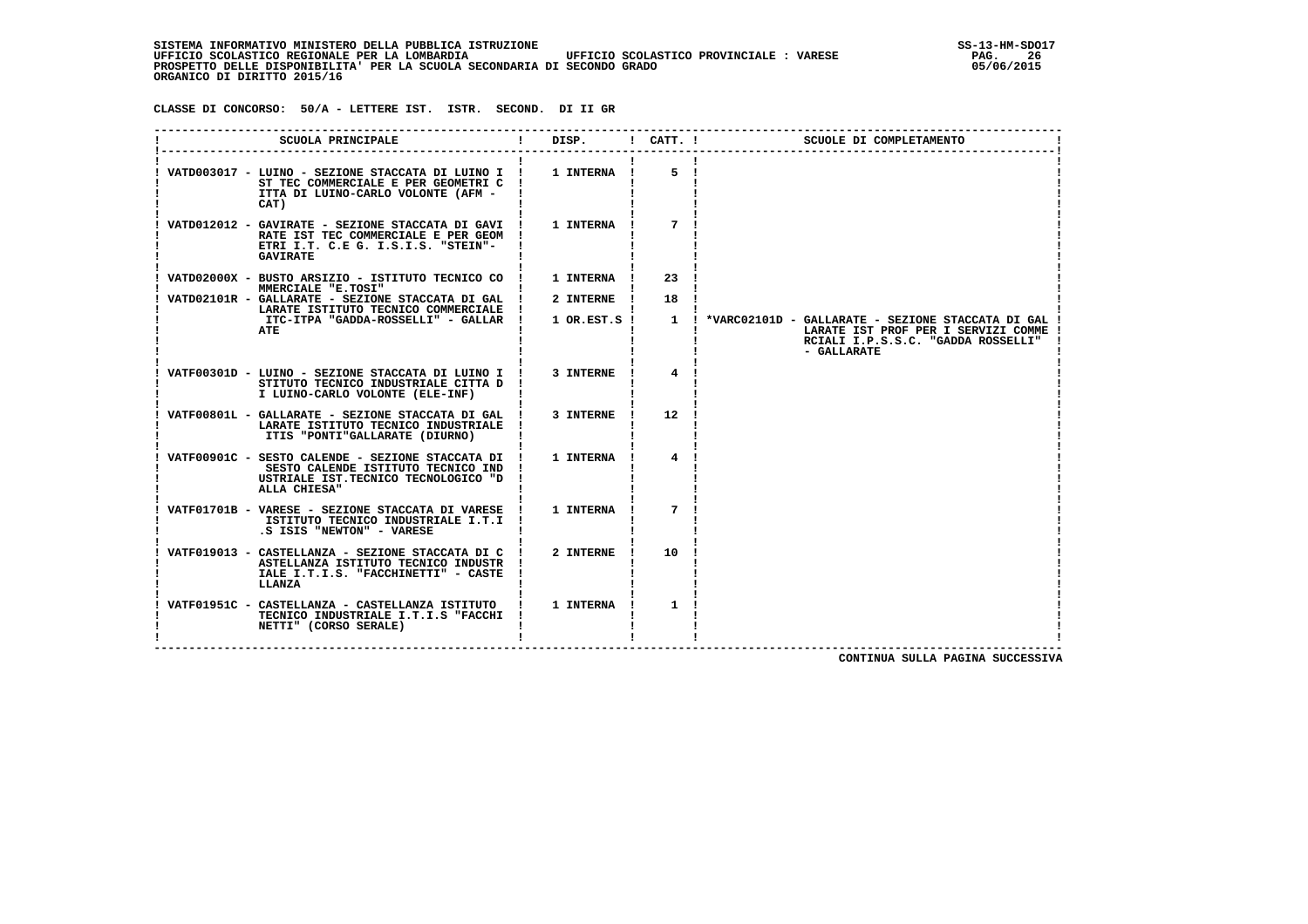SISTEMA INFORMATIVO MINISTERO DELLA PUBBLICA ISTRUZIONE<br>17 UFFICIO SCOLASTICO REGIONALE PER LA LOMBARDIA UFFICIO SCOLASTICO PROVINCIALE : VARESE  **UFFICIO SCOLASTICO REGIONALE PER LA LOMBARDIA UFFICIO SCOLASTICO PROVINCIALE : VARESE PAG. 27 PROSPETTO DELLE DISPONIBILITA' PER LA SCUOLA SECONDARIA DI SECONDO GRADO 05/06/2015 ORGANICO DI DIRITTO 2015/16**

 **CLASSE DI CONCORSO: 50/A - LETTERE IST. ISTR. SECOND. DI II GR**

| SCUOLA PRINCIPALE                                                                      | DISP.     | $!$ $CATT$ . $!$  | SCUOLE DI COMPLETAMENTO |  |
|----------------------------------------------------------------------------------------|-----------|-------------------|-------------------------|--|
|                                                                                        |           | $12 \overline{ }$ |                         |  |
| VATF020006 - SARONNO - ISTITUTO TECNICO INDUSTRI<br>ALE I.T.I.S "RIVA" - SARONNO       | 1 INTERNA |                   |                         |  |
| VATF02050G - SARONNO - SARONNO ISTITUTO TECNICO                                        | 1 INTERNA |                   |                         |  |
| INDUSTRIALE I.T.I.S. "RIVA" SARONNO<br>(CORSO SERALE)                                  |           |                   |                         |  |
| VATF026016 - TRADATE - SEZIONE STACCATA DI TRADA                                       | 4 INTERNE |                   |                         |  |
| TE ISTITUTO TECNICO INDUSTRIALE I.T                                                    |           |                   |                         |  |
| .I.S. ISIS "L.GEYMONAT" - TRADATE                                                      |           |                   |                         |  |
| VATL013018 - VARESE - SEZIONE STACCATA DI VARESE<br>ISTITUTO TECNICO PER GEOMETRI I.T. | 1 INTERNA |                   |                         |  |
| G. ISIS "NERVI" -VARESE                                                                |           |                   |                         |  |
| VATN003015 - LUINO - SEZIONE STACCATA DI LUINO I                                       | 1 INTERNA |                   |                         |  |
| STITUTO TECNICO PER IL TURISMO CITT                                                    |           |                   |                         |  |
| A DI LUINO-CARLO VOLONTE (TURISMO)                                                     |           |                   |                         |  |
|                                                                                        |           |                   | FINE ELENCO ---         |  |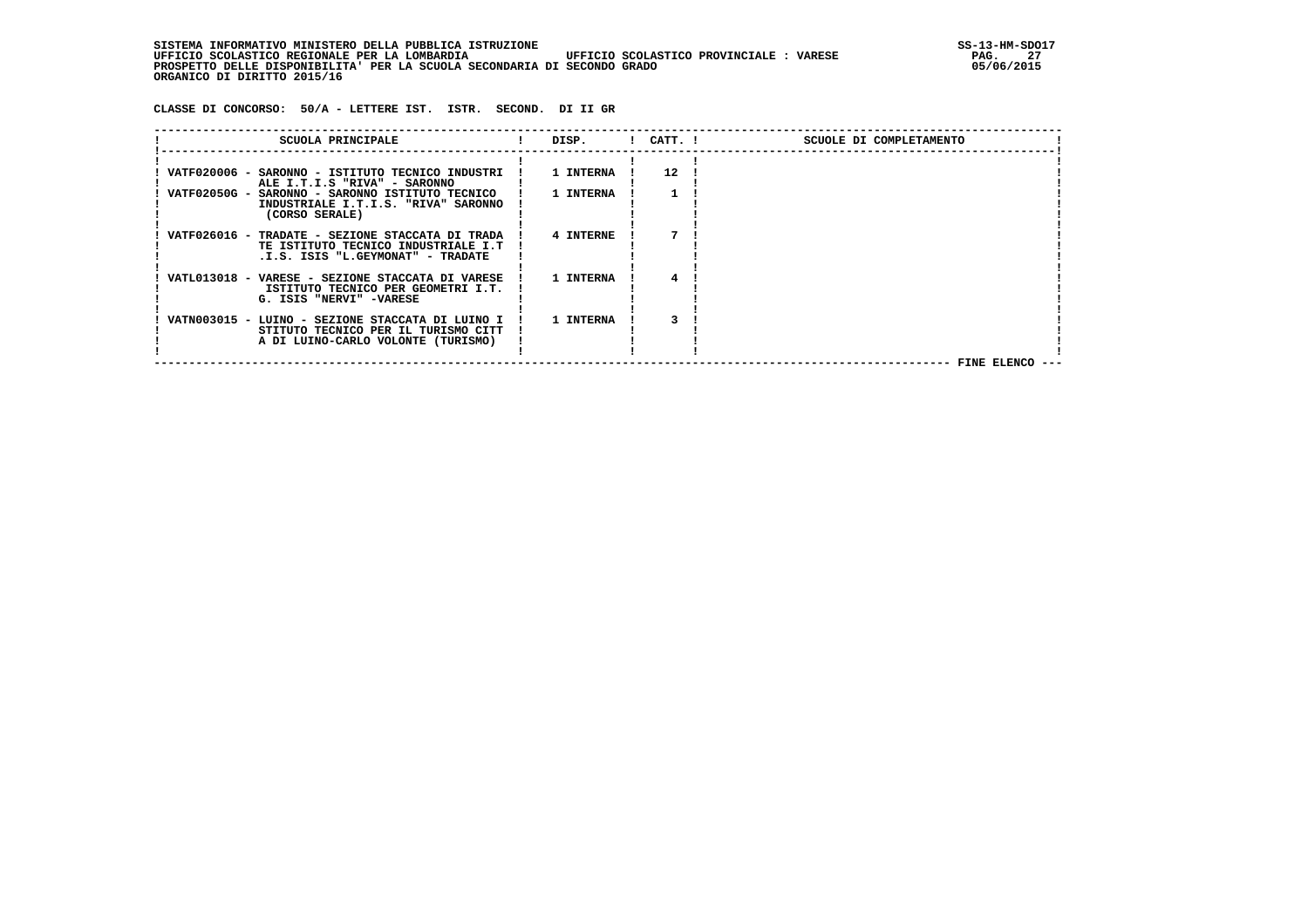**CLASSE DI CONCORSO: 51/A - LETTERE,LATINO NEI LICEI E IST. MAG.**

| SCUOLA PRINCIPALE                                                                                                          | DISP.            |              | $1$ CATT. $1$<br>SCUOLE DI COMPLETAMENTO                                                                                |
|----------------------------------------------------------------------------------------------------------------------------|------------------|--------------|-------------------------------------------------------------------------------------------------------------------------|
| VAPC02701R - BUSTO ARSIZIO - SEZIONE STACCATA DI !<br>BUSTO ARSIZIO LICEO CLASSICO LICEO<br>CLASSICO - LICEO LINGUISTICO   | 1 INTERNA !      | 8            |                                                                                                                         |
| VAPM00901B - SESTO CALENDE - SEZIONE STACCATA DI !<br>SESTO CALENDE ISTITUTO MAGISTRALE<br>LICEO DELLE SCIENZE UMANE       | 1 INTERNA        |              |                                                                                                                         |
| VAPM01000E - VARESE - ISTITUTO MAGISTRALE LICEO<br>STATALE "A. MANZONI" - VARESE                                           | $1$ OR.EST.F !   |              | 1 : *VAPS11000A - LUINO - LICEO SCIENTIFICO L. SCIENT<br>. "SERENI" - LUINO                                             |
| VAPM027011 - BUSTO ARSIZIO - SEZIONE STACCATA DI !<br>BUSTO ARSIZIO ISTITUTO MAGISTRALE<br>LICEO SCIENZE UMANE             | $1$ OR.EST.F!    |              | 1 ! *VAPC040006 - SARONNO - LICEO CLASSICO LIC. CLASS<br>ICO "LEGNANI" - SARONNO                                        |
| VAPS004017 - BISUSCHIO - SEZIONE STACCATA DI BIS<br>USCHIO LICEO SCIENTIFICO LIC.SCIENT                                    | 1 INTERNA        | 6            |                                                                                                                         |
| IFICO - BISUSCHIO                                                                                                          | $1$ OR. EST. F!  |              | 1 ! *VAPC012013 - GAVIRATE - SEZIONE STACCATA DI GAVI<br>RATE LICEO CLASSICO LICEO CLASSICO<br>I.S.I.S "STEIN" GAVIRATE |
| VAPS012016 - GAVIRATE - SEZIONE STACCATA DI GAVI !<br>RATE LICEO SCIENTIFICO LIC.SCIENT.L<br>INGUIST. SPORT. ISIS GAVIRATE | 2 INTERNE        | 11           |                                                                                                                         |
| VAPS020004 - SARONNO - LICEO SCIENTIFICO LICEO S<br>CIENTIFICO G. B. GRASSI                                                | $1$ OR.EST.S $1$ |              | 1 ! *VAPC040006 - SARONNO - LICEO CLASSICO LIC. CLASS<br>ICO "LEGNANI" - SARONNO                                        |
| VAPS03000P - VARESE - LICEO SCIENTIFICO L. SCIEN<br>T. "G. FERRARIS" - VARESE                                              | 1 INTERNA        | 17           |                                                                                                                         |
| VAPS11001B - LAVENO-MOMBELLO - SEZIONE STACCATA<br>DI LUINO LICEO SCIENTIFICO L. S. LA                                     | 1 INTERNA        | $\mathbf{1}$ |                                                                                                                         |
| VENO M. SEZ. STACC. SERENI LUINO                                                                                           | $1$ OR. EST. F!  |              | 1 : *VAPS11000A - LUINO - LICEO SCIENTIFICO L. SCIENT<br>. "SERENI" - LUINO<br>$------$ FINE ELENCO $---$               |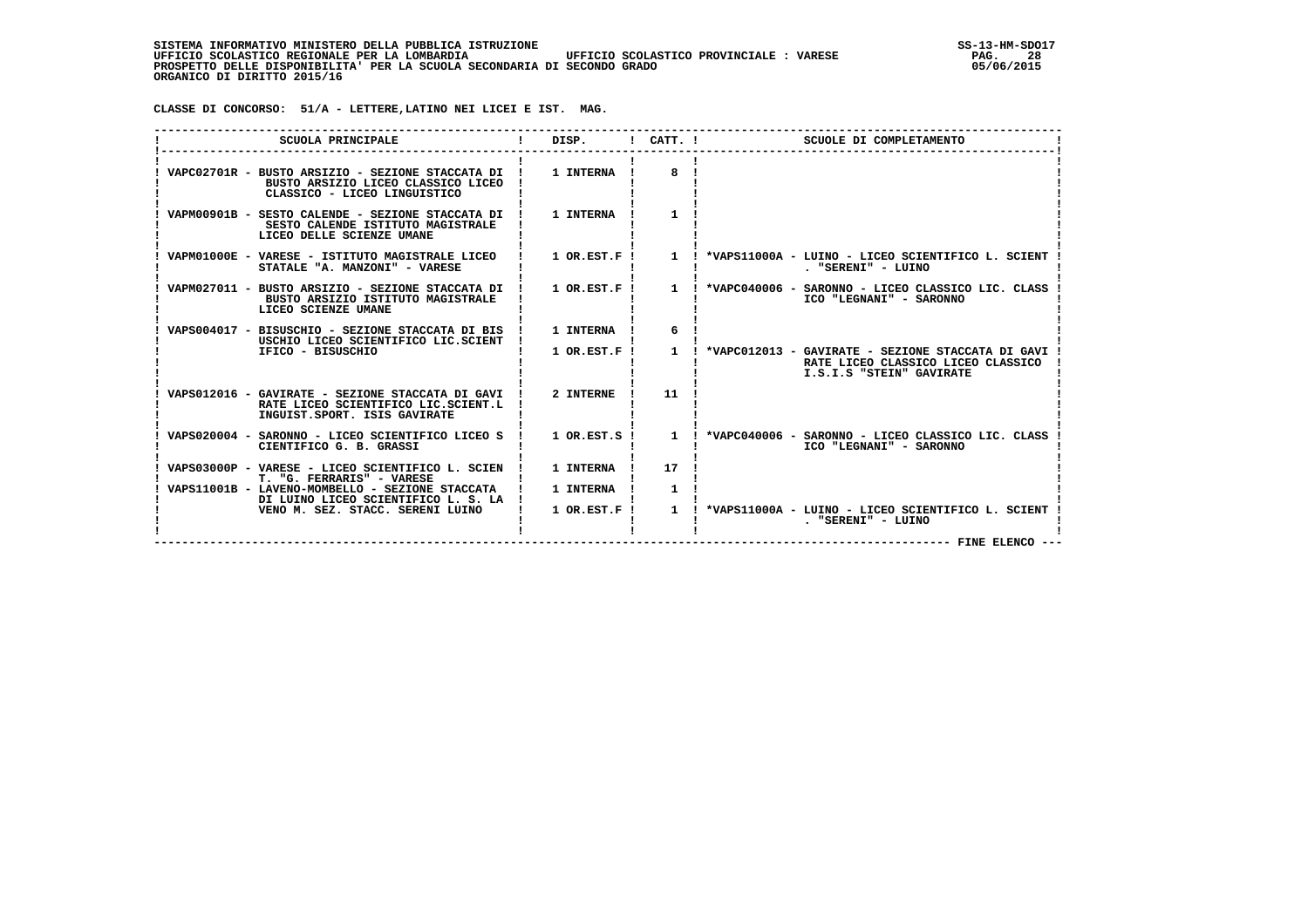**CLASSE DI CONCORSO: 52/A - LETTERE,LATINO,GRECO LICEO CLASSICO**

| SCUOLA PRINCIPALE                                                                        | DISP.     | CATT. I | SCUOLE DI COMPLETAMENTO |  |
|------------------------------------------------------------------------------------------|-----------|---------|-------------------------|--|
|                                                                                          |           |         |                         |  |
| VAPC02701R - BUSTO ARSIZIO - SEZIONE STACCATA DI !<br>BUSTO ARSIZIO LICEO CLASSICO LICEO | 1 INTERNA |         |                         |  |
| CLASSICO - LICEO LINGUISTICO                                                             |           |         |                         |  |
| VAPC040006 - SARONNO - LICEO CLASSICO LIC. CLASS                                         | 1 INTERNA |         |                         |  |
| ICO "LEGNANI" - SARONNO                                                                  |           |         | FINE ELENCO             |  |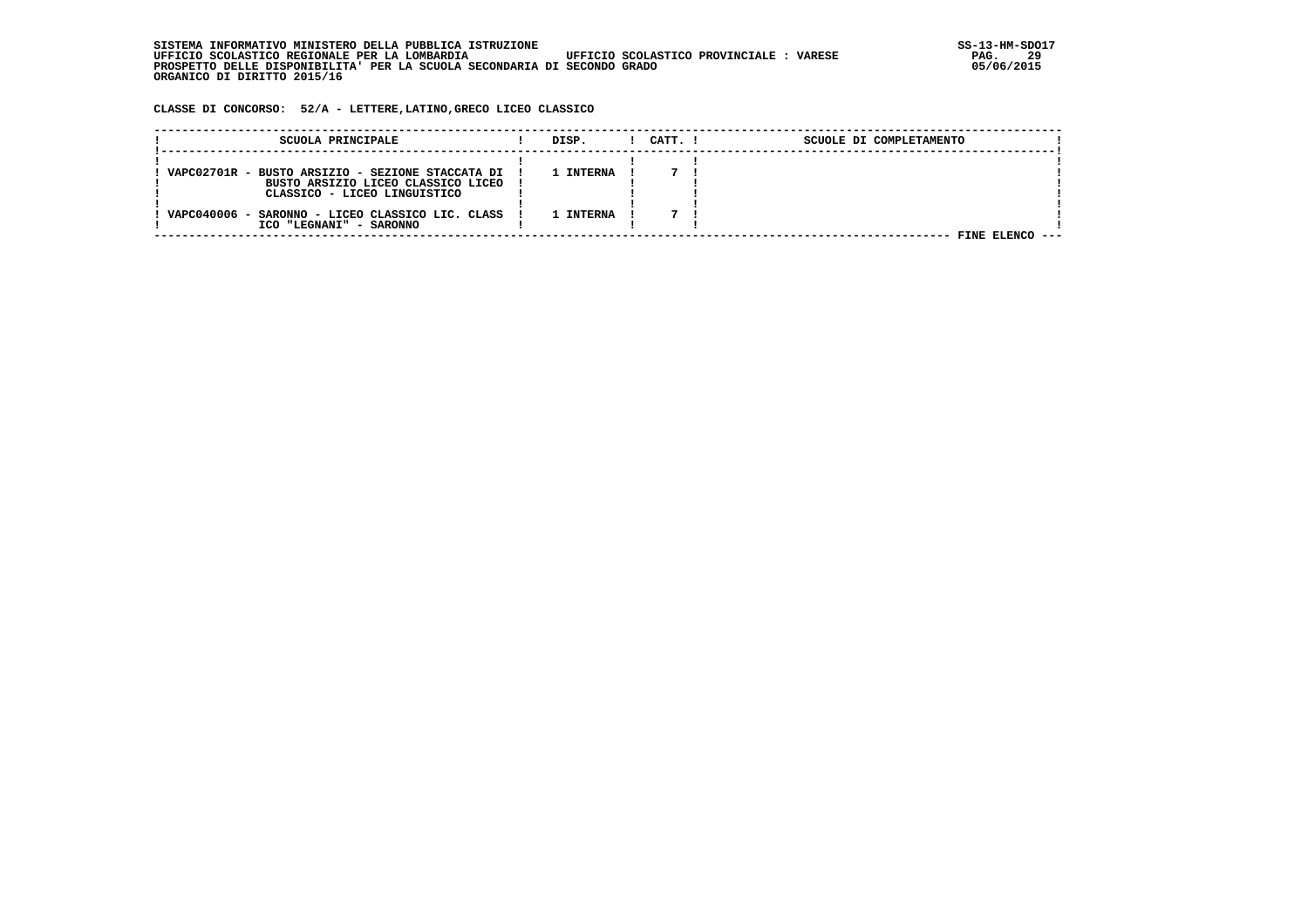| . INFORMATIVO MINISTERO DELLA PUBBLICA ISTRUZIONE<br>STSTEMA                                       | SS-13-HM-SDC |
|----------------------------------------------------------------------------------------------------|--------------|
| UFFICIO SCOLASTICO REGIONALE PER LA LOMBARDIA<br>UFFICIO SCOLASTICO PROVINCIALE :<br><b>VARESE</b> | 30<br>PAG.   |
| PROSPETTO DELLE DISPONIBILITA' PER LA SCUOLA SECONDARIA DI SECONDO GRADO                           | 05/06/2015   |
| ORGANICO DI DIRITTO 2015/16                                                                        |              |

 **CLASSE DI CONCORSO: 57/A - SCIENZA DEGLI ALIMENTI**

| SCUOLA PRINCIPALE                                | DISP.          | CATT. | SCUOLE DI COMPLETAMENTO |  |
|--------------------------------------------------|----------------|-------|-------------------------|--|
|                                                  |                |       |                         |  |
| VARC030007 - BUSTO ARSIZIO - IST PROF PER I SERV | <b>INTERNA</b> |       |                         |  |
| IZI COMMERCIALI E TURISTICI I.P.S.S              |                |       |                         |  |
| .C.T. "P.VERRI" -BUSTO ARSIZIO                   |                |       |                         |  |
|                                                  |                |       |                         |  |
|                                                  |                |       | FINE                    |  |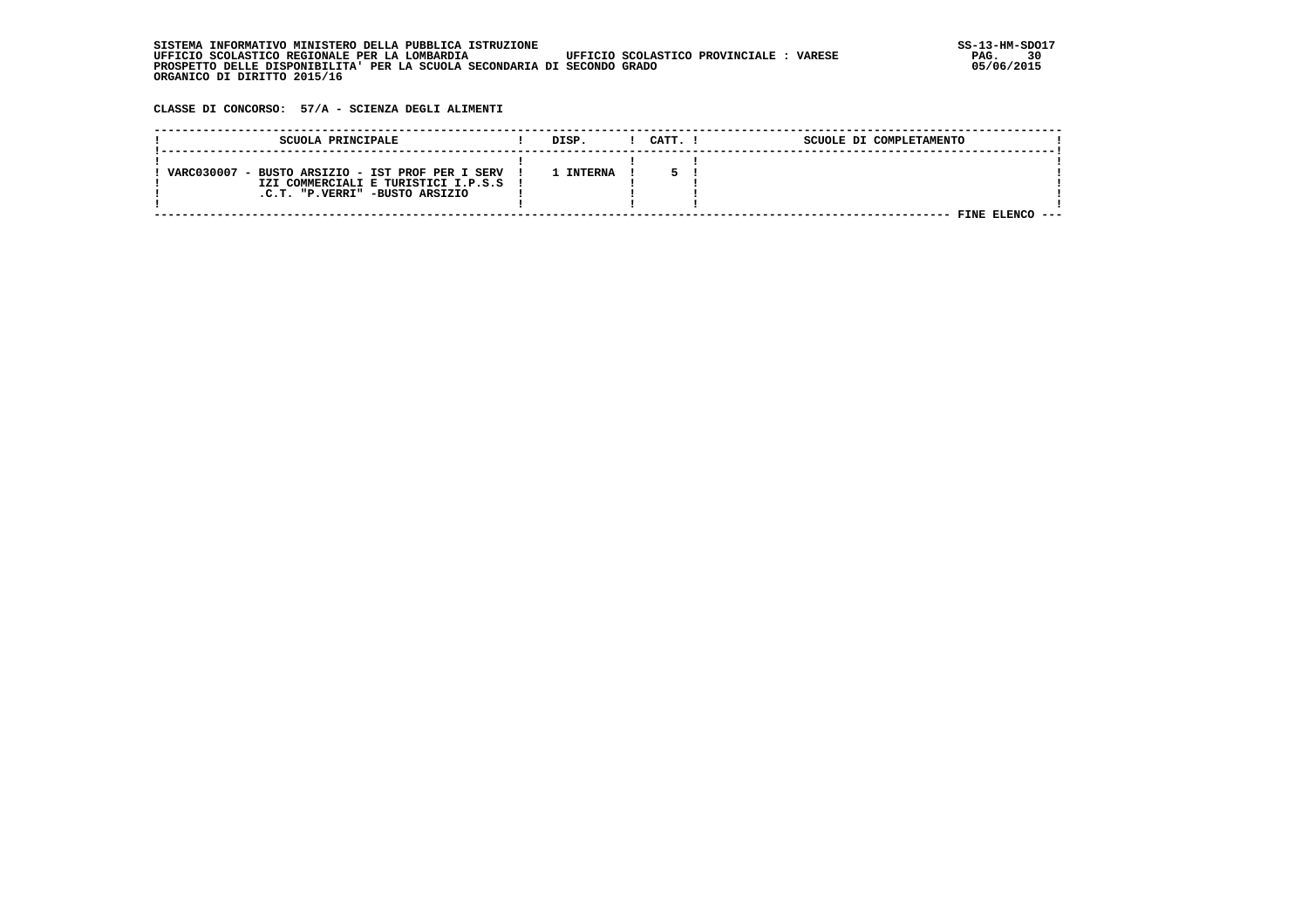**CLASSE DI CONCORSO: 60/A - SC. NA. ,CH. ,GEOG. ,MIC.**

| SCUOLA PRINCIPALE                                                                                                                                  | DISP.            | $1$ CATT. $1$  | SCUOLE DI COMPLETAMENTO                                                                                                                                                                        |
|----------------------------------------------------------------------------------------------------------------------------------------------------|------------------|----------------|------------------------------------------------------------------------------------------------------------------------------------------------------------------------------------------------|
| BUSTO ARSIZIO LICEO CLASSICO LICEO<br>CLASSICO - LICEO LINGUISTICO                                                                                 |                  |                | VAPC02701R - BUSTO ARSIZIO - SEZIONE STACCATA DI ! 1 OR.EST.F ! 1 ! *VATF00801L - GALLARATE - SEZIONE STACCATA DI GAL<br>LARATE ISTITUTO TECNICO INDUSTRIALE<br>ITIS "PONTI"GALLARATE (DIURNO) |
| VAPC040006 - SARONNO - LICEO CLASSICO LIC. CLASS<br>ICO "LEGNANI" - SARONNO                                                                        |                  |                | 1 OR.EST.S ! 1 ! *VATD08000G - SARONNO - ISTITUTO TECNICO COMMERCI<br>ALE I.T.C. "GINO ZAPPA" - SARONNO                                                                                        |
| VAPM027011 - BUSTO ARSIZIO - SEZIONE STACCATA DI<br>BUSTO ARSIZIO ISTITUTO MAGISTRALE<br>LICEO SCIENZE UMANE                                       | 1 INTERNA        | 2 <sub>1</sub> |                                                                                                                                                                                                |
| VAPS001010 - GALLARATE - SEZIONE STACCATA DI GAL<br>LARATE LICEO SCIENTIFICO LICEO SCIE<br>NTIFICO "LEONARDO DA VINCI"                             |                  |                | 1 OR.EST.S ! 1 ! *VAPC00101L - GALLARATE - SEZIONE STACCATA DI GAL<br>LARATE LICEO CLASSICO LICEO CLASSIC<br>O "GIOVANNI PASCOLI"                                                              |
| VAPS004017 - BISUSCHIO - SEZIONE STACCATA DI BIS !<br>USCHIO LICEO SCIENTIFICO LIC.SCIENT<br>IFICO - BISUSCHIO                                     |                  |                | 1 OR.EST.S ! 1 ! *VARC00401Q - BISUSCHIO - SEZIONE STACCATA DI BIS !<br>USCHIO IST PROF PER I SERVIZI COMME<br>RCIALI E TURISTICI I.P.S.S.C.T. "VA<br>LCERESIO" - BISUSCHIO                    |
| VAPS020004 - SARONNO - LICEO SCIENTIFICO LICEO S !<br>CIENTIFICO G. B. GRASSI                                                                      | 1 INTERNA !      | $7^{\circ}$    |                                                                                                                                                                                                |
|                                                                                                                                                    | $1$ OR. EST. F!  |                | 1 : *VAPS120001 - TRADATE - LICEO SCIENTIFICO L. SCIE<br>NT. "MARIE CURIE" - TRADATE                                                                                                           |
| VAPS120001 - TRADATE - LICEO SCIENTIFICO L. SCIE !<br>NT. "MARIE CURIE" - TRADATE                                                                  | 1 INTERNA        | 6              |                                                                                                                                                                                                |
| VASL01000A - BUSTO ARSIZIO - LICEO ARTISTICO L.<br>ART. "CANDIANI" - BUSTO ARSIZIO                                                                 | $1$ OR. EST. F!  |                | 1 ! *VASL040006 - VARESE - LICEO ARTISTICO "ANGELO FR<br><b>ATTINI"</b>                                                                                                                        |
| VATD012012 - GAVIRATE - SEZIONE STACCATA DI GAVI !<br>RATE IST TEC COMMERCIALE E PER GEOM<br>ETRI I.T. C.E G. I.S.I.S. "STEIN"-<br><b>GAVIRATE</b> | 1 INTERNA        | $\mathbf{1}$   |                                                                                                                                                                                                |
| VATD08000G - SARONNO - ISTITUTO TECNICO COMMERCI !<br>ALE I.T.C. "GINO ZAPPA" - SARONNO                                                            | <b>1 INTERNA</b> | $\overline{4}$ |                                                                                                                                                                                                |
| VATF00301D - LUINO - SEZIONE STACCATA DI LUINO I !<br>STITUTO TECNICO INDUSTRIALE CITTA D<br>I LUINO-CARLO VOLONTE (ELE-INF)                       | $1$ OR. EST. F!  |                | 1 ! *VAPS11001B - LAVENO-MOMBELLO - SEZIONE STACCATA<br>DI LUINO LICEO SCIENTIFICO L. S. LA !<br>VENO M. SEZ. STACC. SERENI LUINO                                                              |

 **CONTINUA SULLA PAGINA SUCCESSIVA**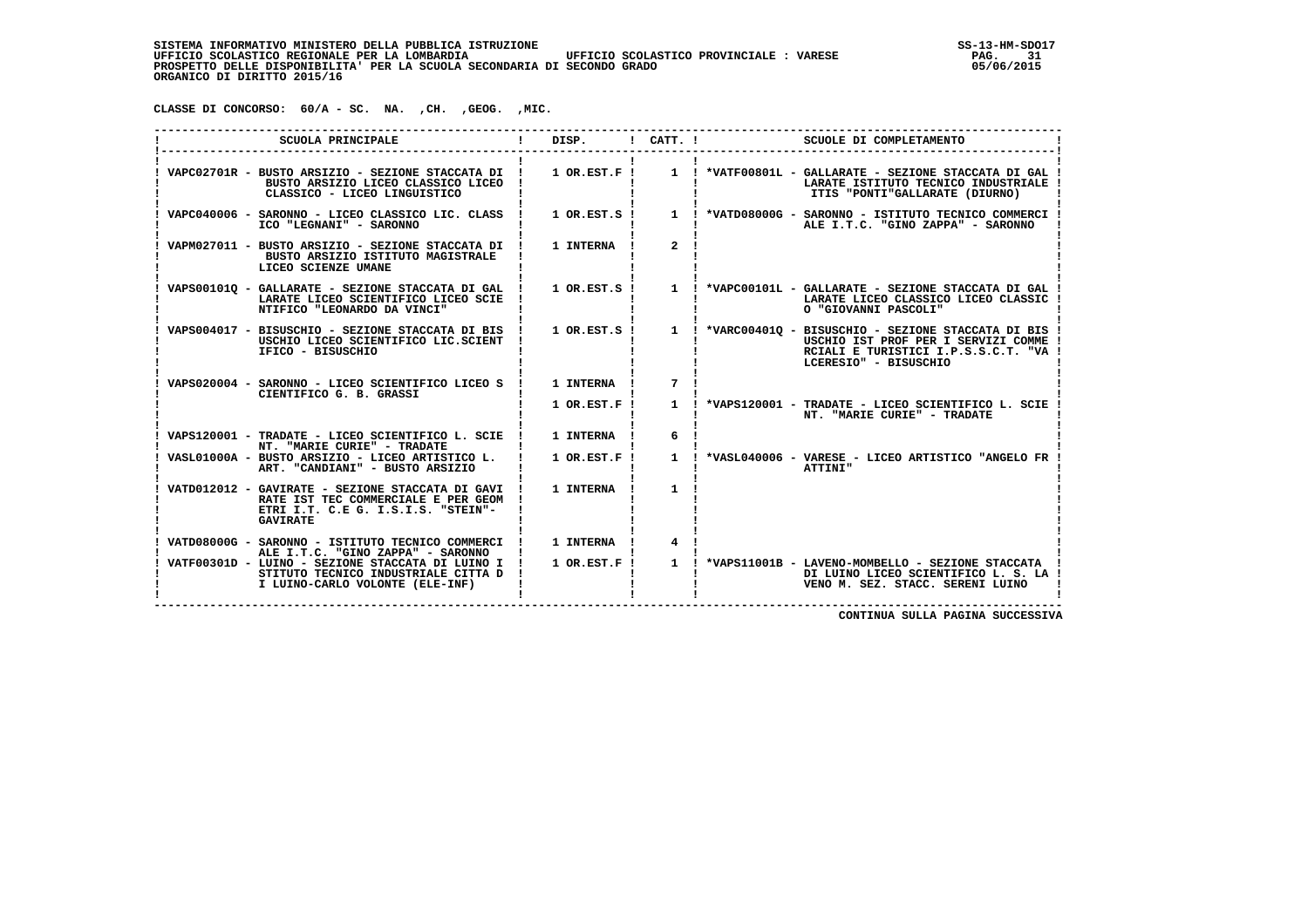**CLASSE DI CONCORSO: 60/A - SC. NA. ,CH. ,GEOG. ,MIC.**

| SCUOLA PRINCIPALE                                                                                                                               | DISP.                         | $!$ $CATT$ . $!$ |               | SCUOLE DI COMPLETAMENTO                                                                                                                     |
|-------------------------------------------------------------------------------------------------------------------------------------------------|-------------------------------|------------------|---------------|---------------------------------------------------------------------------------------------------------------------------------------------|
| VATF00901C - SESTO CALENDE - SEZIONE STACCATA DI !<br>SESTO CALENDE ISTITUTO TECNICO IND<br>USTRIALE IST.TECNICO TECNOLOGICO "D<br>ALLA CHIESA" | $1$ OR.EST.S $1$              |                  |               | 1 ! *VAPM00901B - SESTO CALENDE - SEZIONE STACCATA DI<br>SESTO CALENDE ISTITUTO MAGISTRALE<br>LICEO DELLE SCIENZE UMANE                     |
| VATF01701B - VARESE - SEZIONE STACCATA DI VARESE<br>ISTITUTO TECNICO INDUSTRIALE I.T.I<br>.S ISIS "NEWTON" - VARESE                             | 1 INTERNA                     |                  |               |                                                                                                                                             |
| VATF018017 - GAZZADA SCHIANNO - SEZIONE STACCATA<br>DI GAZZADA SCHIANNO ISTITUTO TECNI<br>CO INDUSTRIALE ITIS - ISIS "KEYNES"                   | 1 INTERNA<br>$1$ OR.EST.S $1$ | $\mathbf{1}$     |               | *VATD018011 - GAZZADA SCHIANNO - SEZIONE STACCATA                                                                                           |
| - GAZZADA SCHIANNO                                                                                                                              |                               |                  |               | DI GAZZADA SCHIANNO ISTITUTO TECNI<br>CO COMMERCIALE ITC-ITPA "KEYNES" -<br>GAZZADA SCHIANNO                                                |
| VATF019013 - CASTELLANZA - SEZIONE STACCATA DI C<br>ASTELLANZA ISTITUTO TECNICO INDUSTR<br>IALE I.T.I.S. "FACCHINETTI" - CASTE<br>LLANZA        | $1$ OR.EST.S $1$              | $\mathbf{1}$     |               | *VATL019017 - CASTELLANZA - SEZIONE STACCATA DI C<br>ASTELLANZA ISTITUTO TECNICO PER GEO<br>METRI I.T.G. ISIS "FACCHINETTI" CAS<br>TELLANZA |
| VATF020006 - SARONNO - ISTITUTO TECNICO INDUSTRI<br>ALE I.T.I.S "RIVA" - SARONNO                                                                | $1$ OR.EST.S !                | $1 \quad 1$      | *VARI04000E - | SARONNO - IST PROF INDUSTRIA E ARTI<br>GIANATO I.P.S.I.A. "ANTONIO PARMA"<br>- SARONNO<br>--- FINE ELENCO --                                |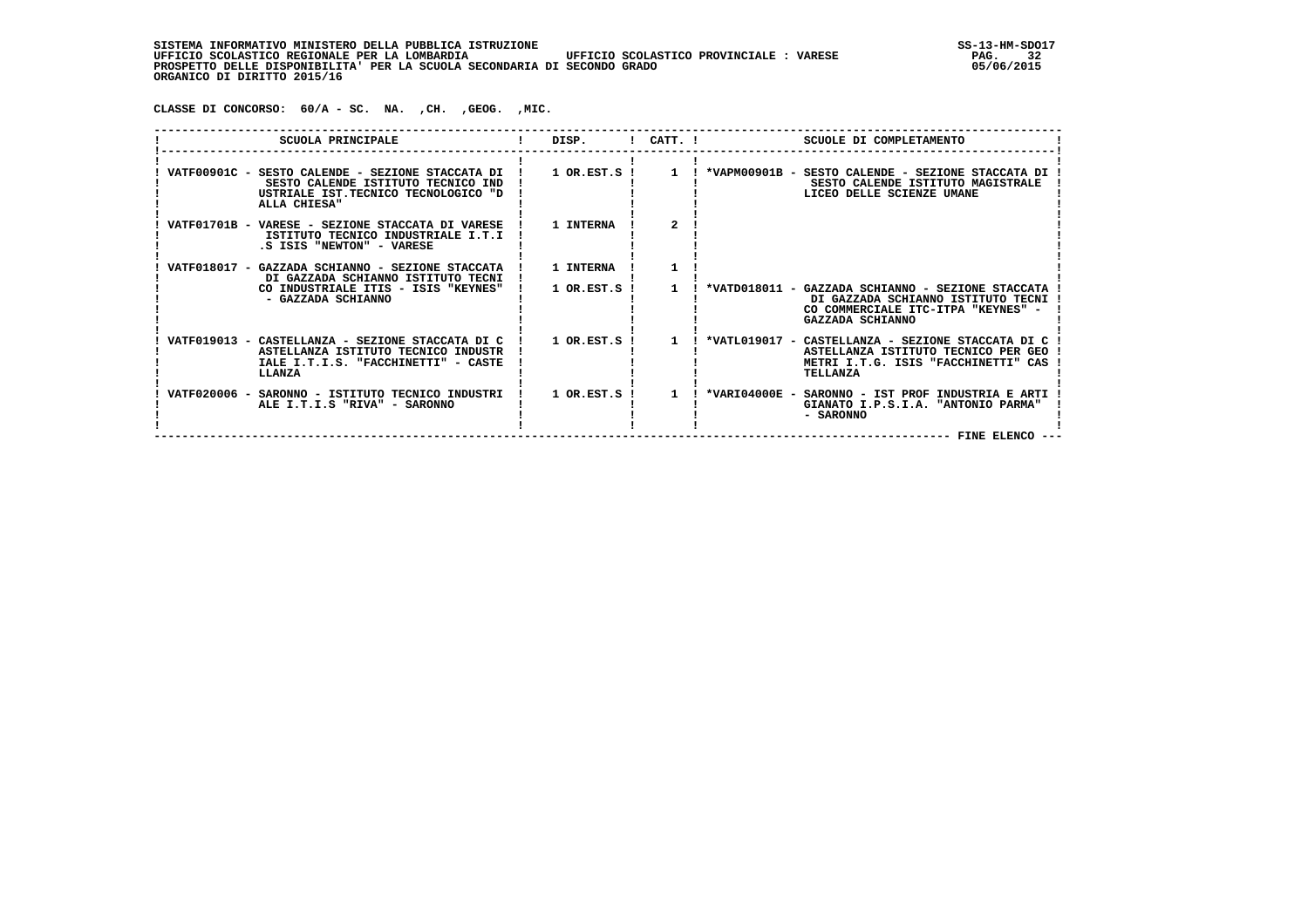| . INFORMATIVO MINISTERO DELLA PUBBLICA ISTRUZIONE<br>STSTEMA                                       | SS-13-HM-SDC |
|----------------------------------------------------------------------------------------------------|--------------|
| UFFICIO SCOLASTICO PROVINCIALE :<br>UFFICIO SCOLASTICO REGIONALE PER LA LOMBARDIA<br><b>VARESE</b> | 33<br>PAG.   |
| PROSPETTO DELLE DISPONIBILITA' PER LA SCUOLA SECONDARIA DI SECONDO GRADO                           | 05/06/2015   |
| ORGANICO DI DIRITTO 2015/16                                                                        |              |

 **CLASSE DI CONCORSO: 61/A - STORIA DELL'ARTE**

| SCUOLA PRINCIPALE                                | DISP.     | CATT. ! | SCUOLE DI COMPLETAMENTO |  |
|--------------------------------------------------|-----------|---------|-------------------------|--|
|                                                  |           |         |                         |  |
|                                                  |           |         |                         |  |
| VATD02101R - GALLARATE - SEZIONE STACCATA DI GAL | 1 INTERNA |         |                         |  |
| LARATE ISTITUTO TECNICO COMMERCIALE              |           |         |                         |  |
| ITC-ITPA "GADDA-ROSSELLI" - GALLAR               |           |         |                         |  |
| ATE                                              |           |         |                         |  |
|                                                  |           |         |                         |  |
|                                                  |           |         | <b>FINE ELENCO</b>      |  |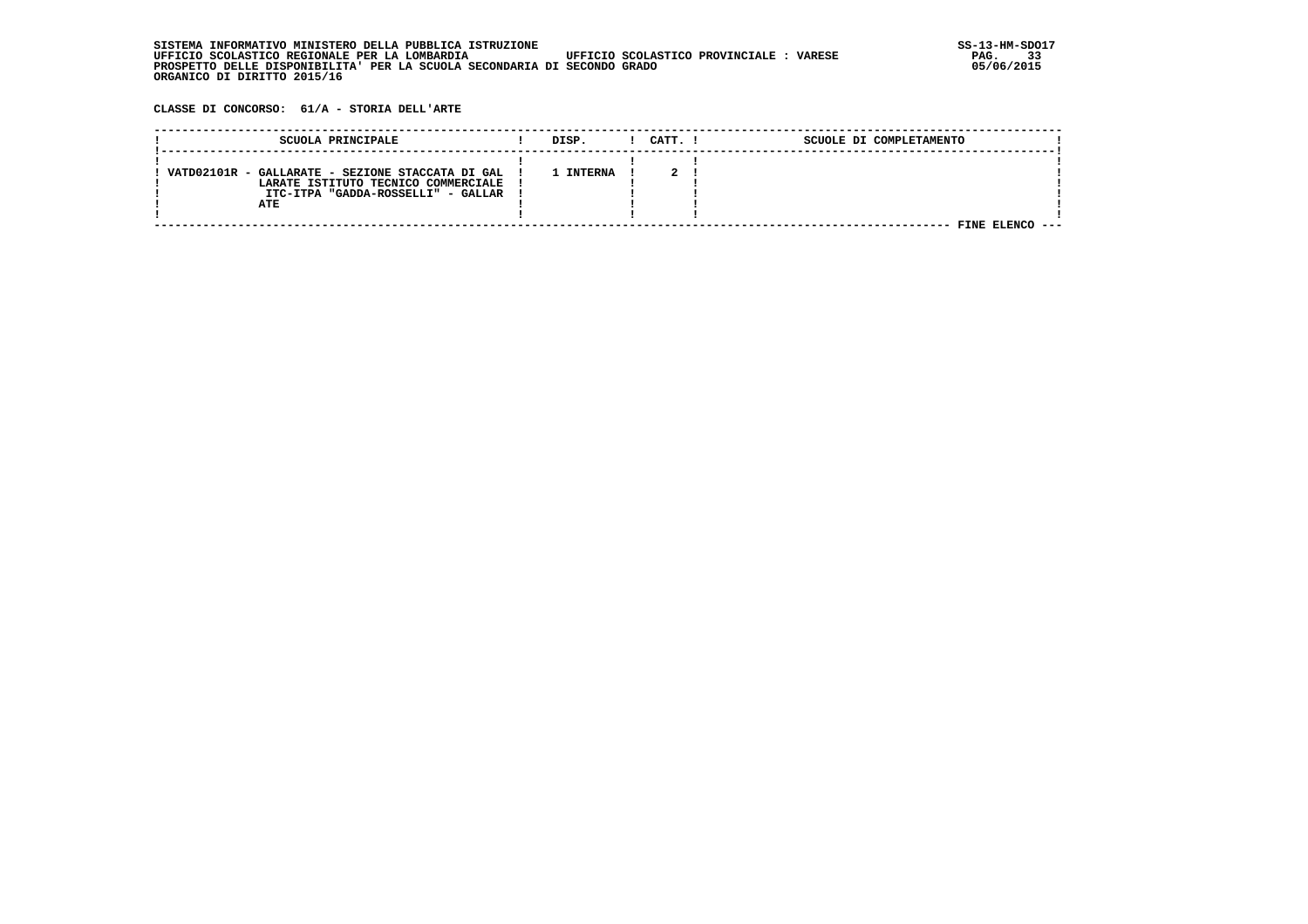| . INFORMATIVO MINISTERO DELLA PUBBLICA ISTRUZIONE<br>STSTEMA                                       | SS-13-HM-SDC |
|----------------------------------------------------------------------------------------------------|--------------|
| UFFICIO SCOLASTICO REGIONALE PER LA LOMBARDIA<br>UFFICIO SCOLASTICO PROVINCIALE :<br><b>VARESE</b> | 34<br>PAG.   |
| PROSPETTO DELLE DISPONIBILITA' PER LA SCUOLA SECONDARIA DI SECONDO GRADO                           | 05/06/2015   |
| ORGANICO DI DIRITTO 2015/16                                                                        |              |

 **CLASSE DI CONCORSO: 63/A - TEC. RIPRESA CINEMATOGR. TELEVISIVA**

| SCUOLA PRINCIPALE                                | DISP.          | CATT. | SCUOLE DI COMPLETAMENTO |  |
|--------------------------------------------------|----------------|-------|-------------------------|--|
|                                                  |                |       |                         |  |
| VATF02301P - GALLARATE - SEZIONE STACCATA DI GAL | <b>INTERNA</b> |       |                         |  |
| LARATE ISTITUTO TECNICO INDUSTRIALE              |                |       |                         |  |
| I.T.I.S " GIOVANNI FALCONE"                      |                |       |                         |  |
|                                                  |                |       |                         |  |
|                                                  |                |       | FINE                    |  |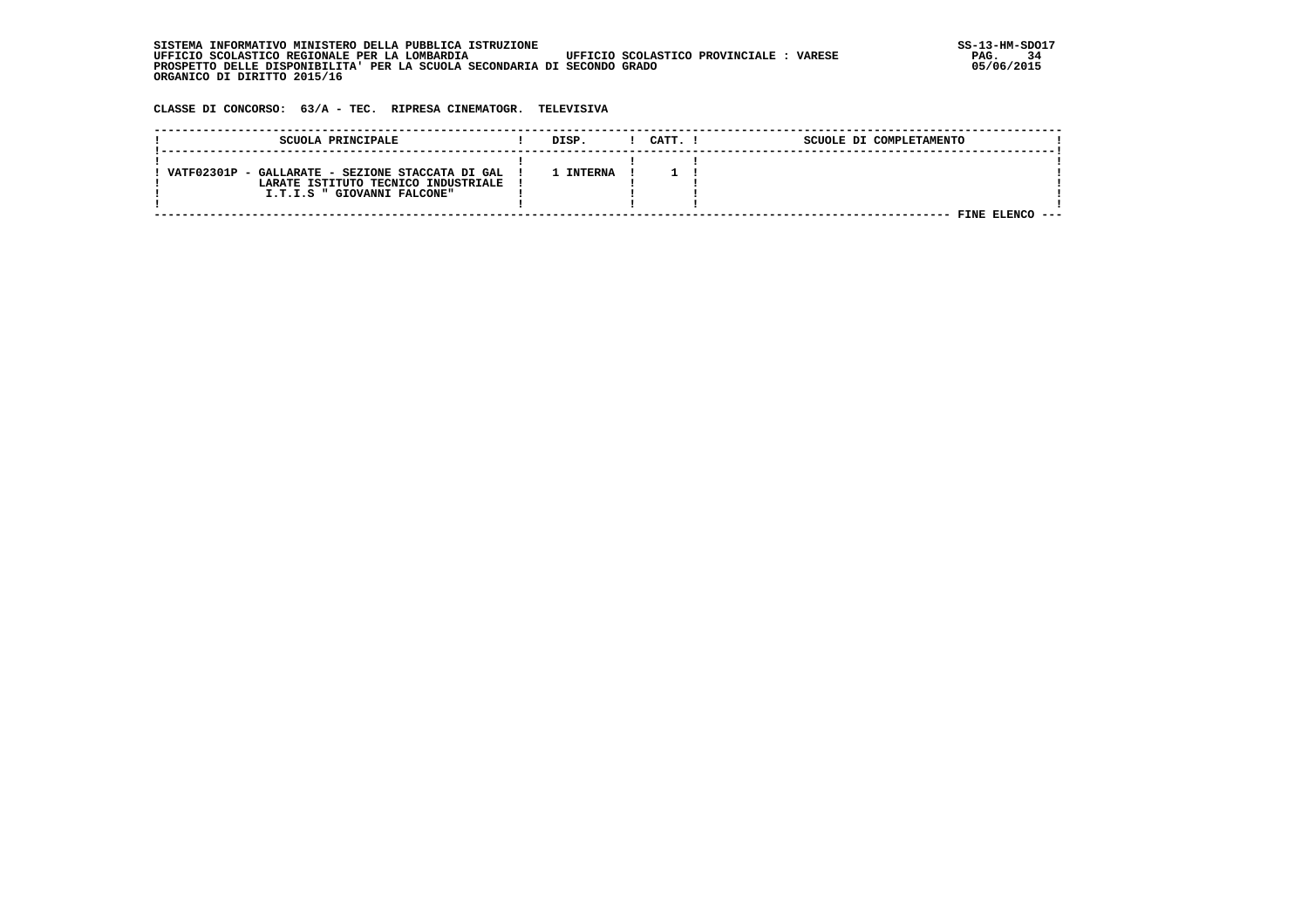| . INFORMATIVO MINISTERO DELLA PUBBLICA ISTRUZIONE<br>STSTEMA                                       | SS-13-HM-SDC |
|----------------------------------------------------------------------------------------------------|--------------|
| UFFICIO SCOLASTICO REGIONALE PER LA LOMBARDIA<br>UFFICIO SCOLASTICO PROVINCIALE :<br><b>VARESE</b> | 35<br>PAG.   |
| PROSPETTO DELLE DISPONIBILITA' PER LA SCUOLA SECONDARIA DI SECONDO GRADO                           | 05/06/2015   |
| ORGANICO DI DIRITTO 2015/16                                                                        |              |

 **CLASSE DI CONCORSO: 70/A - TECNOLOGIE TESSILI**

| SCUOLA PRINCIPALE                                | DISP.          | CATT. I | SCUOLE DI COMPLETAMENTO |
|--------------------------------------------------|----------------|---------|-------------------------|
|                                                  |                |         |                         |
| VATF01701B - VARESE - SEZIONE STACCATA DI VARESE | <b>INTERNA</b> |         |                         |
| ISTITUTO TECNICO INDUSTRIALE I.T.I !             |                |         |                         |
| .S ISIS "NEWTON" - VARESE                        |                |         |                         |
|                                                  |                |         |                         |
|                                                  |                |         | FINE                    |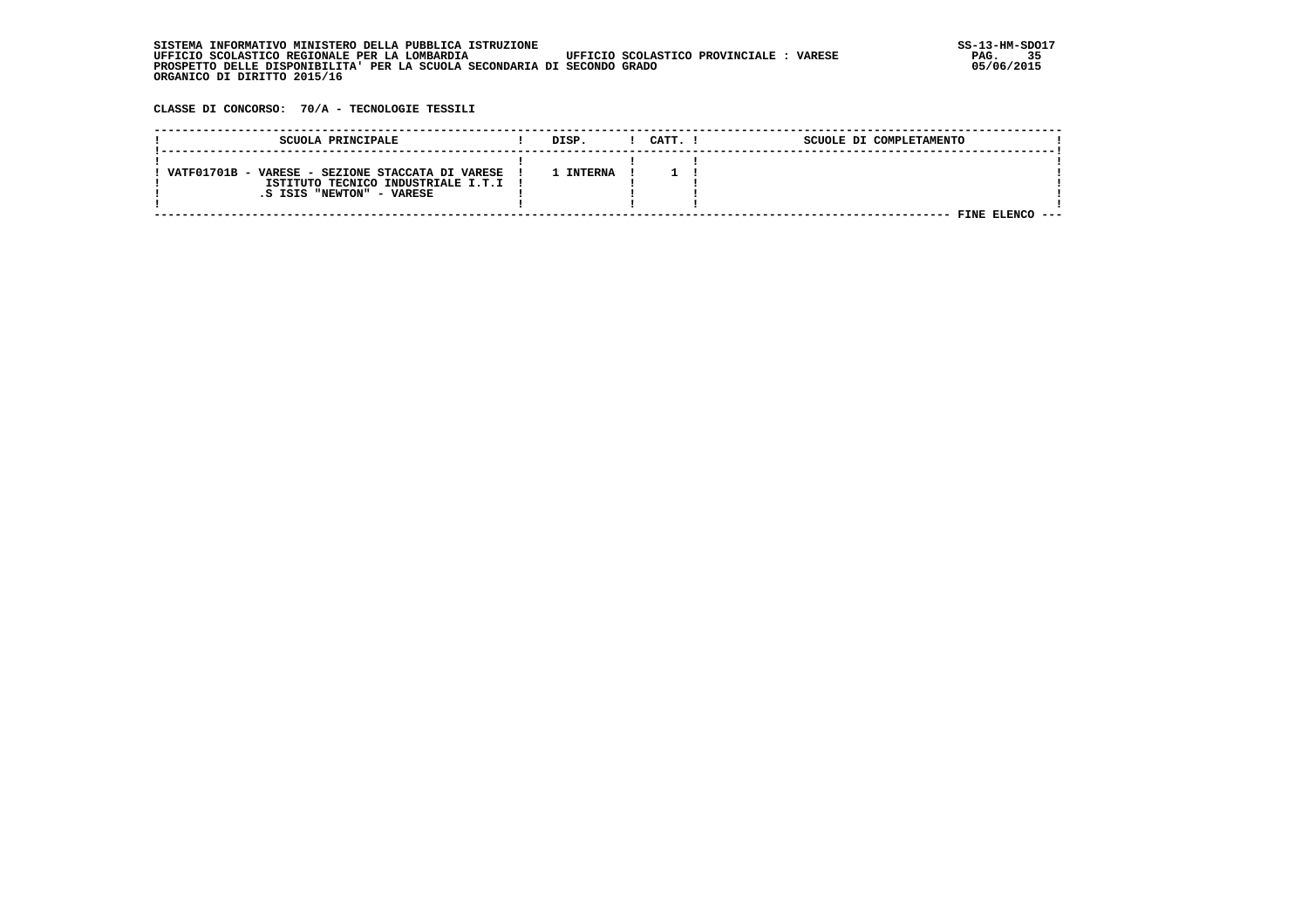**CLASSE DI CONCORSO: 71/A - TECNOLOGIE E DISEGNO TECNICO**

| SCUOLA PRINCIPALE                                                                                                            | DISP.                       | $1$ $CATT$ . $1$ | SCUOLE DI COMPLETAMENTO                                                                                                                 |
|------------------------------------------------------------------------------------------------------------------------------|-----------------------------|------------------|-----------------------------------------------------------------------------------------------------------------------------------------|
| VATF01701B - VARESE - SEZIONE STACCATA DI VARESE<br>ISTITUTO TECNICO INDUSTRIALE I.T.I !<br>S ISIS "NEWTON" - VARESE.        | 1 INTERNA                   |                  |                                                                                                                                         |
| VATF026016 - TRADATE - SEZIONE STACCATA DI TRADA<br>TE ISTITUTO TECNICO INDUSTRIALE I.T<br>.I.S. ISIS "L.GEYMONAT" - TRADATE | $1$ OR.EST.S $\overline{1}$ |                  | ! *VAPS026014 - TRADATE - SEZIONE STACCATA DI TRADA !<br>TE LICEO SCIENTIFICO L. SCIENT. TEC !<br>. "GEYMONAT" - TRADATE<br>FINE ELENCO |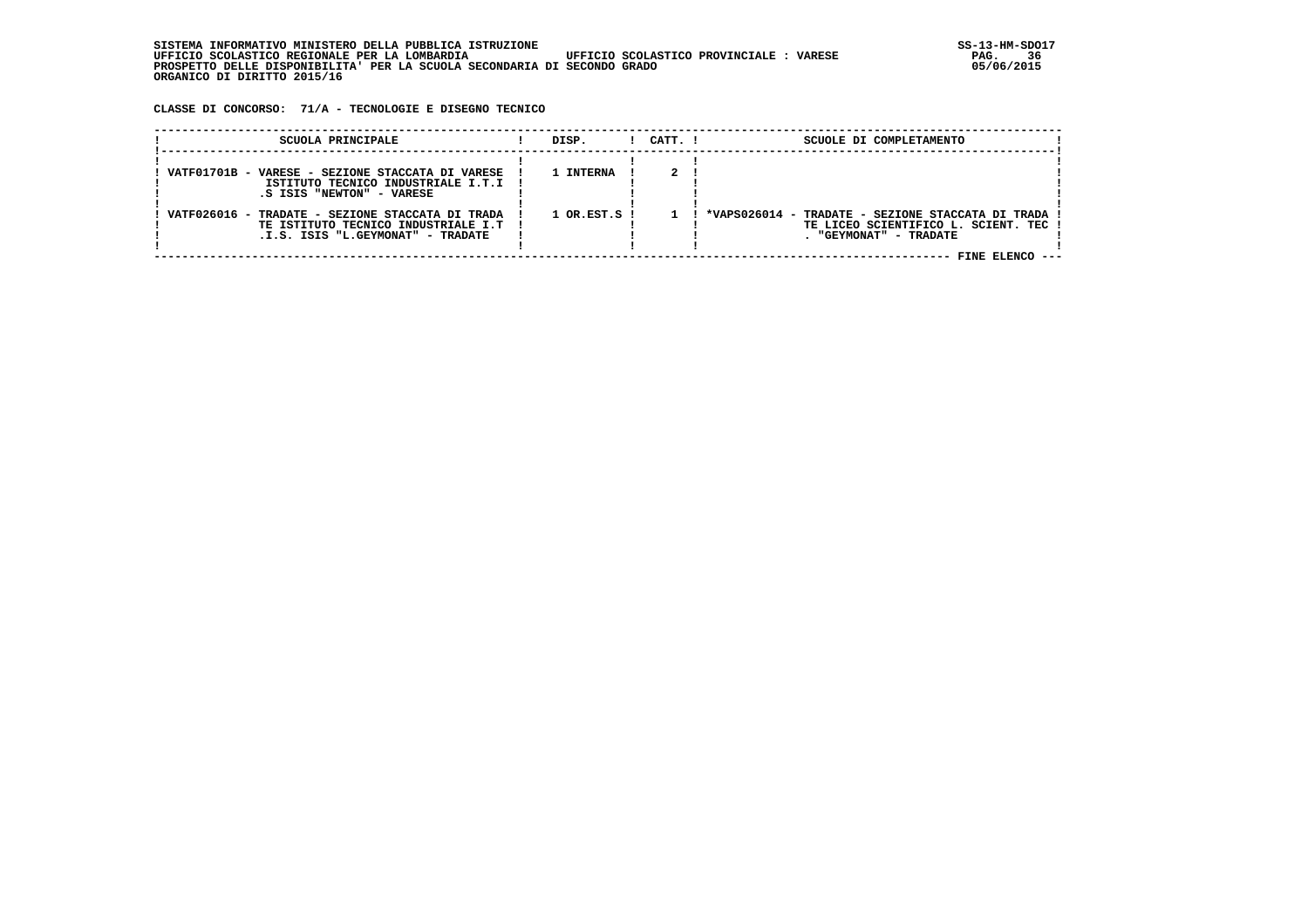| . INFORMATIVO MINISTERO DELLA PUBBLICA ISTRUZIONE<br>STSTEMA                                       | SS-13-HM-SDC |
|----------------------------------------------------------------------------------------------------|--------------|
| UFFICIO SCOLASTICO PROVINCIALE :<br>UFFICIO SCOLASTICO REGIONALE PER LA LOMBARDIA<br><b>VARESE</b> | 37<br>PAG.   |
| PROSPETTO DELLE DISPONIBILITA' PER LA SCUOLA SECONDARIA DI SECONDO GRADO                           | 05/06/2015   |
| ORGANICO DI DIRITTO 2015/16                                                                        |              |

 **CLASSE DI CONCORSO: 75/A - DATTILOGRAFIA E STENOGRAFIA**

| SCUOLA PRINCIPALE                                                                        | DISP.          | CATT. | SCUOLE DI COMPLETAMENTO |
|------------------------------------------------------------------------------------------|----------------|-------|-------------------------|
| VATD08000G -<br>SARONNO - ISTITUTO TECNICO COMMERCI<br>ALE I.T.C. "GINO ZAPPA" - SARONNO | <b>INTERNA</b> |       |                         |
|                                                                                          |                |       | <b>FINE ELENC</b>       |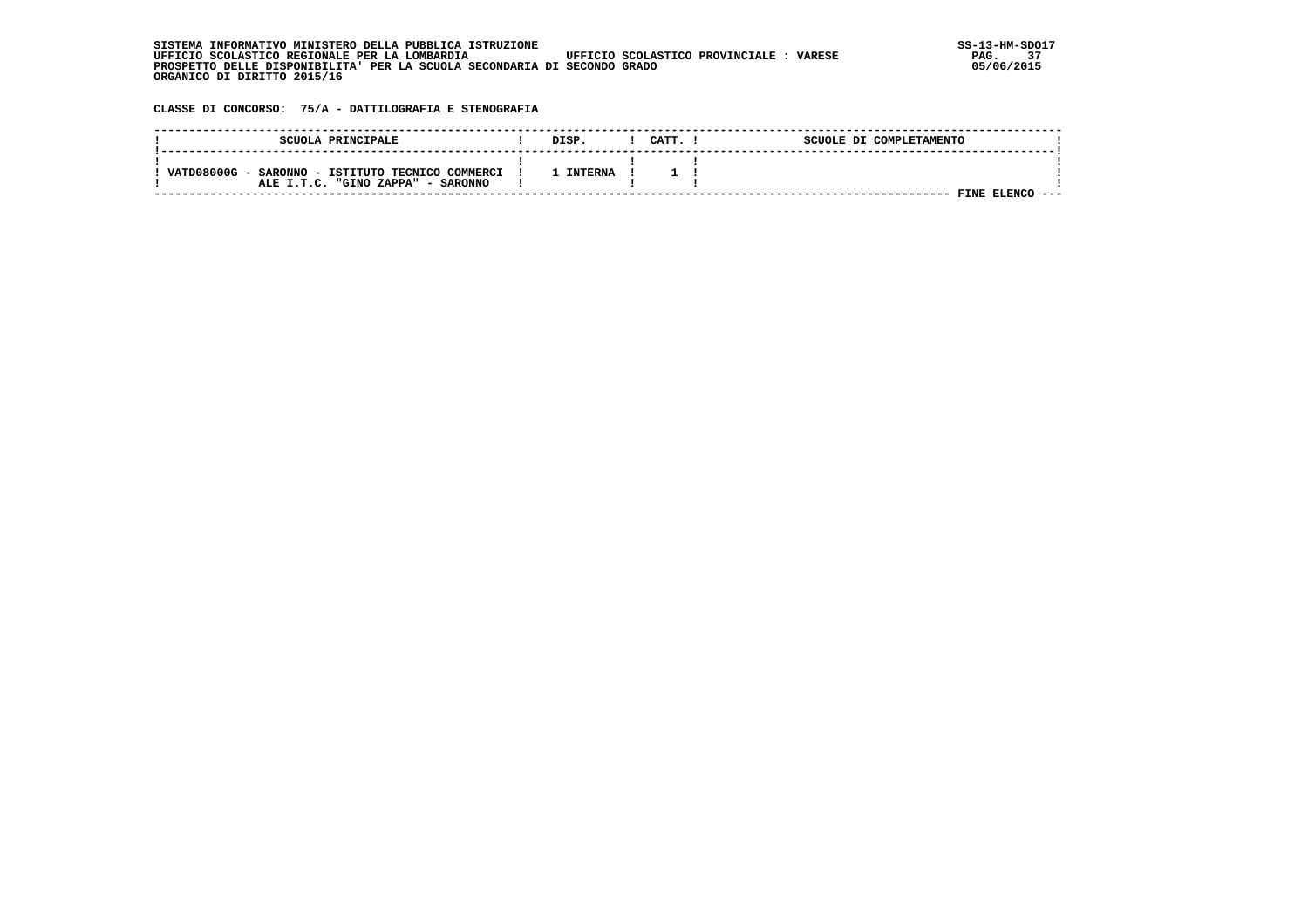**CLASSE DI CONCORSO: 46/A - LINGUA E CIV. STRANIERA (FRANCESE)**

| SCUOLA PRINCIPALE                                                                                                                      | DISP.          |              | $!$ CATT. $!$<br>SCUOLE DI COMPLETAMENTO                                                                                                                                                                            |
|----------------------------------------------------------------------------------------------------------------------------------------|----------------|--------------|---------------------------------------------------------------------------------------------------------------------------------------------------------------------------------------------------------------------|
| SESTO CALENDE ISTITUTO MAGISTRALE<br>LICEO DELLE SCIENZE UMANE                                                                         |                |              | VAPM00901B - SESTO CALENDE - SEZIONE STACCATA DI ! 1 OR.EST.S ! 1 ! *VATD009016 - SESTO CALENDE - SEZIONE STACCATA DI<br>SESTO CALENDE ISTITUTO TECNICO COM<br>MERCIALE IST.TECN.ECONOMICO "DALLA<br><b>CHIESA"</b> |
| VAPM01000E - VARESE - ISTITUTO MAGISTRALE LICEO<br>STATALE "A. MANZONI" - VARESE                                                       | 1 INTERNA      |              |                                                                                                                                                                                                                     |
| VAPS11000A - LUINO - LICEO SCIENTIFICO L. SCIENT !<br>. "SERENI" - LUINO                                                               | 1 INTERNA      |              |                                                                                                                                                                                                                     |
| VARC030007 - BUSTO ARSIZIO - IST PROF PER I SERV<br>IZI COMMERCIALI E TURISTICI I.P.S.S<br>.C.T. "P.VERRI" -BUSTO ARSIZIO              | 3 INTERNE      |              |                                                                                                                                                                                                                     |
| VARI04000E - SARONNO - IST PROF INDUSTRIA E ARTI<br>GIANATO I.P.S.I.A. "ANTONIO PARMA"<br>- SARONNO                                    | 1 OR.EST.F !   | $\mathbf{1}$ | ! *VAPC02701R - BUSTO ARSIZIO - SEZIONE STACCATA DI<br>BUSTO ARSIZIO LICEO CLASSICO LICEO<br>CLASSICO - LICEO LINGUISTICO                                                                                           |
| VATD02101R - GALLARATE - SEZIONE STACCATA DI GAL !<br>LARATE ISTITUTO TECNICO COMMERCIALE<br>ITC-ITPA "GADDA-ROSSELLI" - GALLAR<br>ATE | $1$ OR.EST.F ! |              | 1 : *VAPS120001 - TRADATE - LICEO SCIENTIFICO L. SCIE<br>NT. "MARIE CURIE" - TRADATE<br><b>FINE ELENCO</b>                                                                                                          |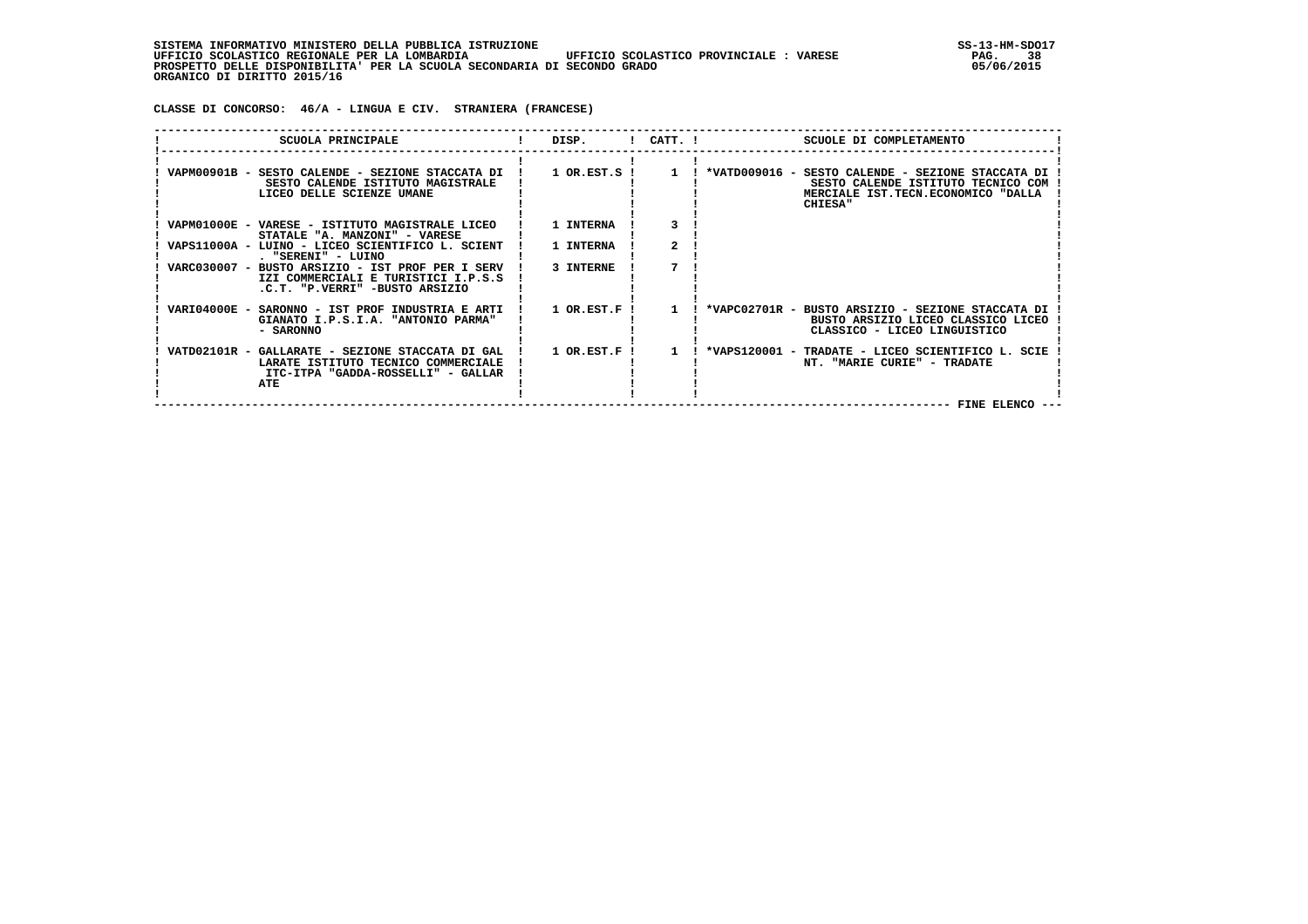**CLASSE DI CONCORSO: 46/A - LINGUA E CIV. STRANIERA (INGLESE)**

| SCUOLA PRINCIPALE                                                                                                                                  |                    | DISP. ! CATT. ! | SCUOLE DI COMPLETAMENTO                                                                                                                                        |
|----------------------------------------------------------------------------------------------------------------------------------------------------|--------------------|-----------------|----------------------------------------------------------------------------------------------------------------------------------------------------------------|
| VAPC02701R - BUSTO ARSIZIO - SEZIONE STACCATA DI !<br>BUSTO ARSIZIO LICEO CLASSICO LICEO<br>CLASSICO - LICEO LINGUISTICO                           |                    |                 | 1 OR.EST.S ! 1 ! *VAPM027011 - BUSTO ARSIZIO - SEZIONE STACCATA DI !<br>BUSTO ARSIZIO ISTITUTO MAGISTRALE<br>LICEO SCIENZE UMANE                               |
| VAPC040006 - SARONNO - LICEO CLASSICO LIC. CLASS !<br>ICO "LEGNANI" - SARONNO                                                                      | 1 INTERNA !        | 10 !            |                                                                                                                                                                |
| VAPM00901B - SESTO CALENDE - SEZIONE STACCATA DI !<br>SESTO CALENDE ISTITUTO MAGISTRALE<br>LICEO DELLE SCIENZE UMANE                               | 1 INTERNA          | 2 <sup>1</sup>  |                                                                                                                                                                |
| VAPS012016 - GAVIRATE - SEZIONE STACCATA DI GAVI ! 1 INTERNA !<br>RATE LICEO SCIENTIFICO LIC.SCIENT.L !<br>INGUIST.SPORT. ISIS GAVIRATE            |                    |                 |                                                                                                                                                                |
| VAPS026014 - TRADATE - SEZIONE STACCATA DI TRADA ! 1 OR.EST.S !<br>TE LICEO SCIENTIFICO L. SCIENT. TEC<br>. "GEYMONAT" - TRADATE                   |                    |                 | 1 ! *VATF026016 - TRADATE - SEZIONE STACCATA DI TRADA !<br>TE ISTITUTO TECNICO INDUSTRIALE I.T !<br>.I.S. ISIS "L.GEYMONAT" - TRADATE                          |
| VAPS11000A - LUINO - LICEO SCIENTIFICO L. SCIENT !<br>. "SERENI" - LUINO                                                                           | 1 INTERNA !        | 6               |                                                                                                                                                                |
| VARC023015 - GALLARATE - SEZIONE STACCATA DI GAL !<br>LARATE IST PROF PER I SERVIZI COMME<br>RCIALI " GIOVANNI FALCONE"                            | $1$ OR. EST. $S$ ! |                 | LARATE ISTITUTO TECNICO INDUSTRIALE<br>I.T.I.S " GIOVANNI FALCONE"                                                                                             |
| VARC030007 - BUSTO ARSIZIO - IST PROF PER I SERV !<br>IZI COMMERCIALI E TURISTICI I.P.S.S !<br>.C.T. "P.VERRI" -BUSTO ARSIZIO                      | 5 INTERNE          | $11 \quad 1$    |                                                                                                                                                                |
| VARI04000E - SARONNO - IST PROF INDUSTRIA E ARTI !<br>GIANATO I.P.S.I.A. "ANTONIO PARMA"<br>- SARONNO                                              | 1 INTERNA 1        | 5               |                                                                                                                                                                |
| VASL01000A - BUSTO ARSIZIO - LICEO ARTISTICO L.   1 INTERNA  <br>ART. "CANDIANI" - BUSTO ARSIZIO                                                   |                    | 8               |                                                                                                                                                                |
| VASL011017 - TRADATE - SEZIONE STACCATA DI TRADA ! 1 OR.EST.S !<br>TE LICEO ARTISTICO L. ART. "DON MIL !<br>ANI" - TRADATE                         |                    |                 | 1 ! *VATD011016 - TRADATE - SEZIONE STACCATA DI TRADA<br>TE IST TEC COMMERCIALE E PER GEOMET<br>RI I.T.C.G. ISIS "DON MILANI" -TRAD<br>ATE                     |
| VATD012012 - GAVIRATE - SEZIONE STACCATA DI GAVI !<br>RATE IST TEC COMMERCIALE E PER GEOM<br>ETRI I.T. C.E G. I.S.I.S. "STEIN"-<br><b>GAVIRATE</b> |                    |                 | 1 OR.EST.S ! 1 ! *VAPC012013 - GAVIRATE - SEZIONE STACCATA DI GAVI !<br><b>The Community</b><br>RATE LICEO CLASSICO LICEO CLASSICO<br>I.S.I.S "STEIN" GAVIRATE |

 **CONTINUA SULLA PAGINA SUCCESSIVA**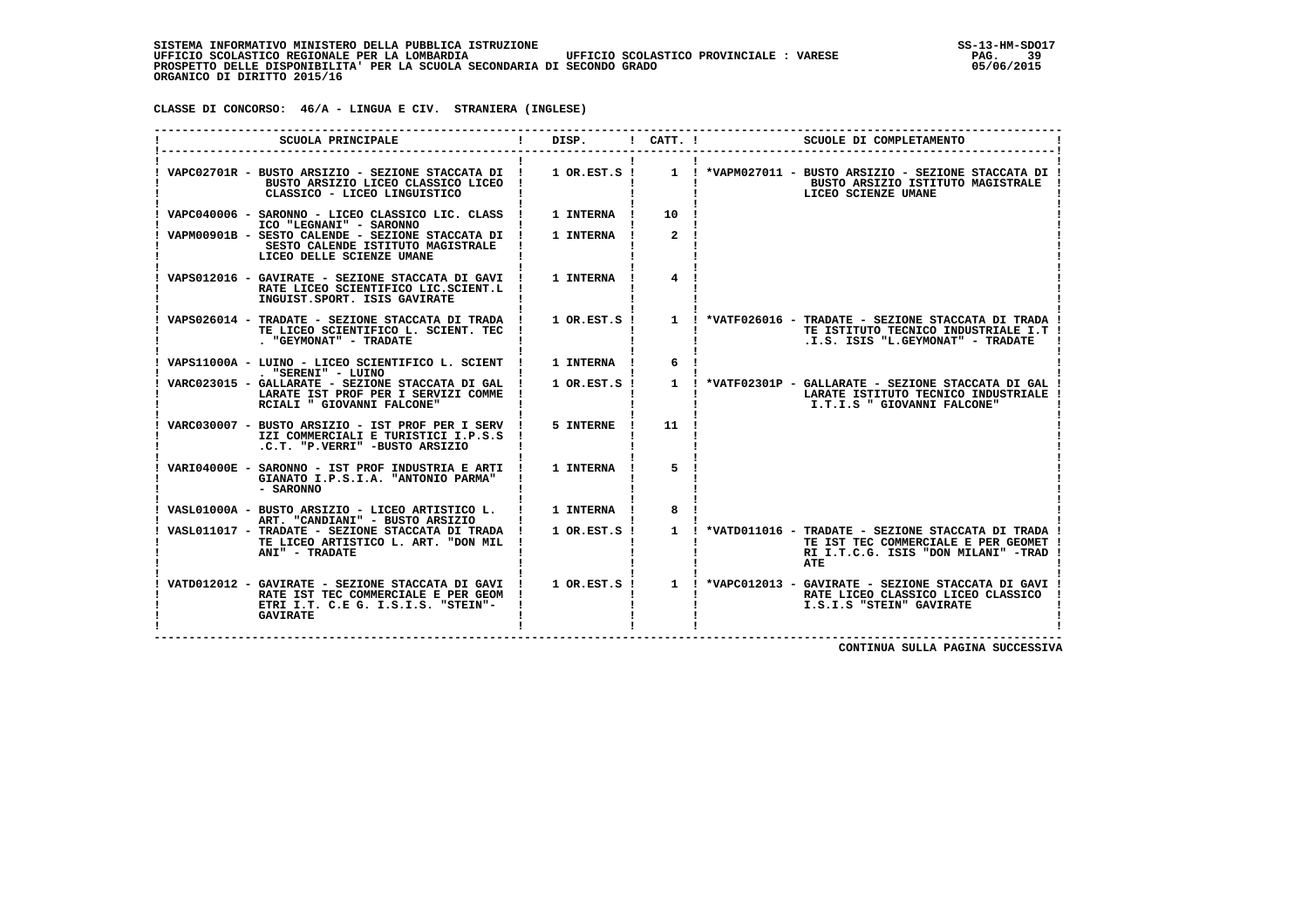**CLASSE DI CONCORSO: 46/A - LINGUA E CIV. STRANIERA (INGLESE)**

| SCUOLA PRINCIPALE                                                                                                                                            | DISP.            | $!$ $CATT$ . $!$ | SCUOLE DI COMPLETAMENTO                                                                                              |
|--------------------------------------------------------------------------------------------------------------------------------------------------------------|------------------|------------------|----------------------------------------------------------------------------------------------------------------------|
| VATD01301T - VARESE - SEZIONE STACCATA DI VARESE ! 1 INTERNA !<br>ISTITUTO TECNICO COMMERCIALE I.T.C !<br>. ISIS " DAVERIO- CASULA "VARESE                   |                  | 7                |                                                                                                                      |
| VATD018011 - GAZZADA SCHIANNO - SEZIONE STACCATA !<br>DI GAZZADA SCHIANNO ISTITUTO TECNI !<br>CO COMMERCIALE ITC-ITPA "KEYNES" -<br>GAZZADA SCHIANNO         | 1 OR.EST.F!      |                  | 1 ! *VAPC00101L - GALLARATE - SEZIONE STACCATA DI GAL<br>LARATE LICEO CLASSICO LICEO CLASSIC<br>O "GIOVANNI PASCOLI" |
| VATD02000X - BUSTO ARSIZIO - ISTITUTO TECNICO CO !                                                                                                           | <b>1 INTERNA</b> | 11               |                                                                                                                      |
| MMERCIALE "E.TOSI"<br>VATD02101R - GALLARATE - SEZIONE STACCATA DI GAL !<br>LARATE ISTITUTO TECNICO COMMERCIALE<br>ITC-ITPA "GADDA-ROSSELLI" - GALLAR<br>ATE | 2 INTERNE        | 9                |                                                                                                                      |
| VATD08000G - SARONNO - ISTITUTO TECNICO COMMERCI !<br>ALE I.T.C. "GINO ZAPPA" - SARONNO                                                                      | 1 OR.EST.S !     |                  | 1 : *VATF020006 - SARONNO - ISTITUTO TECNICO INDUSTRI<br>ALE I.T.I.S "RIVA" - SARONNO                                |
| VATF00801L - GALLARATE - SEZIONE STACCATA DI GAL !<br>LARATE ISTITUTO TECNICO INDUSTRIALE<br>ITIS "PONTI"GALLARATE (DIURNO)                                  | 1 INTERNA        | 6                |                                                                                                                      |
| VATF00901C - SESTO CALENDE - SEZIONE STACCATA DI !<br>SESTO CALENDE ISTITUTO TECNICO IND<br>USTRIALE IST. TECNICO TECNOLOGICO "D<br>ALLA CHIESA"             | <b>1 INTERNA</b> | $\mathbf{2}$     |                                                                                                                      |
| VATF01701B - VARESE - SEZIONE STACCATA DI VARESE !<br>ISTITUTO TECNICO INDUSTRIALE I.T.I !<br>.S ISIS "NEWTON" - VARESE                                      | <b>1 INTERNA</b> |                  |                                                                                                                      |
| VATF019013 - CASTELLANZA - SEZIONE STACCATA DI C<br>ASTELLANZA ISTITUTO TECNICO INDUSTR !<br>IALE I.T.I.S. "FACCHINETTI" - CASTE<br>LLANZA                   | 1 INTERNA        | 5                |                                                                                                                      |
| VATF026016 - TRADATE - SEZIONE STACCATA DI TRADA !<br>TE ISTITUTO TECNICO INDUSTRIALE I.T !<br>.I.S. ISIS "L.GEYMONAT" - TRADATE                             | 2 INTERNE        | $\overline{3}$   |                                                                                                                      |

 **CONTINUA SULLA PAGINA SUCCESSIVA**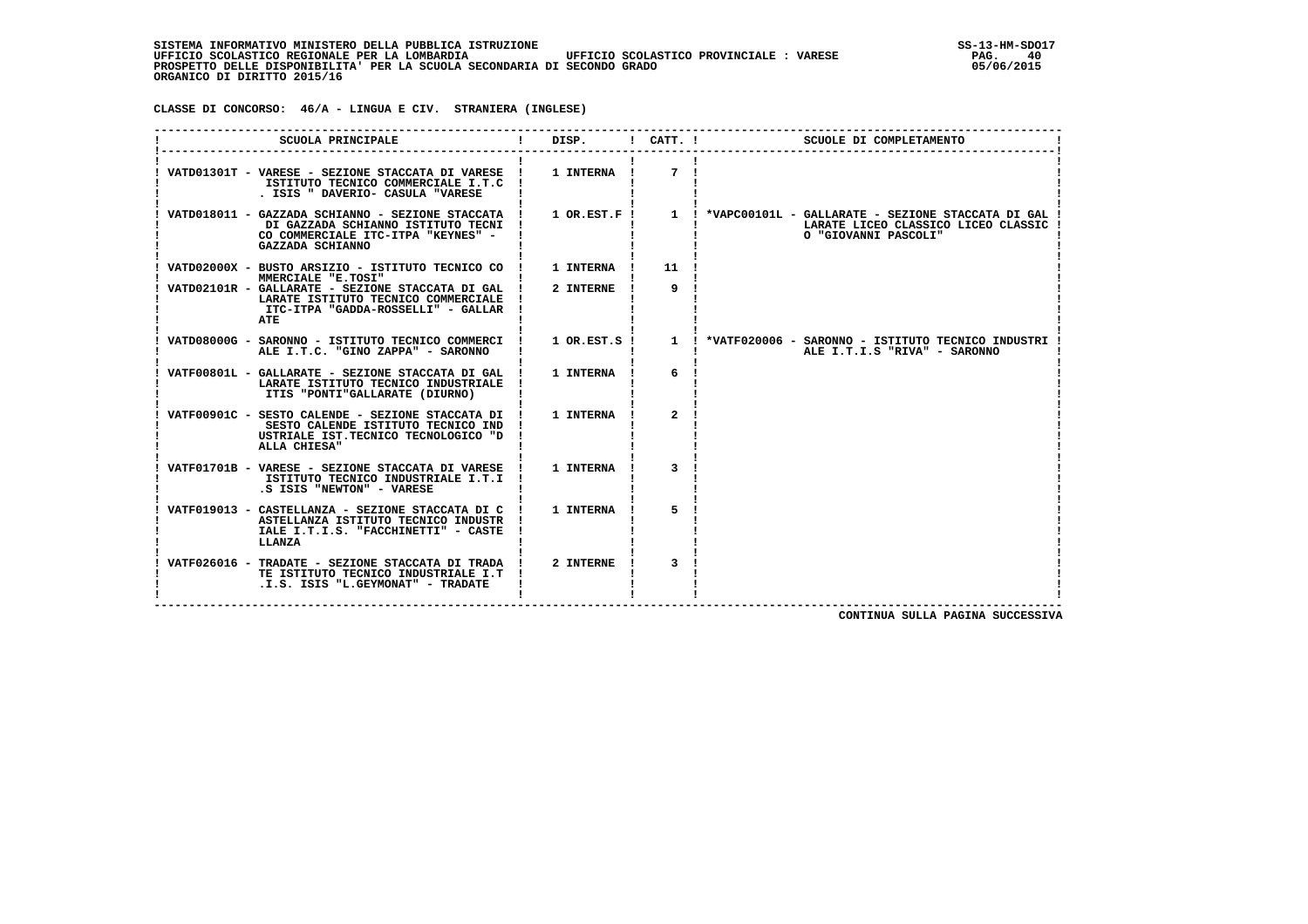| INFORMATIVO MINISTERO DELLA PUBBLICA ISTRUZIONE .<br>STSTEMA                                      | SS-13-HM-SDC |
|---------------------------------------------------------------------------------------------------|--------------|
| UFFICIO SCOLASTICO REGIONALE PER LA LOMBARDIA<br>UFFICIO SCOLASTICO PROVINCIALE:<br><b>VARESE</b> | PAG.         |
| PROSPETTO DELLE DISPONIBILITA' PER LA SCUOLA SECONDARIA DI SECONDO GRADO                          | 05/06/2015   |
| ORGANICO DI DIRITTO 2015/16                                                                       |              |

 **CLASSE DI CONCORSO: 46/A - LINGUA E CIV. STRANIERA (INGLESE)**

| SCUOLA PRINCIPALE                                                                                                                                  | DISP.                         | $!$ $CATT$ . $!$ | SCUOLE DI COMPLETAMENTO                                                                                                                           |
|----------------------------------------------------------------------------------------------------------------------------------------------------|-------------------------------|------------------|---------------------------------------------------------------------------------------------------------------------------------------------------|
| VATL019017<br>- CASTELLANZA - SEZIONE STACCATA DI C<br>ASTELLANZA ISTITUTO TECNICO PER GEO<br>METRI I.T.G. ISIS "FACCHINETTI" CAS<br>TELLANZA      | $1$ OR.EST.S $\overline{1}$   |                  | *VARI019016 - CASTELLANZA - SEZIONE STACCATA DI C<br>ASTELLANZA IST PROF INDUSTRIA E ART<br>IGIANATO I.P.S.I.A ISIS "FACCHINETT<br>I" CASTELLANZA |
| VATN003015 - LUINO - SEZIONE STACCATA DI LUINO I<br>STITUTO TECNICO PER IL TURISMO CITT<br>A DI LUINO-CARLO VOLONTE (TURISMO)                      | 1 INTERNA                     |                  |                                                                                                                                                   |
| VATN004011 - BISUSCHIO - SEZIONE STACCATA DI BIS<br>USCHIO ISTITUTO TECNICO PER IL TURI<br>SMO I.T.C TURISMO ISIS "VALCERESIO"<br><b>BISUSCHIO</b> | $1$ OR. EST. S $\blacksquare$ |                  | *VAPS004017 - BISUSCHIO - SEZIONE STACCATA DI BIS<br>USCHIO LICEO SCIENTIFICO LIC.SCIENT<br>IFICO - BISUSCHIO                                     |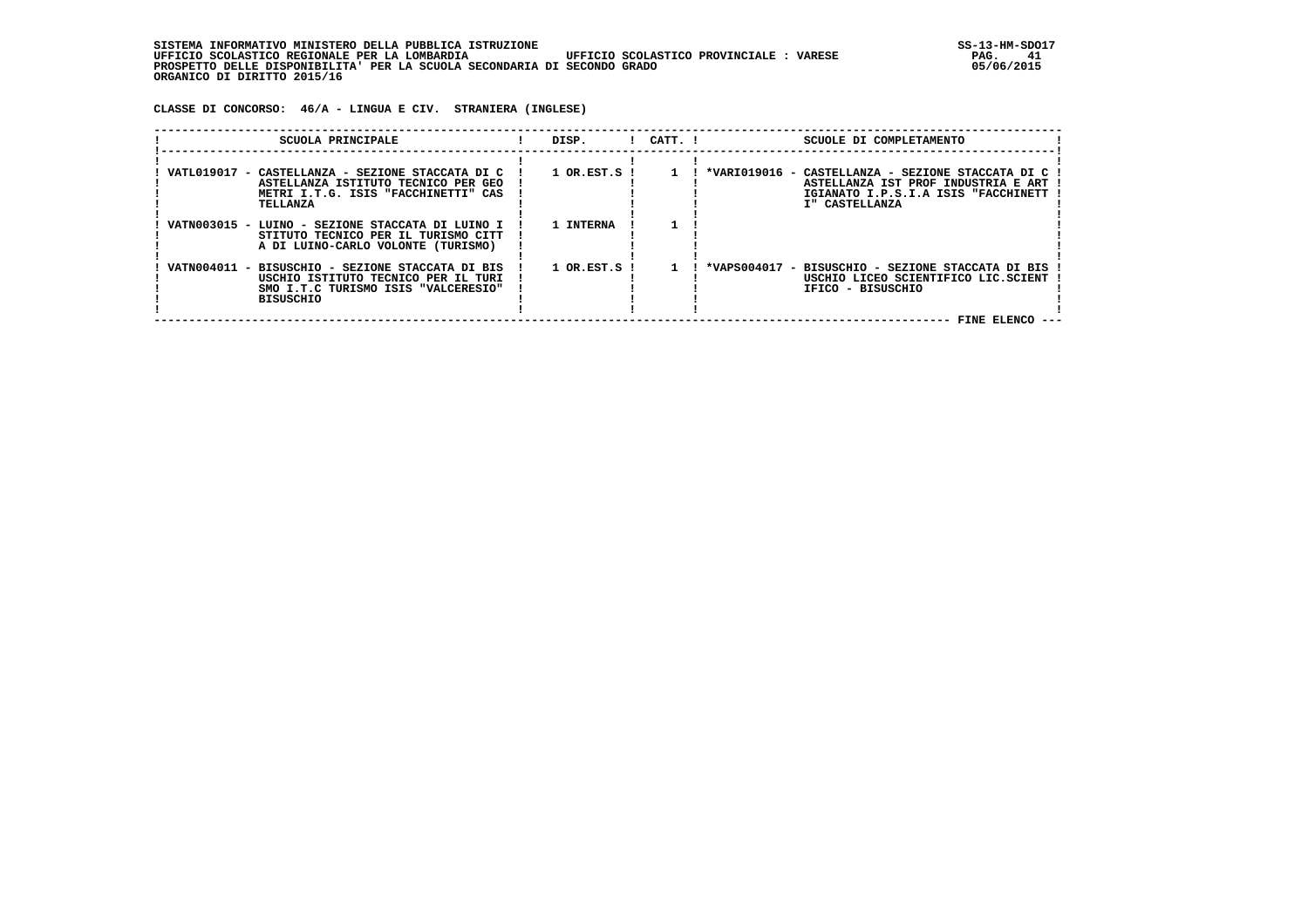| . INFORMATIVO MINISTERO DELLA PUBBLICA ISTRUZIONE<br>STSTEMA                                       | SS-13-HM-SDC |
|----------------------------------------------------------------------------------------------------|--------------|
| UFFICIO SCOLASTICO REGIONALE PER LA LOMBARDIA<br>UFFICIO SCOLASTICO PROVINCIALE :<br><b>VARESE</b> | PAG.         |
| PROSPETTO DELLE DISPONIBILITA' PER LA SCUOLA SECONDARIA DI SECONDO GRADO                           | 05/06/2015   |
| ORGANICO DI DIRITTO 2015/16                                                                        |              |

 **CLASSE DI CONCORSO: 46/A - LINGUA E CIV. STRANIERA (SPAGNOLO)**

| SCUOLA PRINCIPALE                                                                                                                                 | DISP.                 | $1$ $CATT$ . $1$ | SCUOLE DI COMPLETAMENTO                                                                                                                 |
|---------------------------------------------------------------------------------------------------------------------------------------------------|-----------------------|------------------|-----------------------------------------------------------------------------------------------------------------------------------------|
| VAPC00101L - GALLARATE - SEZIONE STACCATA DI GAL<br>LARATE LICEO CLASSICO LICEO CLASSIC<br>O "GIOVANNI PASCOLI"                                   | $1$ OR.EST.S $1$      | $\mathbf{1}$     | ! *VATD02101R - GALLARATE - SEZIONE STACCATA DI GAL<br>LARATE ISTITUTO TECNICO COMMERCIALE<br>ITC-ITPA "GADDA-ROSSELLI" - GALLAR<br>ATE |
| VAPM027011 - BUSTO ARSIZIO - SEZIONE STACCATA DI<br>BUSTO ARSIZIO ISTITUTO MAGISTRALE<br>LICEO SCIENZE UMANE                                      | 1 INTERNA             |                  |                                                                                                                                         |
| VARC01201P - GAVIRATE - SEZIONE STACCATA DI GAVI<br>RATE IST PROF PER I SERVIZI COMMERC<br>IALI E TURISTICI IPSSCT-I.S.I.S "ST<br>EIN" - GAVIRATE | 1 INTERNA             |                  |                                                                                                                                         |
| VATD009016 - SESTO CALENDE - SEZIONE STACCATA DI<br>SESTO CALENDE ISTITUTO TECNICO COM<br>MERCIALE IST.TECN.ECONOMICO "DALLA<br><b>CHIESA"</b>    | $1$ OR. EST. S $\;$ I | $\mathbf{1}$     | *VAPM00901B - SESTO CALENDE - SEZIONE STACCATA DI<br>SESTO CALENDE ISTITUTO MAGISTRALE<br>LICEO DELLE SCIENZE UMANE                     |
| VATD02101R - GALLARATE - SEZIONE STACCATA DI GAL<br>LARATE ISTITUTO TECNICO COMMERCIALE<br>ITC-ITPA "GADDA-ROSSELLI" - GALLAR<br>ATE              | 1 INTERNA             |                  |                                                                                                                                         |
| VATD08000G - SARONNO - ISTITUTO TECNICO COMMERCI<br>ALE I.T.C. "GINO ZAPPA" - SARONNO                                                             | 1 INTERNA             |                  | FINE ELENCO --                                                                                                                          |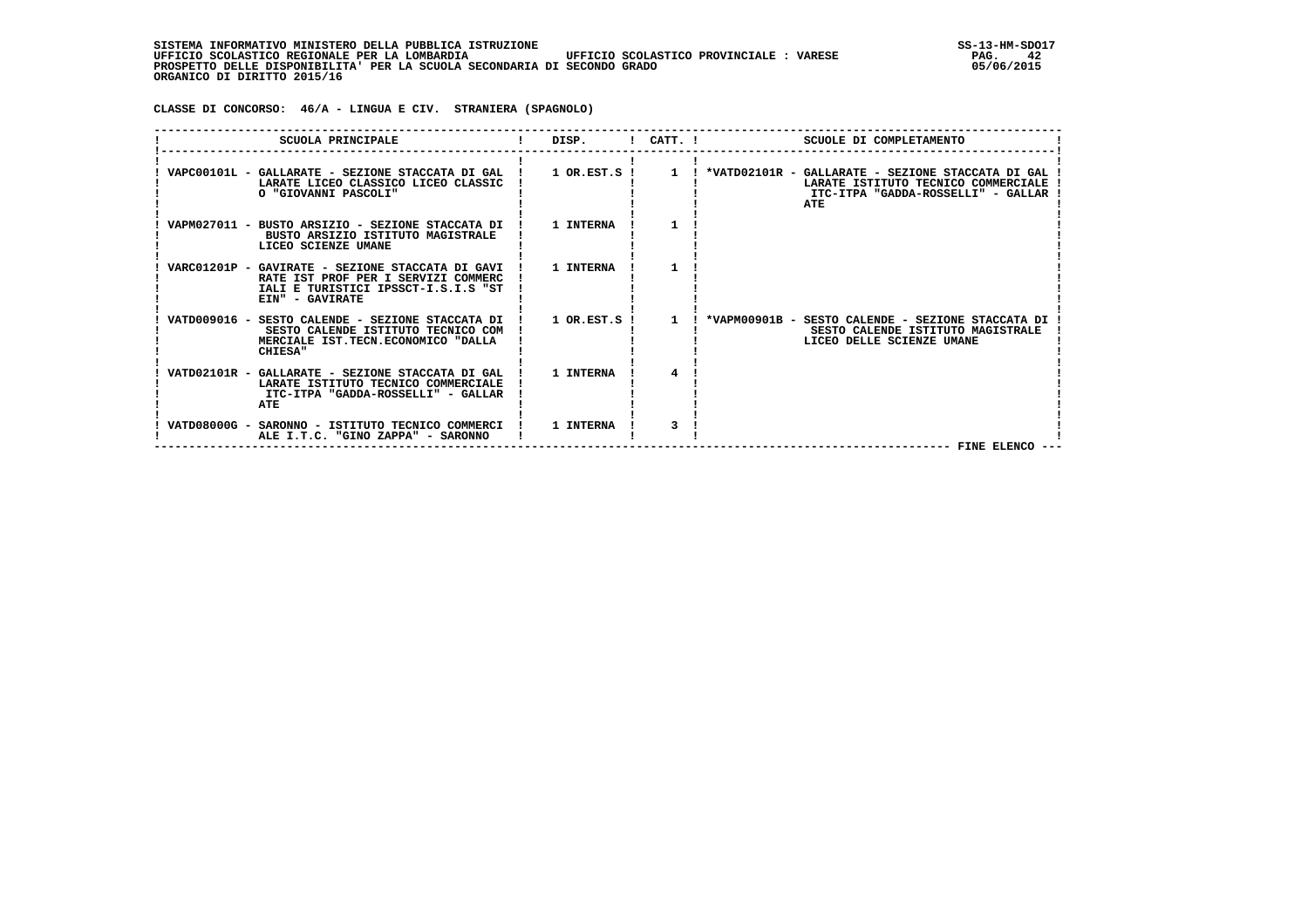**CLASSE DI CONCORSO: 46/A - LINGUA E CIV. STRANIERA (TEDESCO)**

| SCUOLA PRINCIPALE                                                                                                                      | DISP.          | $!$ CATT. $!$         | SCUOLE DI COMPLETAMENTO                                                                                                                |
|----------------------------------------------------------------------------------------------------------------------------------------|----------------|-----------------------|----------------------------------------------------------------------------------------------------------------------------------------|
| VAPS012016 - GAVIRATE - SEZIONE STACCATA DI GAVI !<br>RATE LICEO SCIENTIFICO LIC.SCIENT.L<br>INGUIST.SPORT. ISIS GAVIRATE              | $1$ OR.EST.S ! |                       | RATE IST TEC COMMERCIALE E PER GEOM !<br>ETRI I.T. C.E G. I.S.I.S. "STEIN"-<br><b>GAVIRATE</b>                                         |
| VARC023015 - GALLARATE - SEZIONE STACCATA DI GAL  <br>LARATE IST PROF PER I SERVIZI COMME<br>RCIALI " GIOVANNI FALCONE"                | 1 INTERNA      | $\mathbf{2}^{\prime}$ |                                                                                                                                        |
| VARC030007 - BUSTO ARSIZIO - IST PROF PER I SERV !<br>IZI COMMERCIALI E TURISTICI I.P.S.S<br>.C.T. "P.VERRI" -BUSTO ARSIZIO            | $1$ OR.EST.F ! | $\mathbf{1}$          | *VATD08000G - SARONNO - ISTITUTO TECNICO COMMERCI<br>ALE I.T.C. "GINO ZAPPA" - SARONNO                                                 |
| VATD003017 - LUINO - SEZIONE STACCATA DI LUINO I<br>ST TEC COMMERCIALE E PER GEOMETRI C<br>ITTA DI LUINO-CARLO VOLONTE (AFM -<br>CAT)  | 1 OR.EST.S !   |                       | 1 : *VATN003015 - LUINO - SEZIONE STACCATA DI LUINO I !<br>STITUTO TECNICO PER IL TURISMO CITT  <br>A DI LUINO-CARLO VOLONTE (TURISMO) |
| VATD02000X - BUSTO ARSIZIO - ISTITUTO TECNICO CO<br>MMERCIALE "E.TOSI"                                                                 | 1 INTERNA      |                       |                                                                                                                                        |
| VATD02101R - GALLARATE - SEZIONE STACCATA DI GAL !<br>LARATE ISTITUTO TECNICO COMMERCIALE<br>ITC-ITPA "GADDA-ROSSELLI" - GALLAR<br>ATE | 2 INTERNE      | 5                     |                                                                                                                                        |
| VATD024018 - TRADATE - SEZIONE STACCATA DI TRADA !<br>TE ISTITUTO TECNICO COMMERCIALE I.T<br>.PER.AZ.LI E CORR.L.ESTERE - TRADAT       | 1 INTERNA      | 4                     |                                                                                                                                        |
| VATN003015 - LUINO - SEZIONE STACCATA DI LUINO I !<br>STITUTO TECNICO PER IL TURISMO CITT<br>A DI LUINO-CARLO VOLONTE (TURISMO)        | 1 INTERNA      | 1                     | FINE ELENCO --                                                                                                                         |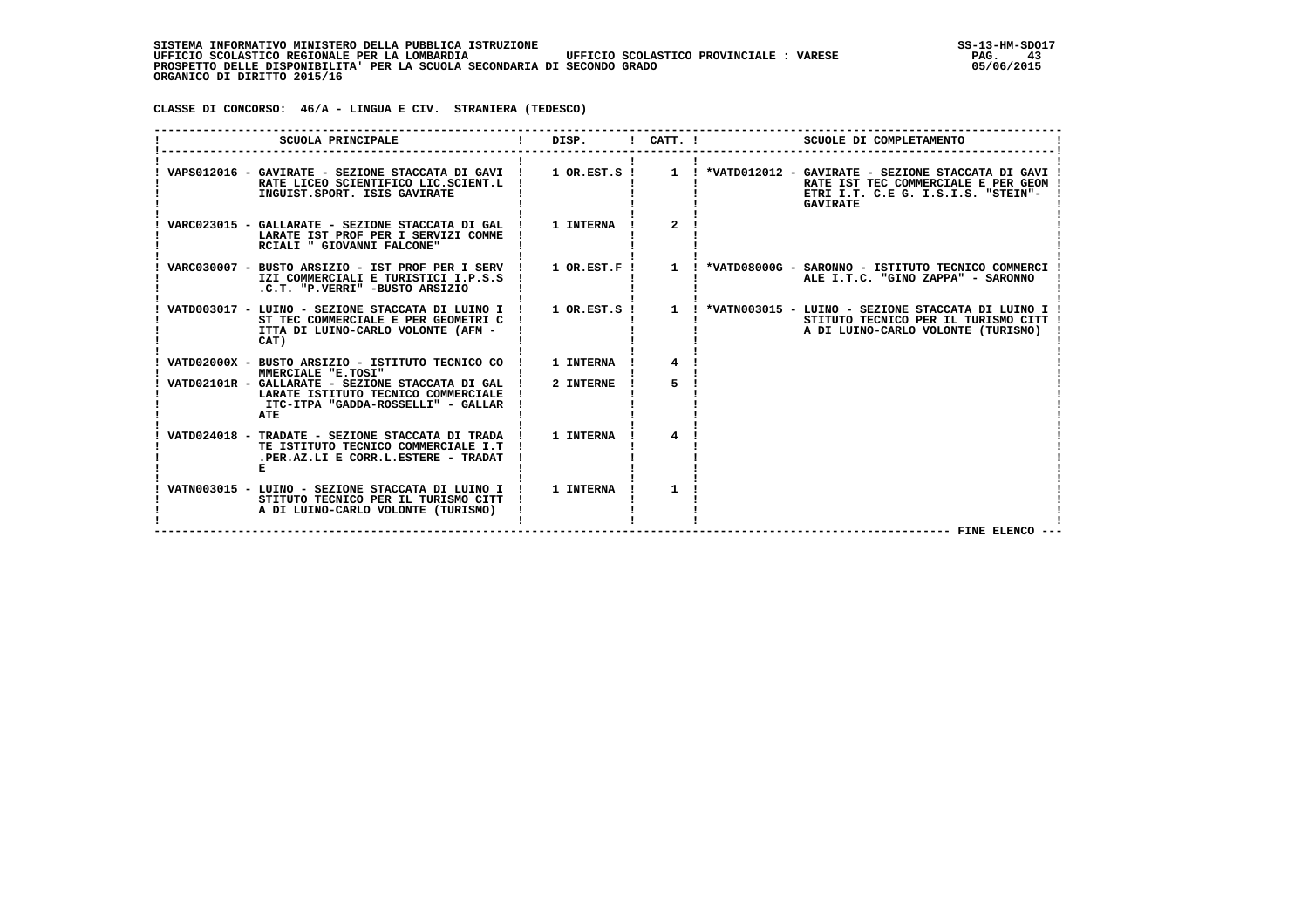| SISTEMA INFORMATIVO MINISTERO DELLA PUBBLICA ISTRUZIONE                                           | SS-13-HM-SDC |
|---------------------------------------------------------------------------------------------------|--------------|
| UFFICIO SCOLASTICO PROVINCIALE:<br>UFFICIO SCOLASTICO REGIONALE PER LA LOMBARDIA<br><b>VARESE</b> | 44<br>PAG.   |
| PROSPETTO DELLE DISPONIBILITA' PER LA SCUOLA SECONDARIA DI SECONDO GRADO                          | 05/06/2015   |
| ORGANICO DI DIRITTO 2015/16                                                                       |              |

 **CLASSE DI CONCORSO: 3/C - CONV. IN LINGUA STRANIERA (INGLESE)**

| SCUOLA PRINCIPALE                                                      | DISP.                       | CATT. I | SCUOLE DI COMPLETAMENTO                                                                                                                                                                                            |
|------------------------------------------------------------------------|-----------------------------|---------|--------------------------------------------------------------------------------------------------------------------------------------------------------------------------------------------------------------------|
| VAPS11000A - LUINO - LICEO SCIENTIFICO L. SCIENT<br>. "SERENI" - LUINO | $1$ OR.EST.F $\overline{1}$ |         | ! *VAPS012016 - GAVIRATE - SEZIONE STACCATA DI GAVI !<br>RATE LICEO SCIENTIFICO LIC.SCIENT.L !<br>INGUIST.SPORT. ISIS GAVIRATE<br>VAPM01000E - VARESE - ISTITUTO MAGISTRALE LICEO<br>STATALE "A. MANZONI" - VARESE |
|                                                                        |                             |         | FINE ELENCO                                                                                                                                                                                                        |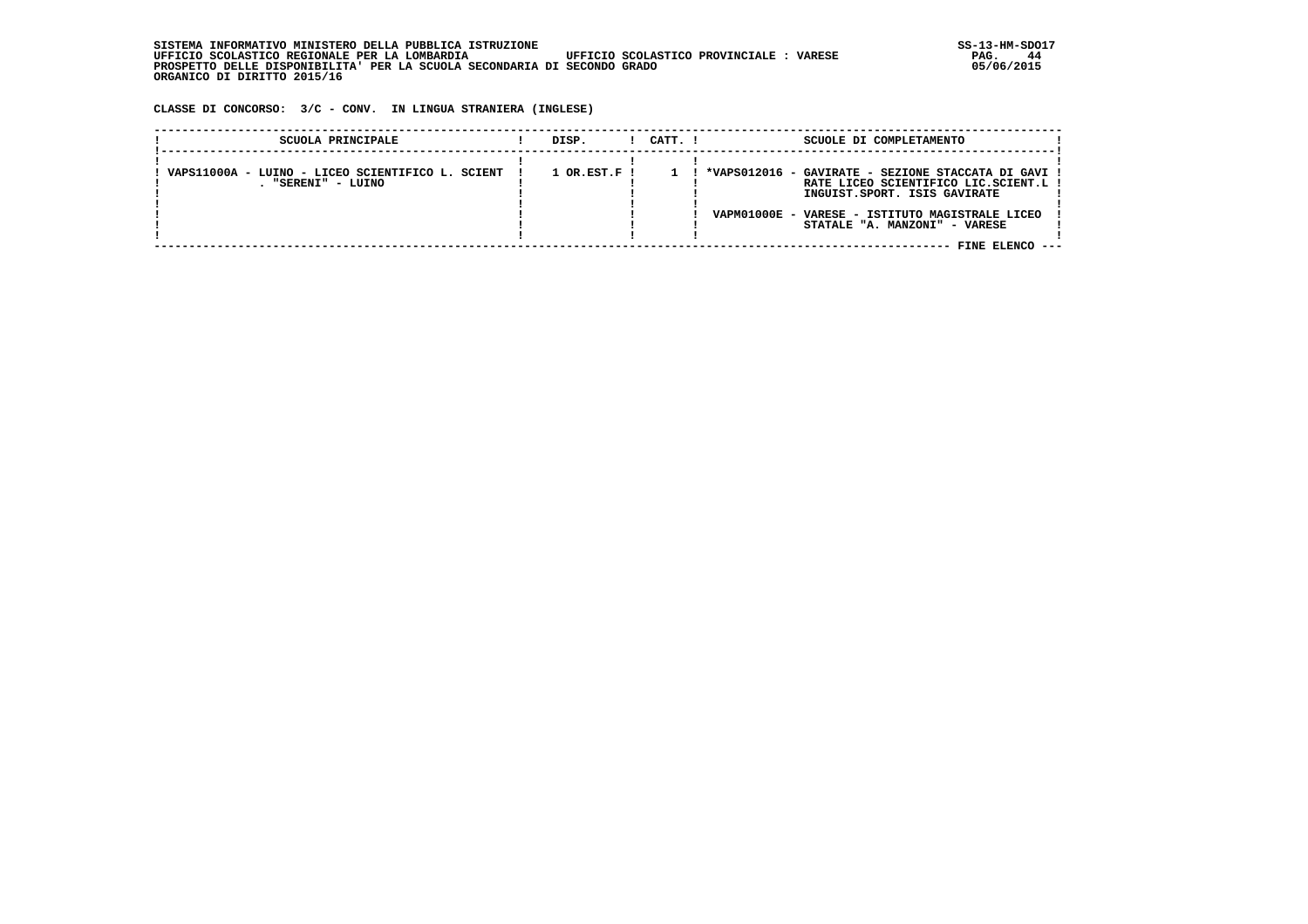| INFORMATIVO MINISTERO DELLA PUBBLICA ISTRUZIONE .<br>STSTEMA                                      | SS-13-HM-SDC |
|---------------------------------------------------------------------------------------------------|--------------|
| UFFICIO SCOLASTICO REGIONALE PER LA LOMBARDIA<br>UFFICIO SCOLASTICO PROVINCIALE:<br><b>VARESE</b> | PAG.         |
| PROSPETTO DELLE DISPONIBILITA' PER LA SCUOLA SECONDARIA DI SECONDO GRADO                          | 05/06/2015   |
| ORGANICO DI DIRITTO 2015/16                                                                       |              |

 **CLASSE DI CONCORSO: 3/C - CONV. IN LINGUA STRANIERA (TEDESCO)**

| SCUOLA PRINCIPALE                                                                                                                      | DISP.                       | $1$ $CATT$ . $1$ | SCUOLE DI COMPLETAMENTO                                                                          |
|----------------------------------------------------------------------------------------------------------------------------------------|-----------------------------|------------------|--------------------------------------------------------------------------------------------------|
| VATD02101R - GALLARATE - SEZIONE STACCATA DI GAL I<br>LARATE ISTITUTO TECNICO COMMERCIALE<br>ITC-ITPA "GADDA-ROSSELLI" - GALLAR<br>ATE | $1$ OR.EST.F $\overline{1}$ |                  | *VAPS120001 - TRADATE - LICEO SCIENTIFICO L. SCIE !<br>NT. "MARIE CURIE" - TRADATE               |
|                                                                                                                                        |                             |                  | VAPC040006 - SARONNO - LICEO CLASSICO LIC. CLASS !<br>ICO "LEGNANI" - SARONNO<br>FINE ELENCO --- |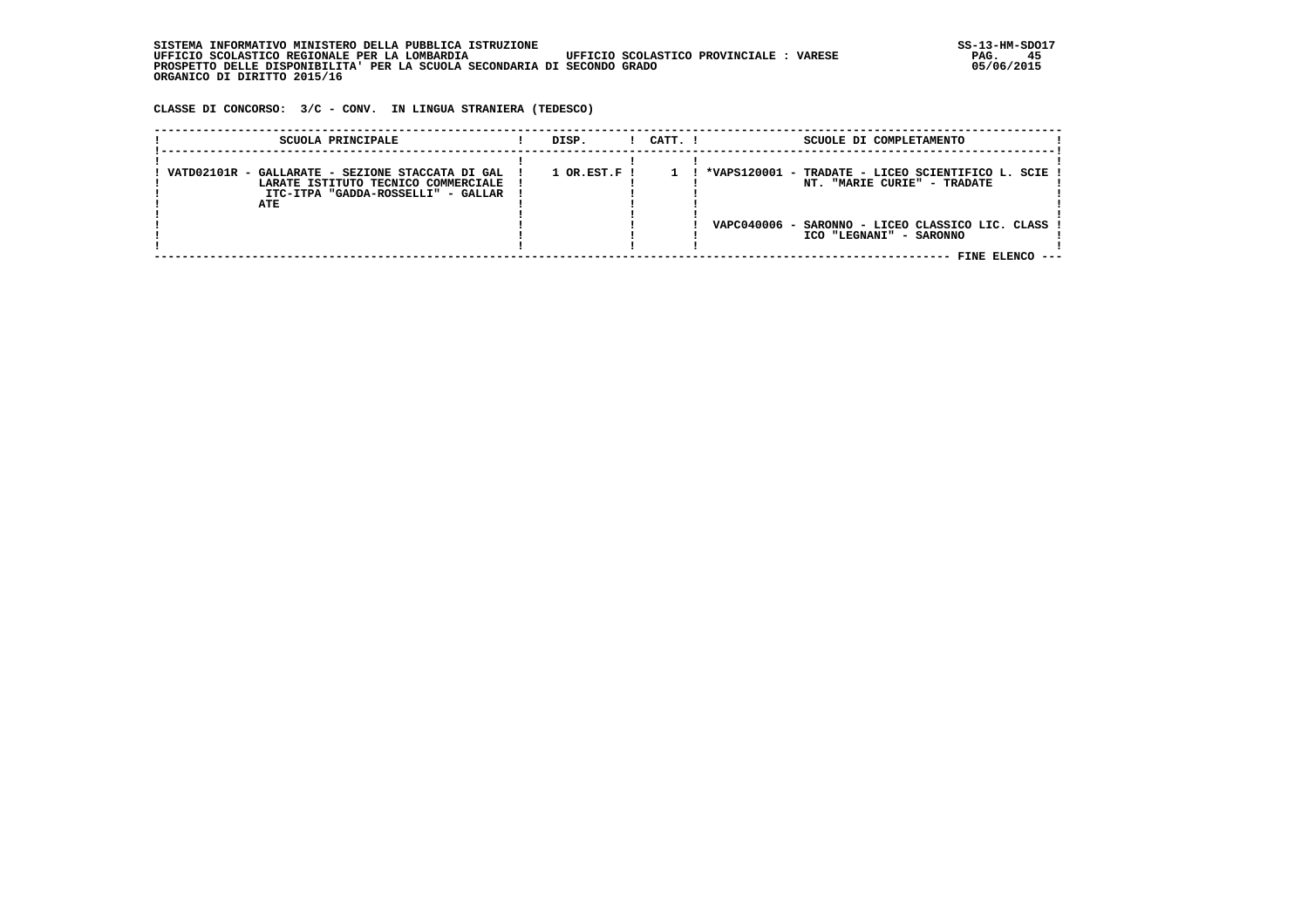| . INFORMATIVO MINISTERO DELLA PUBBLICA ISTRUZIONE<br>STSTEMA                                      | SS-13-HM-SDC |
|---------------------------------------------------------------------------------------------------|--------------|
| UFFICIO SCOLASTICO REGIONALE PER LA LOMBARDIA<br>UFFICIO SCOLASTICO PROVINCIALE:<br><b>VARESE</b> | PAG.         |
| PROSPETTO DELLE DISPONIBILITA' PER LA SCUOLA SECONDARIA DI SECONDO GRADO                          | 05/06/2015   |
| ORGANICO DI DIRITTO 2015/16                                                                       |              |

## **CLASSE DI CONCORSO: 5/C - ESERCITAZIONI AGRARIE**

| SCUOLA PRINCIPALE                                                                                                            | DISP.     | CATT. | SCUOLE DI COMPLETAMENTO |  |
|------------------------------------------------------------------------------------------------------------------------------|-----------|-------|-------------------------|--|
| VARIO1701E - VARESE - SEZIONE STACCATA DI VARESE<br>IST PROF INDUSTRIA E ARTIGIANATO I !<br>.P.S.I.A. ISIS "NEWTON" - VARESE | L INTERNA |       |                         |  |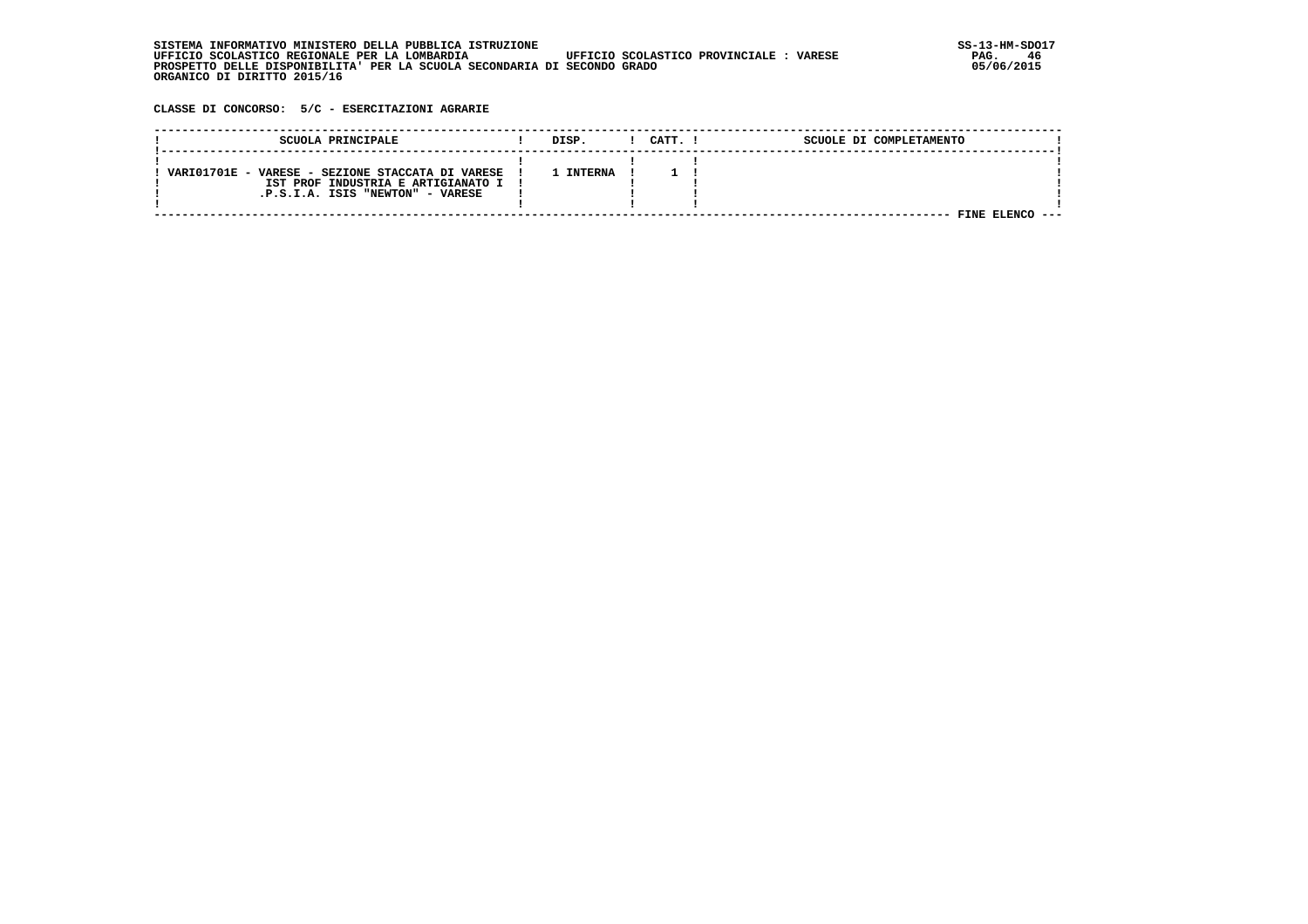| . INFORMATIVO MINISTERO DELLA PUBBLICA ISTRUZIONE<br>STSTEMA                                      | SS-13-HM-SDC |
|---------------------------------------------------------------------------------------------------|--------------|
| UFFICIO SCOLASTICO REGIONALE PER LA LOMBARDIA<br>UFFICIO SCOLASTICO PROVINCIALE:<br><b>VARESE</b> | 47<br>PAG.   |
| PROSPETTO DELLE DISPONIBILITA' PER LA SCUOLA SECONDARIA DI SECONDO GRADO                          | 05/06/2015   |
| ORGANICO DI DIRITTO 2015/16                                                                       |              |

 **CLASSE DI CONCORSO: 20/C - ESERCITAZIONI PRATICHE DI OTTICA**

| SCUOLA PRINCIPALE                                                                                                | DISP.     | CATT. I | SCUOLE DI COMPLETAMENTO |  |
|------------------------------------------------------------------------------------------------------------------|-----------|---------|-------------------------|--|
| VARC02000L - VARESE - IST PROF PER I SERVIZI COM<br>MERCIALI E TURISTICI I.P.S.S.C.T. " !<br>L.EINAUDI" - VARESE | 2 INTERNE |         |                         |  |
|                                                                                                                  |           |         | 7INE.                   |  |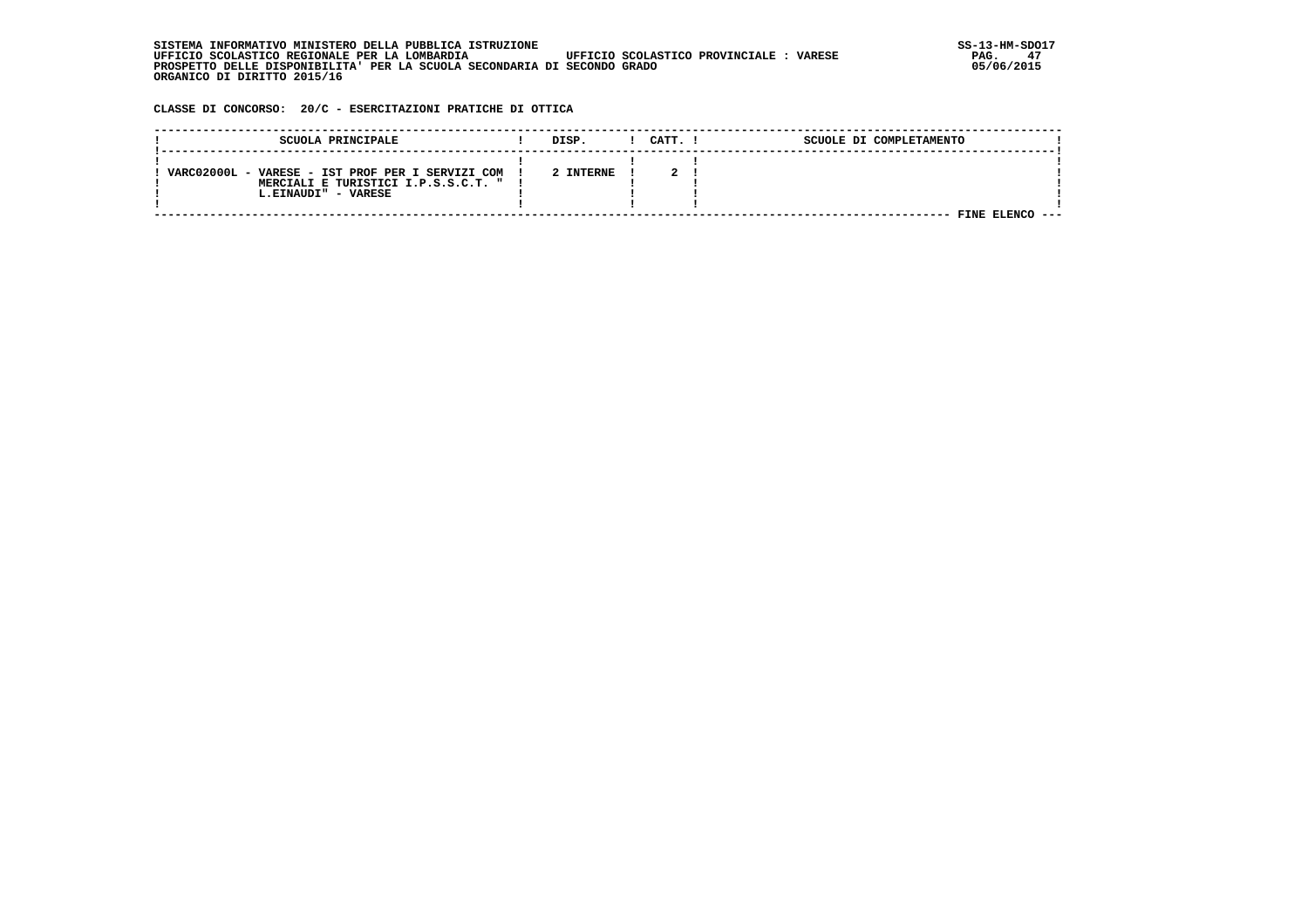| SISTEMA INFORMATIVO MINISTERO DELLA PUBBLICA ISTRUZIONE                                           | $SS-13-HM-SDC$ |
|---------------------------------------------------------------------------------------------------|----------------|
| UFFICIO SCOLASTICO REGIONALE PER LA LOMBARDIA<br>UFFICIO SCOLASTICO PROVINCIALE:<br><b>VARESE</b> | PAG.           |
| PROSPETTO DELLE DISPONIBILITA' PER LA SCUOLA SECONDARIA DI SECONDO GRADO                          | 05/06/2015     |
| ORGANICO DI DIRITTO 2015/16                                                                       |                |

 **CLASSE DI CONCORSO: 22/C - LAB. TEC. TESS. E ABB. E LAV. TES**

| SCUOLA PRINCIPALE                                                                                                                          | DISP.          | CATT. I | SCUOLE DI COMPLETAMENTO                                                                                                                 |  |
|--------------------------------------------------------------------------------------------------------------------------------------------|----------------|---------|-----------------------------------------------------------------------------------------------------------------------------------------|--|
| VATF019013 - CASTELLANZA - SEZIONE STACCATA DI C !<br>ASTELLANZA ISTITUTO TECNICO INDUSTR<br>IALE I.T.I.S. "FACCHINETTI" - CASTE<br>LLANZA | $1$ OR.EST.F ! |         | *VATF01701B - VARESE - SEZIONE STACCATA DI VARESE !<br>ISTITUTO TECNICO INDUSTRIALE I.T.I !<br>.S ISIS "NEWTON" - VARESE<br>FINE ELENCO |  |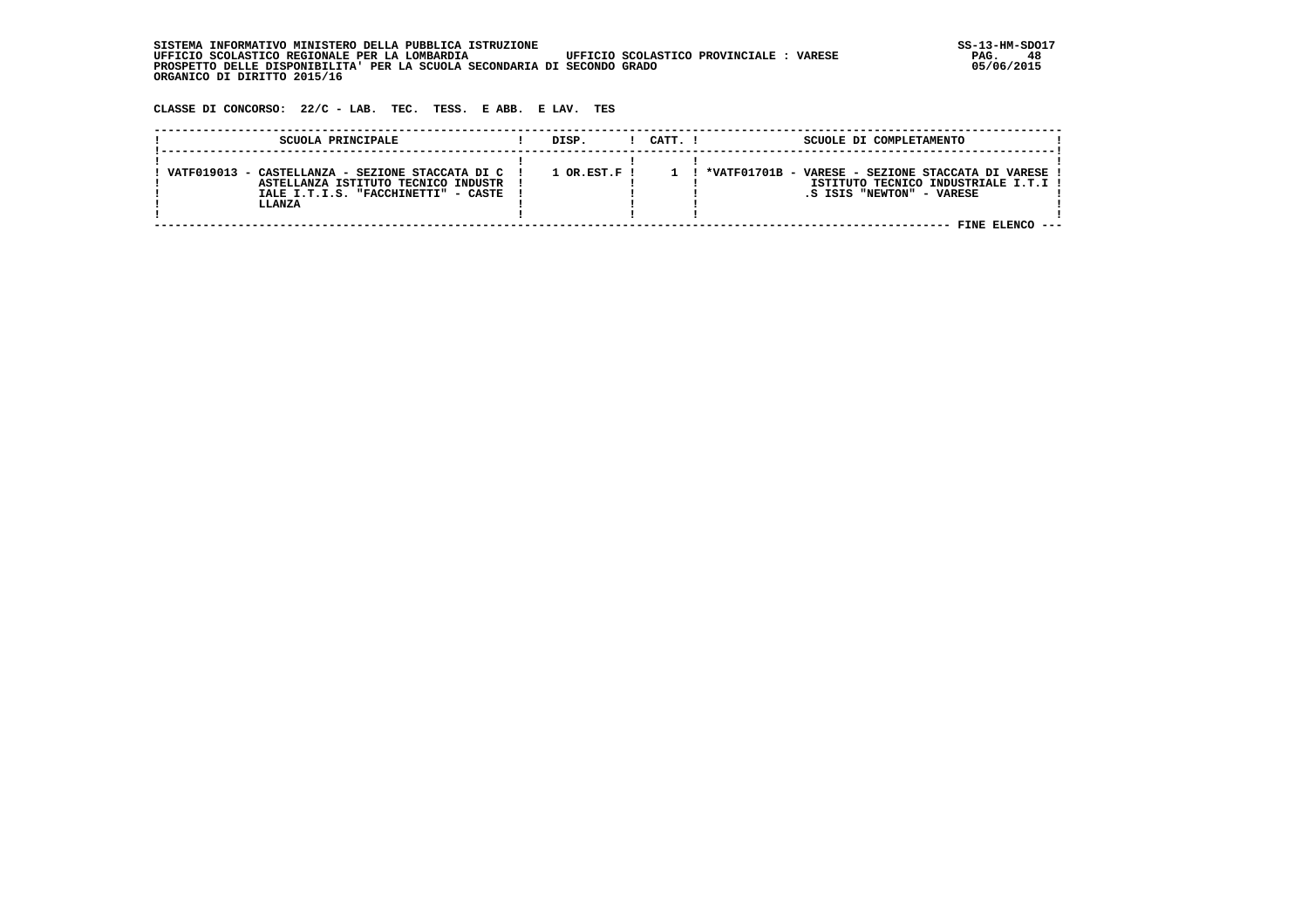| INFORMATIVO MINISTERO DELLA PUBBLICA ISTRUZIONE .<br>STSTEMA                                      | SS-13-HM-SDC |
|---------------------------------------------------------------------------------------------------|--------------|
| UFFICIO SCOLASTICO REGIONALE PER LA LOMBARDIA<br>UFFICIO SCOLASTICO PROVINCIALE:<br><b>VARESE</b> | PAG.         |
| PROSPETTO DELLE DISPONIBILITA' PER LA SCUOLA SECONDARIA DI SECONDO GRADO                          | 05/06/2015   |
| ORGANICO DI DIRITTO 2015/16                                                                       |              |

 **CLASSE DI CONCORSO: 23/C - LAB. DI AEROTECN. ,COSTR. E TEC. A**

| SCUOLA PRINCIPALE                                                                                                         | DISP.     | CATT. 1 | SCUOLE DI COMPLETAMENTO |  |
|---------------------------------------------------------------------------------------------------------------------------|-----------|---------|-------------------------|--|
| VATF00801L - GALLARATE - SEZIONE STACCATA DI GAL<br>LARATE ISTITUTO TECNICO INDUSTRIALE<br>ITIS "PONTI"GALLARATE (DIURNO) | 2 INTERNE |         | FINE                    |  |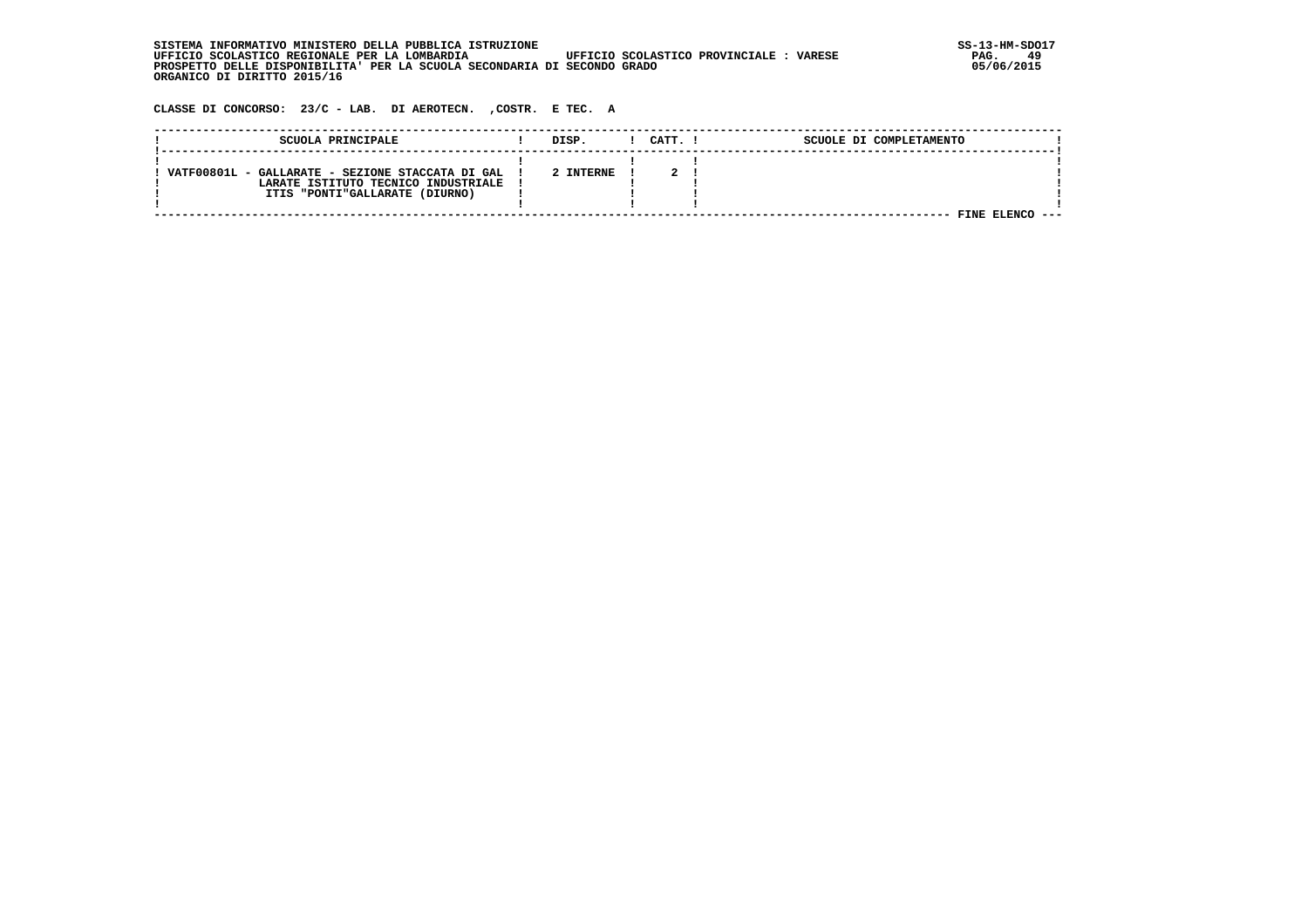| , INFORMATIVO MINISTERO DELLA PUBBLICA ISTRUZIONE<br>STSTEMA                                       | $SS-13-HM-SDC$ |
|----------------------------------------------------------------------------------------------------|----------------|
| UFFICIO SCOLASTICO PROVINCIALE :<br>UFFICIO SCOLASTICO REGIONALE PER LA LOMBARDIA<br><b>VARESE</b> | 50<br>PAG.     |
| PROSPETTO DELLE DISPONIBILITA' PER LA SCUOLA SECONDARIA DI SECONDO GRADO                           | 05/06/2015     |
| ORGANICO DI DIRITTO 2015/16                                                                        |                |

 **CLASSE DI CONCORSO: 24/C - LAB. CHIMICA E CHIMICA INDUSTRIALE**

| SCUOLA PRINCIPALE                                                                                                                                    | DISP. |              | $CATT$ . $I$<br>SCUOLE DI COMPLETAMENTO                                                                                                                                                     |
|------------------------------------------------------------------------------------------------------------------------------------------------------|-------|--------------|---------------------------------------------------------------------------------------------------------------------------------------------------------------------------------------------|
| LARATE IST PROF PER I SERVIZI COMME<br>RCIALI " GIOVANNI FALCONE"                                                                                    |       |              | VARC023015 - GALLARATE - SEZIONE STACCATA DI GAL   1 OR.EST.S   1   *VATF02301P - GALLARATE - SEZIONE STACCATA DI GAL<br>LARATE ISTITUTO TECNICO INDUSTRIALE<br>I.T.I.S " GIOVANNI FALCONE" |
|                                                                                                                                                      |       |              | VARI00801Q - GALLARATE - SEZIONE STACCATA DI GAL<br>LARATE IST PROF INDUSTRIA E ARTIGIA<br>NATO IPSIA "PONTI" GALLARATE (DIURN<br>O)                                                        |
| VATF00801L - GALLARATE - SEZIONE STACCATA DI GAL ! 1 OR.EST.F !<br>LARATE ISTITUTO TECNICO INDUSTRIALE<br>ITIS "PONTI"GALLARATE (DIURNO)             |       | $\mathbf{1}$ | *VATD00801A - SOMMA LOMBARDO - SEZIONE STACCATA D !<br>I GALLARATE IST TEC COMMERCIALE E P !<br>ER GEOMETRI ITG - SOMMA L. SEZ. STA<br>CC.- ISIS PONTI                                      |
|                                                                                                                                                      |       |              | VARI008010 - GALLARATE - SEZIONE STACCATA DI GAL<br>LARATE IST PROF INDUSTRIA E ARTIGIA<br>NATO IPSIA "PONTI" GALLARATE (DIURN<br>O)                                                        |
| VATF019013 - CASTELLANZA - SEZIONE STACCATA DI C   1 INTERNA<br>ASTELLANZA ISTITUTO TECNICO INDUSTR<br>IALE I.T.I.S. "FACCHINETTI" - CASTE<br>LLANZA |       |              |                                                                                                                                                                                             |
|                                                                                                                                                      |       |              | FINE ELENCO --                                                                                                                                                                              |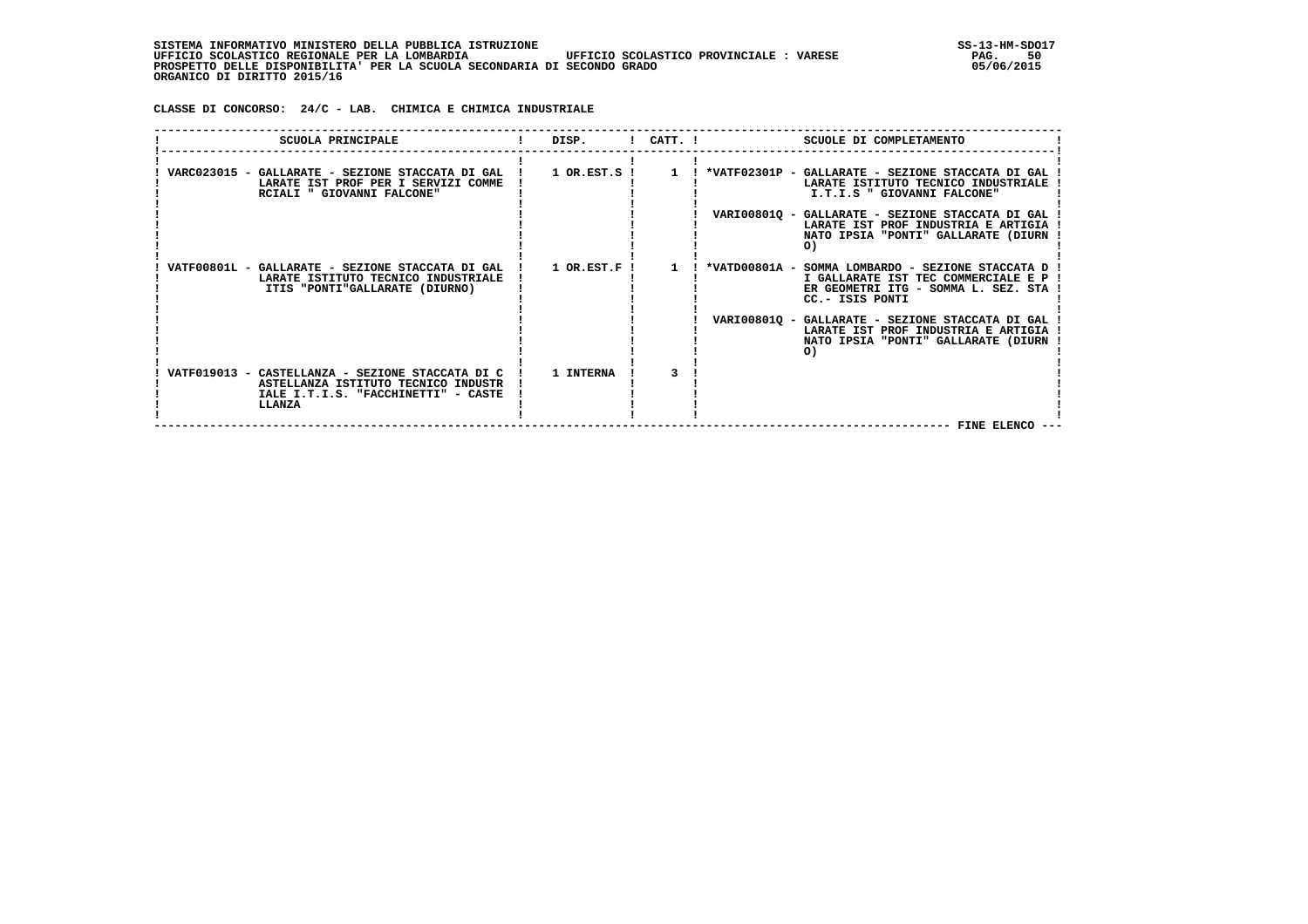**CLASSE DI CONCORSO: 26/C - LABORATORIO DI ELETTRONICA**

| SCUOLA PRINCIPALE                                                                                                                               | $\blacksquare$ DISP. $\blacksquare$ CATT. $\blacksquare$ |           | SCUOLE DI COMPLETAMENTO                                                                                                                                                                                            |
|-------------------------------------------------------------------------------------------------------------------------------------------------|----------------------------------------------------------|-----------|--------------------------------------------------------------------------------------------------------------------------------------------------------------------------------------------------------------------|
| SESTO CALENDE IST PROF INDUSTRIA E<br>ARTIGIANATO IPSIA "DALLA CHIESA" S<br><b>ESTO CALENDE</b>                                                 |                                                          |           | VARI00901G - SESTO CALENDE - SEZIONE STACCATA DI ! 1 OR.EST.S ! 1 ! *VATF00901C - SESTO CALENDE - SEZIONE STACCATA DI<br>SESTO CALENDE ISTITUTO TECNICO IND<br>USTRIALE IST.TECNICO TECNOLOGICO "D<br>ALLA CHIESA" |
| GIANATO I.P.S.I.A. "ANTONIO PARMA"<br>- SARONNO                                                                                                 |                                                          |           | VARI04000E - SARONNO - IST PROF INDUSTRIA E ARTI ! 1 OR.EST.S ! 1 ! *VATF020006 - SARONNO - ISTITUTO TECNICO INDUSTRI<br>ALE I.T.I.S "RIVA" - SARONNO                                                              |
| VATF00801L - GALLARATE - SEZIONE STACCATA DI GAL   1 OR.EST.F  <br>LARATE ISTITUTO TECNICO INDUSTRIALE<br>ITIS "PONTI"GALLARATE (DIURNO)        |                                                          | $\sim$ 1. | ! *VATF018017 - GAZZADA SCHIANNO - SEZIONE STACCATA<br>DI GAZZADA SCHIANNO ISTITUTO TECNI<br>CO INDUSTRIALE ITIS - ISIS "KEYNES"<br>- GAZZADA SCHIANNO                                                             |
| VATF00901C - SESTO CALENDE - SEZIONE STACCATA DI !<br>SESTO CALENDE ISTITUTO TECNICO IND<br>USTRIALE IST.TECNICO TECNOLOGICO "D<br>ALLA CHIESA" | 1 INTERNA                                                |           |                                                                                                                                                                                                                    |
| VATF026016 - TRADATE - SEZIONE STACCATA DI TRADA !<br>TE ISTITUTO TECNICO INDUSTRIALE I.T<br>.I.S. ISIS "L.GEYMONAT" - TRADATE                  | 1 INTERNA                                                | 6         | FINE ELENCO                                                                                                                                                                                                        |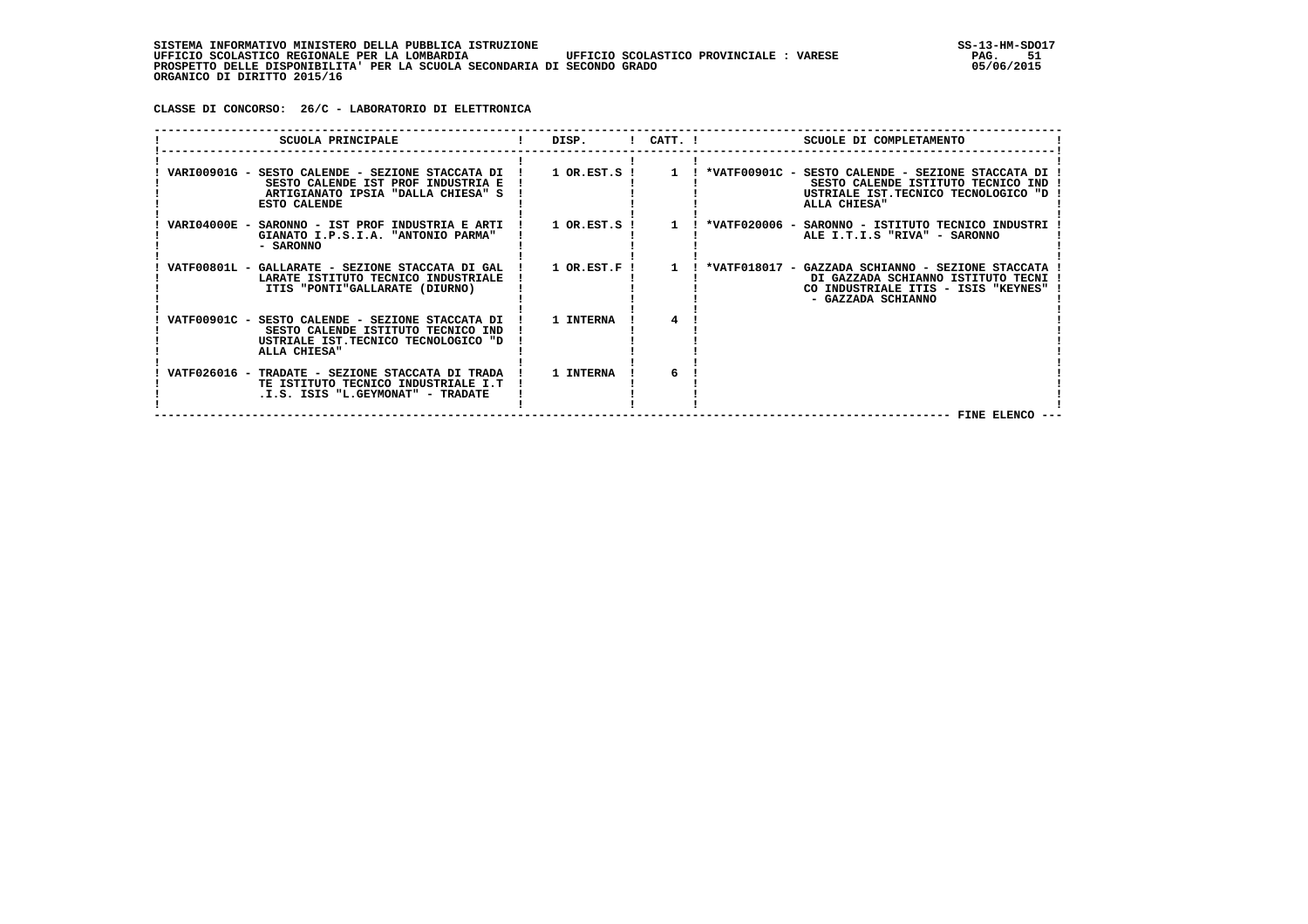| . INFORMATIVO MINISTERO DELLA PUBBLICA ISTRUZIONE<br>STSTEMA                                       | SS-13-HM-SDC |
|----------------------------------------------------------------------------------------------------|--------------|
| UFFICIO SCOLASTICO REGIONALE PER LA LOMBARDIA<br>UFFICIO SCOLASTICO PROVINCIALE :<br><b>VARESE</b> | PAG.         |
| PROSPETTO DELLE DISPONIBILITA' PER LA SCUOLA SECONDARIA DI SECONDO GRADO                           | 05/06/2015   |
| ORGANICO DI DIRITTO 2015/16                                                                        |              |

 **CLASSE DI CONCORSO: 27/C - LABORATORIO DI ELETTROTECNICA**

|            | SCUOLA PRINCIPALE                                                     | DISP           | CATT. | SCUOLE DI COMPLETAMENTO |      |
|------------|-----------------------------------------------------------------------|----------------|-------|-------------------------|------|
| VATF020006 | - SARONNO - ISTITUTO TECNICO INDUSTRI<br>ALE I.T.I.S "RIVA" - SARONNO | <b>INTERNA</b> |       |                         |      |
|            |                                                                       |                |       | FINE ELENCO             | ---- |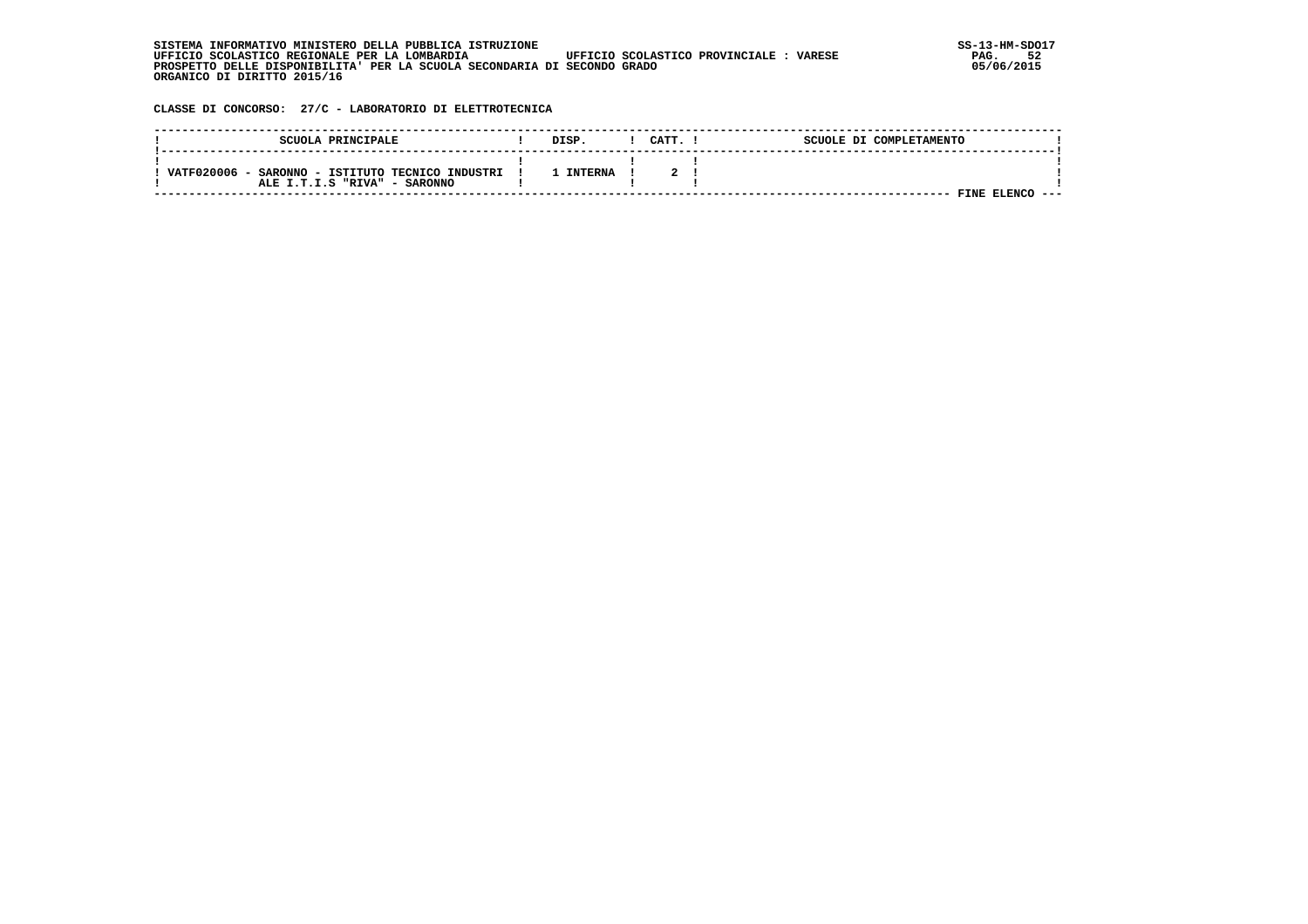**CLASSE DI CONCORSO: 29/C - LAB. DI FISICA E FISICA APPLICATA**

| SCUOLA PRINCIPALE                                                                                                              | DISP.                       | $1$ $CATT$ . $1$ | SCUOLE DI COMPLETAMENTO                                                                                                                                                                                                                          |
|--------------------------------------------------------------------------------------------------------------------------------|-----------------------------|------------------|--------------------------------------------------------------------------------------------------------------------------------------------------------------------------------------------------------------------------------------------------|
| VATF026016 - TRADATE - SEZIONE STACCATA DI TRADA<br>TE ISTITUTO TECNICO INDUSTRIALE I.T  <br>.I.S. ISIS "L.GEYMONAT" - TRADATE | $1$ OR.EST.F $\overline{1}$ |                  | *VARC023015 - GALLARATE - SEZIONE STACCATA DI GAL<br>LARATE IST PROF PER I SERVIZI COMME<br>RCIALI " GIOVANNI FALCONE"<br>VATF02301P - GALLARATE - SEZIONE STACCATA DI GAL<br>LARATE ISTITUTO TECNICO INDUSTRIALE<br>I.T.I.S " GIOVANNI FALCONE" |
|                                                                                                                                |                             |                  | FINE ELENCO                                                                                                                                                                                                                                      |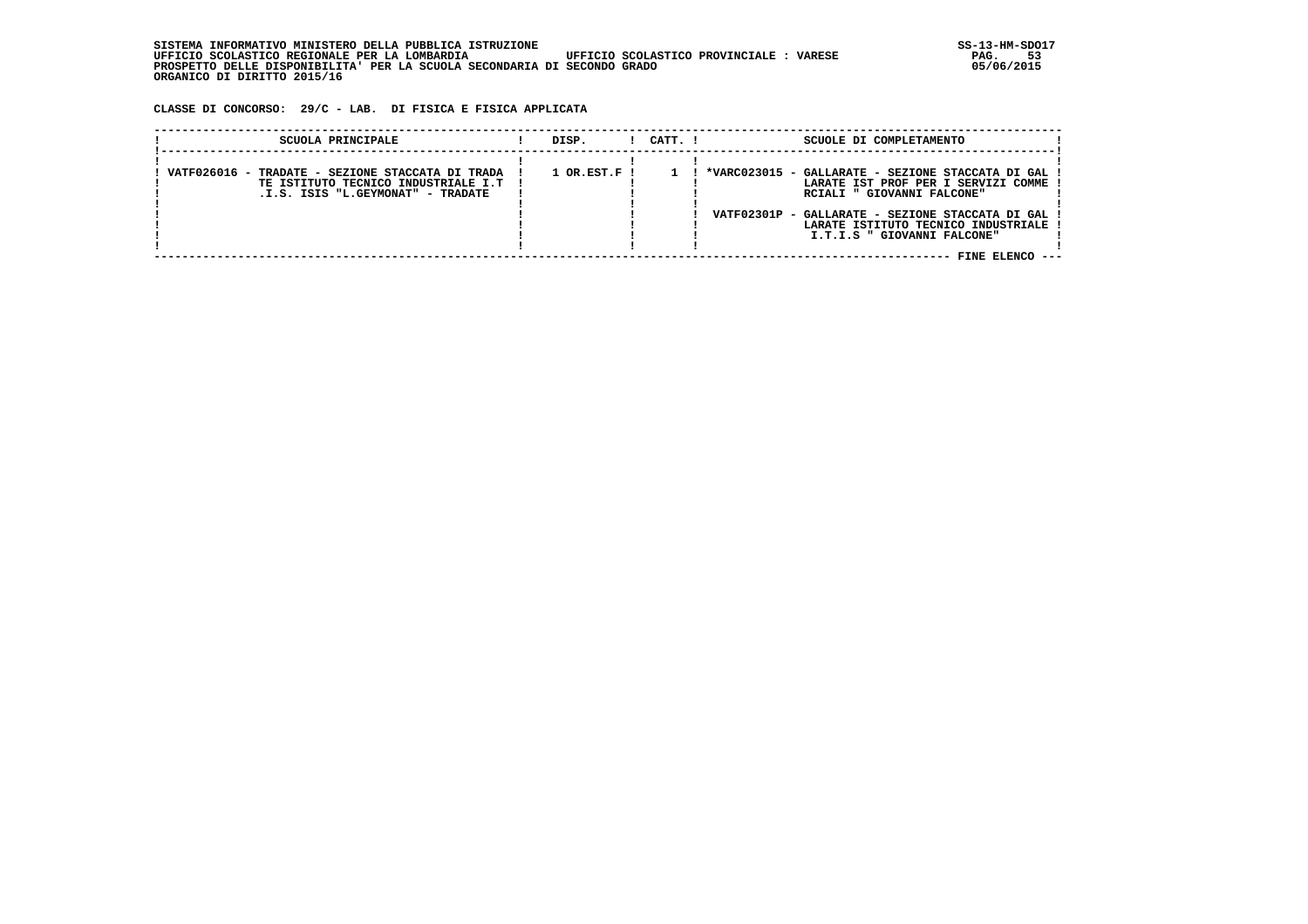| INFORMATIVO MINISTERO DELLA PUBBLICA ISTRUZIONE .<br>STSTEMA                                      | SS-13-HM-SDC |
|---------------------------------------------------------------------------------------------------|--------------|
| UFFICIO SCOLASTICO REGIONALE PER LA LOMBARDIA<br>UFFICIO SCOLASTICO PROVINCIALE:<br><b>VARESE</b> | PAG.         |
| PROSPETTO DELLE DISPONIBILITA' PER LA SCUOLA SECONDARIA DI SECONDO GRADO                          | 05/06/2015   |
| ORGANICO DI DIRITTO 2015/16                                                                       |              |

 **CLASSE DI CONCORSO: 31/C - LAB. DI INFORMATICA INDUSTRIALE**

| SCUOLA PRINCIPALE                                                                       | DISP.        | $!$ $CATT$ . $!$ | SCUOLE DI COMPLETAMENTO                                                                     |
|-----------------------------------------------------------------------------------------|--------------|------------------|---------------------------------------------------------------------------------------------|
| VATF00801L - GALLARATE - SEZIONE STACCATA DI GAL<br>LARATE ISTITUTO TECNICO INDUSTRIALE | 1 INTERNA    |                  |                                                                                             |
| ITIS "PONTI"GALLARATE (DIURNO)                                                          | 1 OR.EST.S ! |                  | *VATF02301P -<br>GALLARATE - SEZIONE STACCATA DI GAL<br>LARATE ISTITUTO TECNICO INDUSTRIALE |
| VATF019013 - CASTELLANZA - SEZIONE STACCATA DI C                                        | 2 INTERNE    |                  | I.T.I.S " GIOVANNI FALCONE"                                                                 |
| ASTELLANZA ISTITUTO TECNICO INDUSTR<br>IALE I.T.I.S. "FACCHINETTI" - CASTE<br>LLANZA    |              |                  |                                                                                             |
| VATF020006 - SARONNO - ISTITUTO TECNICO INDUSTRI<br>ALE I.T.I.S "RIVA" - SARONNO        | 1 INTERNA    |                  |                                                                                             |
|                                                                                         |              |                  | FINE ELENCO --                                                                              |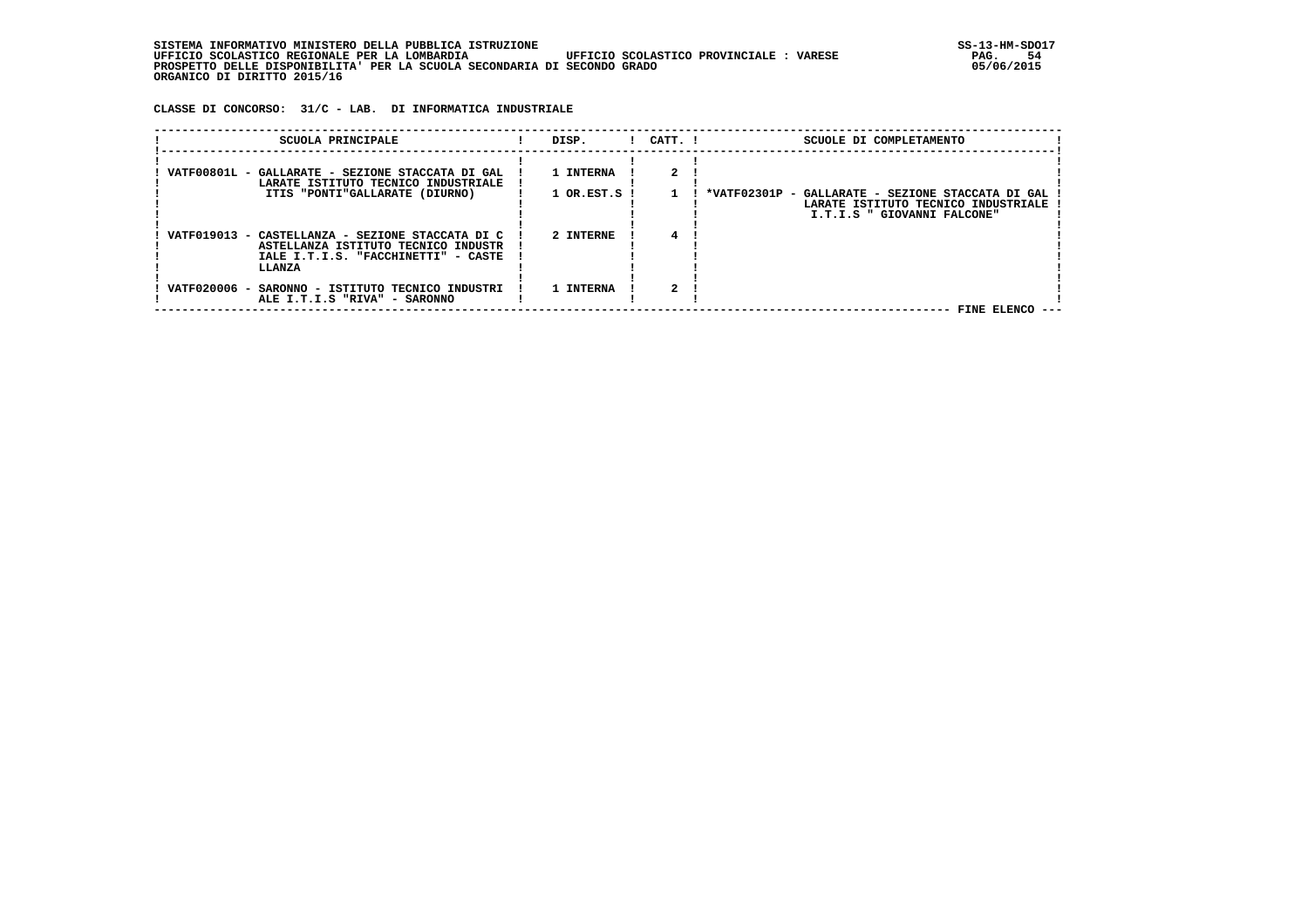**CLASSE DI CONCORSO: 32/C - LAB. MECCANICO-TECNOLOGICO**

| VARI01751X - VARESE - VARESE IST PROF INDUSTRIA<br>E ARTIGIANATO IPSIA ISIS "NEWTON" -<br>VARESE (C.SERALE)<br>VATF019013 - CASTELLANZA - SEZIONE STACCATA DI C<br>ASTELLANZA ISTITUTO TECNICO INDUSTR           | 1 INTERNA<br>2 INTERNE         |                                                                                                                                                                                                                                                                        |
|------------------------------------------------------------------------------------------------------------------------------------------------------------------------------------------------------------------|--------------------------------|------------------------------------------------------------------------------------------------------------------------------------------------------------------------------------------------------------------------------------------------------------------------|
|                                                                                                                                                                                                                  |                                |                                                                                                                                                                                                                                                                        |
| IALE I.T.I.S. "FACCHINETTI" - CASTE<br>LLANZA                                                                                                                                                                    |                                |                                                                                                                                                                                                                                                                        |
| VATF020006 - SARONNO - ISTITUTO TECNICO INDUSTRI<br>ALE I.T.I.S "RIVA" - SARONNO<br>VATF026016 - TRADATE - SEZIONE STACCATA DI TRADA<br>TE ISTITUTO TECNICO INDUSTRIALE I.T<br>.I.S. ISIS "L.GEYMONAT" - TRADATE | 1 INTERNA<br>6<br>1 OR.EST.S ! | *VATF01101C - TRADATE - SEZIONE STACCATA DI TRADA<br>TE ISTITUTO TECNICO INDUSTRIALE I.T<br>.I.S. ISIS "DON MILANI" - TRADATE<br>VATD011016 - TRADATE - SEZIONE STACCATA DI TRADA<br>TE IST TEC COMMERCIALE E PER GEOMET<br>RI I.T.C.G. ISIS "DON MILANI" -TRAD<br>ATE |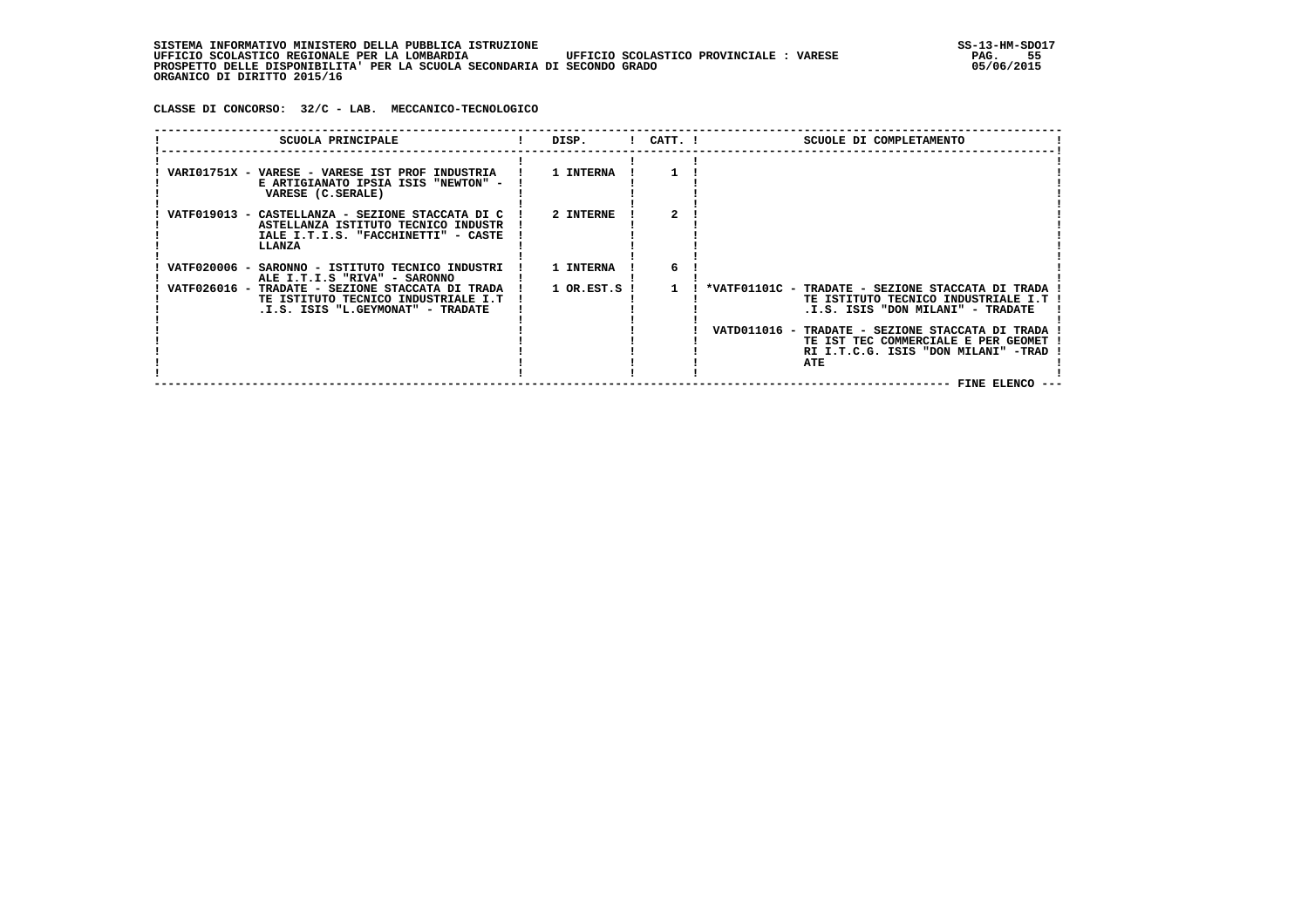SISTEMA INFORMATIVO MINISTERO DELLA PUBBLICA ISTRUZIONE<br>UFFICIO SCOLASTICO REGIONALE PER LA LOMBARDIA UFFICIO SCOLASTICO PROVINCIALE : VARESE STAG. 56  **UFFICIO SCOLASTICO REGIONALE PER LA LOMBARDIA UFFICIO SCOLASTICO PROVINCIALE : VARESE PAG. 56 PROSPETTO DELLE DISPONIBILITA' PER LA SCUOLA SECONDARIA DI SECONDO GRADO 05/06/2015 ORGANICO DI DIRITTO 2015/16**

 **CLASSE DI CONCORSO: 43/C - LAB. EDILIZIA ED ESERCIT. TOPOGRAFIA**

| SCUOLA PRINCIPALE                                                                                                                                   | <b>Contract Contract Contract</b> |              | DISP. ! CATT. !<br>SCUOLE DI COMPLETAMENTO |  |
|-----------------------------------------------------------------------------------------------------------------------------------------------------|-----------------------------------|--------------|--------------------------------------------|--|
| VATD003017 - LUINO - SEZIONE STACCATA DI LUINO I !<br>ST TEC COMMERCIALE E PER GEOMETRI C<br>ITTA DI LUINO-CARLO VOLONTE (AFM -<br>CAT)             | 2 INTERNE                         | $\mathbf{2}$ |                                            |  |
| VATD00801A - SOMMA LOMBARDO - SEZIONE STACCATA D !<br>I GALLARATE IST TEC COMMERCIALE E P<br>ER GEOMETRI ITG - SOMMA L. SEZ. STA<br>CC.- ISIS PONTI | 1 INTERNA                         |              |                                            |  |
| VATD011016 - TRADATE - SEZIONE STACCATA DI TRADA !<br>TE IST TEC COMMERCIALE E PER GEOMET<br>RI I.T.C.G. ISIS "DON MILANI" -TRAD<br>ATE             | 1 INTERNA                         | 2            |                                            |  |
| VATD012012 - GAVIRATE - SEZIONE STACCATA DI GAVI !<br>RATE IST TEC COMMERCIALE E PER GEOM<br>ETRI I.T. C.E G. I.S.I.S. "STEIN"-<br><b>GAVIRATE</b>  | 1 INTERNA                         |              |                                            |  |
| VATL013018 - VARESE - SEZIONE STACCATA DI VARESE !<br>ISTITUTO TECNICO PER GEOMETRI I.T.<br>G. ISIS "NERVI" -VARESE                                 | 3 INTERNE                         |              |                                            |  |
| VATL019017 - CASTELLANZA - SEZIONE STACCATA DI C !<br>ASTELLANZA ISTITUTO TECNICO PER GEO<br>METRI I.T.G. ISIS "FACCHINETTI" CAS<br>TELLANZA        | 1 INTERNA                         |              |                                            |  |
|                                                                                                                                                     |                                   |              | FINE ELENCO --                             |  |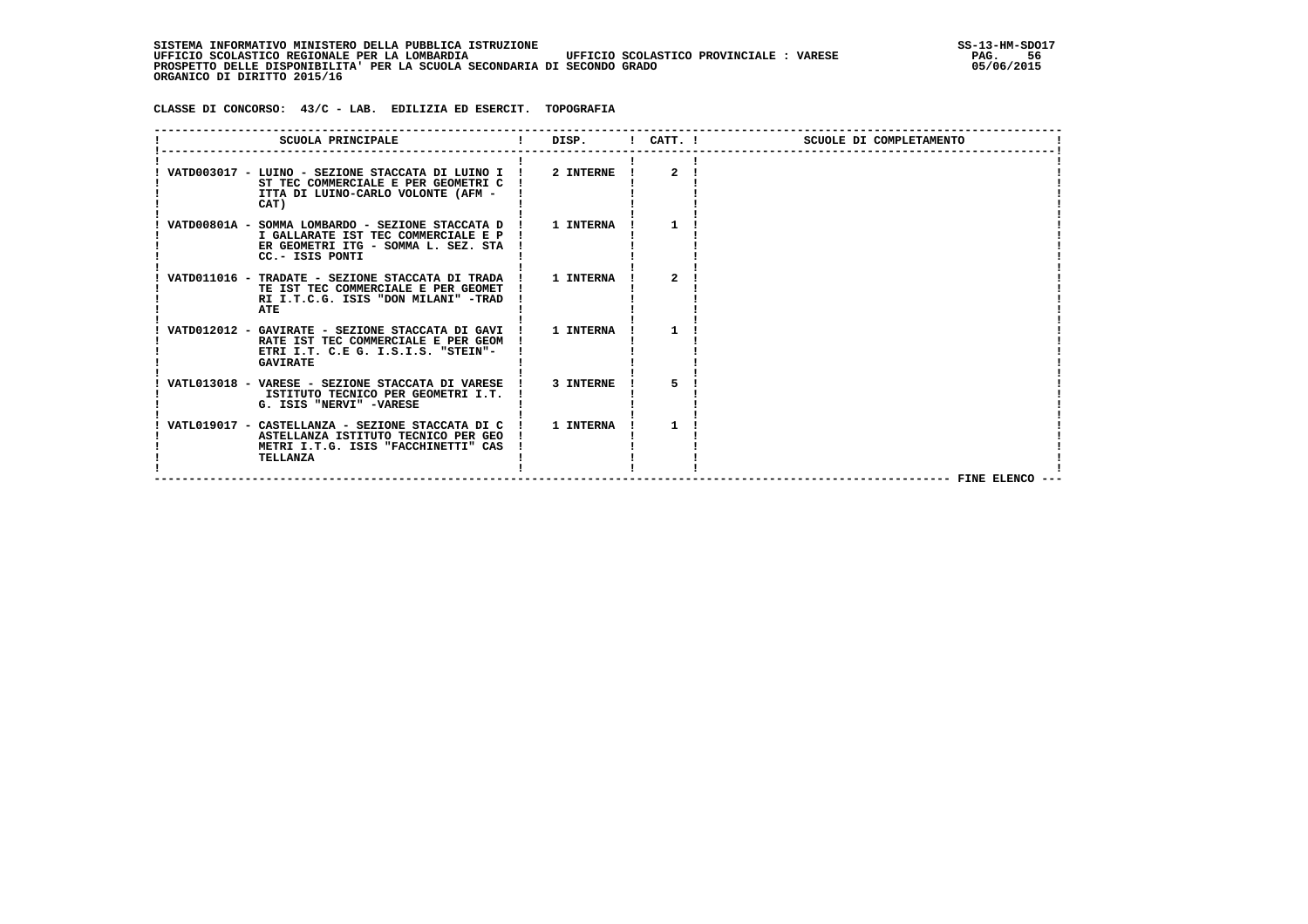SISTEMA INFORMATIVO MINISTERO DELLA PUBBLICA ISTRUZIONE<br>UFFICIO SCOLASTICO REGIONALE PER LA LOMBARDIA UFFICIO SCOLASTICO PROVINCIALE : VARESE **STAG ASSE** PAG. 57  **UFFICIO SCOLASTICO REGIONALE PER LA LOMBARDIA UFFICIO SCOLASTICO PROVINCIALE : VARESE PAG. 57 PROSPETTO DELLE DISPONIBILITA' PER LA SCUOLA SECONDARIA DI SECONDO GRADO 05/06/2015 ORGANICO DI DIRITTO 2015/16**

 **CLASSE DI CONCORSO: 45/C - METODOLOGIE OPERAT. NEI SERV. SOCIAL**

| SCUOLA PRINCIPALE                                                                                                                                 | DISP.          | $1$ $CATT$ . $1$ | SCUOLE DI COMPLETAMENTO                                                                                                                                                   |
|---------------------------------------------------------------------------------------------------------------------------------------------------|----------------|------------------|---------------------------------------------------------------------------------------------------------------------------------------------------------------------------|
| VARC01201P - GAVIRATE - SEZIONE STACCATA DI GAVI<br>RATE IST PROF PER I SERVIZI COMMERC<br>IALI E TURISTICI IPSSCT-I.S.I.S "ST<br>EIN" - GAVIRATE | 1 INTERNA      |                  |                                                                                                                                                                           |
| VARC02000L - VARESE - IST PROF PER I SERVIZI COM<br>MERCIALI E TURISTICI I.P.S.S.C.T. "<br>L.EINAUDI" - VARESE                                    | $1$ OR.EST.F ! |                  | *VARC01201P - GAVIRATE - SEZIONE STACCATA DI GAVI !<br>RATE IST PROF PER I SERVIZI COMMERC<br>IALI E TURISTICI IPSSCT-I.S.I.S "ST !<br>EIN" - GAVIRATE<br>FINE ELENCO --- |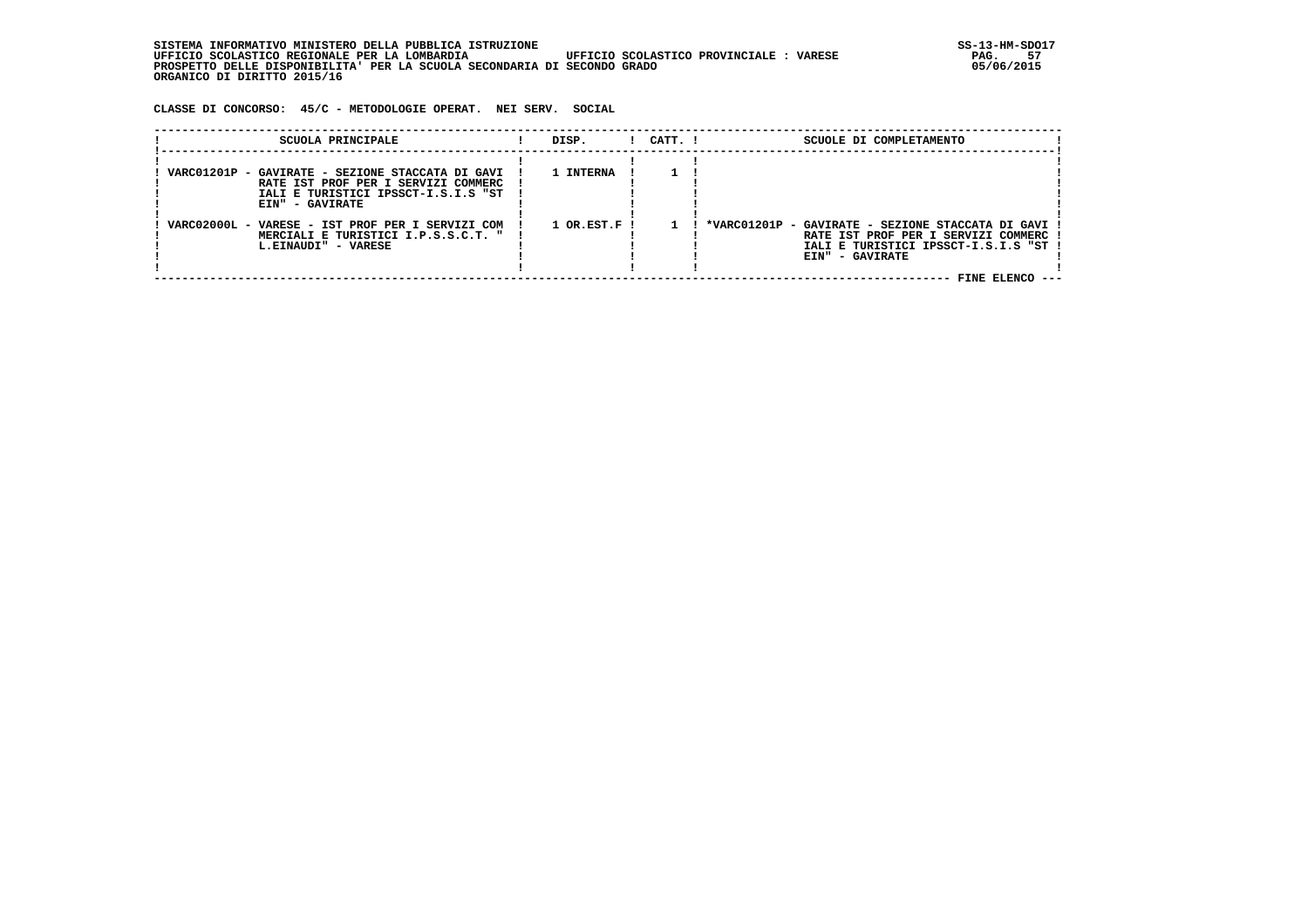| , INFORMATIVO MINISTERO DELLA PUBBLICA ISTRUZIONE<br>STSTEMA                                      | SS-13-HM-SDC |
|---------------------------------------------------------------------------------------------------|--------------|
| UFFICIO SCOLASTICO REGIONALE PER LA LOMBARDIA<br>UFFICIO SCOLASTICO PROVINCIALE:<br><b>VARESE</b> | 58<br>PAG.   |
| PROSPETTO DELLE DISPONIBILITA' PER LA SCUOLA SECONDARIA DI SECONDO GRADO                          | 05/06/2015   |
| ORGANICO DI DIRITTO 2015/16                                                                       |              |

 **CLASSE DI CONCORSO: 48/C - REP. LAV. PER LA RIPRESA CINEM. E T**

| SCUOLA PRINCIPALE                                                                                                      | DISP.     | CATT. I | SCUOLE DI COMPLETAMENTO |  |
|------------------------------------------------------------------------------------------------------------------------|-----------|---------|-------------------------|--|
| VATF02301P - GALLARATE - SEZIONE STACCATA DI GAL<br>LARATE ISTITUTO TECNICO INDUSTRIALE<br>I.T.I.S " GIOVANNI FALCONE" | 3 INTERNE |         | FINE                    |  |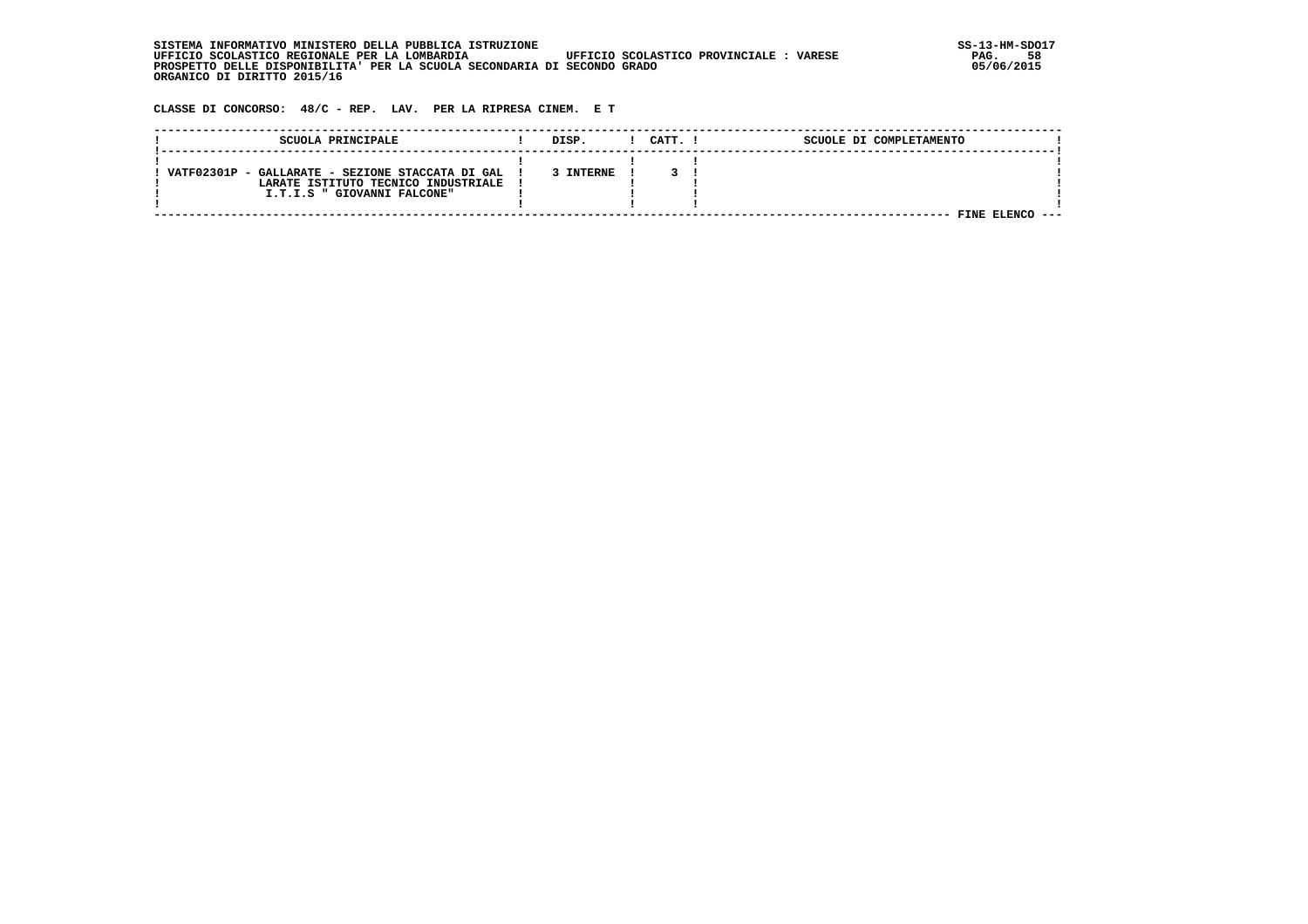| INFORMATIVO MINISTERO DELLA PUBBLICA ISTRUZIONE .<br>STSTEMA                                      | SS-13-HM-SDC |
|---------------------------------------------------------------------------------------------------|--------------|
| UFFICIO SCOLASTICO REGIONALE PER LA LOMBARDIA<br>UFFICIO SCOLASTICO PROVINCIALE:<br><b>VARESE</b> | 59<br>PAG.   |
| PROSPETTO DELLE DISPONIBILITA' PER LA SCUOLA SECONDARIA DI SECONDO GRADO                          | 05/06/2015   |
| ORGANICO DI DIRITTO 2015/16                                                                       |              |

 **CLASSE DI CONCORSO: 49/C - REP. DI LAV. PER ARTI FOTOGRAFICHE**

| SCUOLA PRINCIPALE                                                                                                                | DISP.     | $1$ $CATT$ . $1$ | SCUOLE DI COMPLETAMENTO |
|----------------------------------------------------------------------------------------------------------------------------------|-----------|------------------|-------------------------|
| VARC023015 - GALLARATE - SEZIONE STACCATA DI GAL !<br>LARATE IST PROF PER I SERVIZI COMME<br>RCIALI " GIOVANNI FALCONE"          | 2 INTERNE |                  |                         |
| VATF01101C - TRADATE - SEZIONE STACCATA DI TRADA !<br>TE ISTITUTO TECNICO INDUSTRIALE I.T  <br>.I.S. ISIS "DON MILANI" - TRADATE | 1 INTERNA |                  |                         |
|                                                                                                                                  |           |                  | FINE FLENCO             |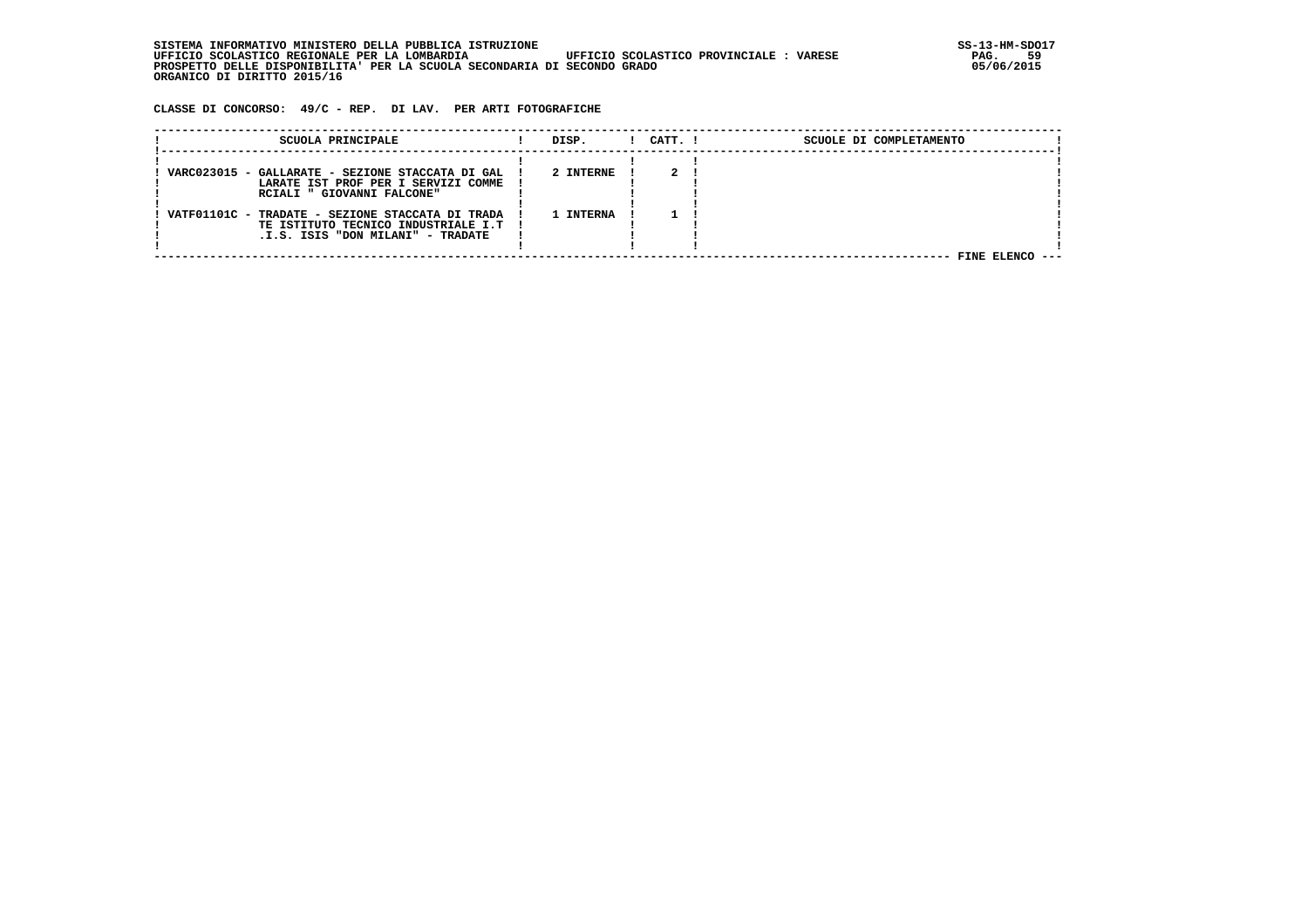SISTEMA INFORMATIVO MINISTERO DELLA PUBBLICA ISTRUZIONE<br>1991 UFFICIO SCOLASTICO REGIONALE PER LA LOMBARDIA UFFICIO SCOLASTICO PROVINCIALE : VARESE  **UFFICIO SCOLASTICO REGIONALE PER LA LOMBARDIA UFFICIO SCOLASTICO PROVINCIALE : VARESE PAG. 60 PROSPETTO DELLE DISPONIBILITA' PER LA SCUOLA SECONDARIA DI SECONDO GRADO 05/06/2015 ORGANICO DI DIRITTO 2015/16**

 **CLASSE DI CONCORSO: 50/C - TEC. SERVIZI ED ESER. PRAT. DI CUCI**

| SCUOLA PRINCIPALE                                                                                                         | DISP.     | $1$ $CATT$ . $1$ | SCUOLE DI COMPLETAMENTO |  |
|---------------------------------------------------------------------------------------------------------------------------|-----------|------------------|-------------------------|--|
| VARC023015 - GALLARATE - SEZIONE STACCATA DI GAL  <br>LARATE IST PROF PER I SERVIZI COMME<br>RCIALI " GIOVANNI FALCONE"   | 4 INTERNE | 10               |                         |  |
| VARC02351E - GALLARATE - GALLARATE IST PROF PER<br>I SERVIZI COMMERCIALI E TURISTICI "<br>GIOVANNI FALCONE" CORSO SERALE  | 1 INTERNA |                  |                         |  |
| VARC030007 - BUSTO ARSIZIO - IST PROF PER I SERV<br>IZI COMMERCIALI E TURISTICI I.P.S.S<br>.C.T. "P.VERRI" -BUSTO ARSIZIO | 6 INTERNE | 6                | FINE ELENCO             |  |